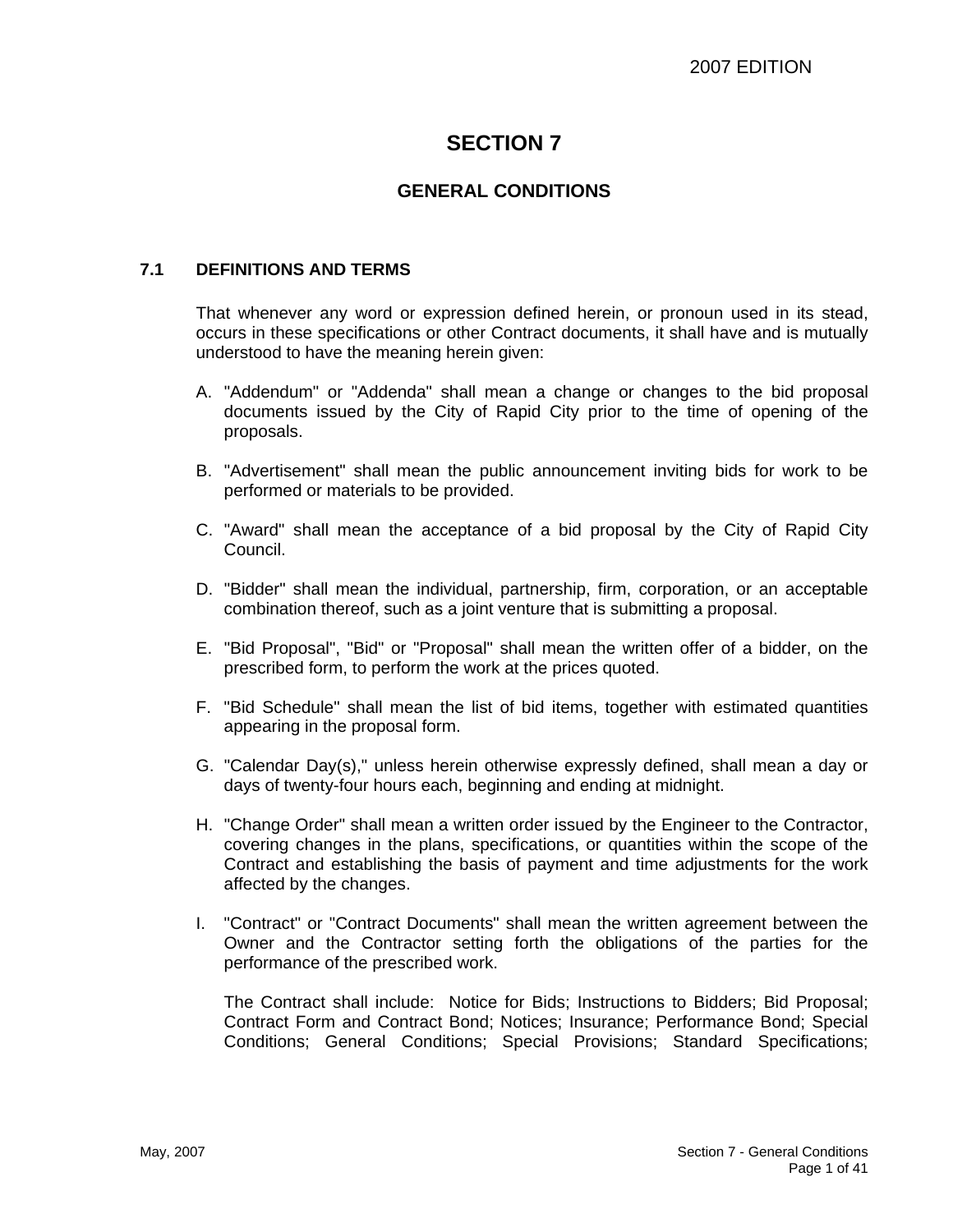Detailed Specifications; Standard Drawings; Detailed Plans; Plans Drawings; Addendum; Change Orders; and agreements that are required to complete construction of the work, all of which constitute one instrument.

Detailed plans and/or specifications that are furnished by the Contractor to clarify or define the Owners contract must be approved by the Engineer prior to use. Upon approval, said plans and/or specifications shall be considered a part of this Contract.

- J. "Contract Item", "Bid Item" or "Pay Item" shall mean a specific unit of work for which a price is provide in the Contract.
- K. "Contract Performance Bond" shall mean the security executed by the Contractor and furnished to the Owner to guarantee performance of the work in accordance with the Contract.
- L. "Contract Time" or "Contract Days" shall mean the number of working days allowed for performance and completion of the Contract or date work is to be completed, as stated in the Proposal and Contract.
- M. "Contractor", "Prime Contractor" or the words "Party of the Second Part" shall mean the individual, partnership, firm, corporation, or joint venture contracting with the City of Rapid City for performance of the prescribed work covered by the Contract and his duly authorized agents or legal representatives.
- N. "Contract Date" or words equivalent thereto, shall mean the date upon which this Contract, executed by the Contractor, is signed by the Owner.
- O. "Delay" shall mean an increase in the time required for completion of the contract work beyond that originally contemplated by the parties at the time the Contract was signed.
- P. "Excusable Delay" shall mean unforeseeable delay, which excuses the Contractor's obligation to complete the work on time by extending performance time for contractually specified reasons.
- Q. "Inexcusable Delay" shall mean delay for which the Contractor is not entitled to a time extension or monetary compensation and may even be liable in damages to the Owner.
- R. "Compensable Delay" shall mean delay for which the Owner is liable in damages to the Contractor. Compensable delay is a subcategory of excusable delay, since all compensable delays will also be excusable delays. However, not all excusable delay is compensable.
- S. "Engineer" shall mean the Director of Public Works, who has been employed by the Owner for this work, acting directly or through his duly authorized agents, such agents acting severally within the scope of the particular duties entrusted to them, responsible for engineering inspection of the Contract work.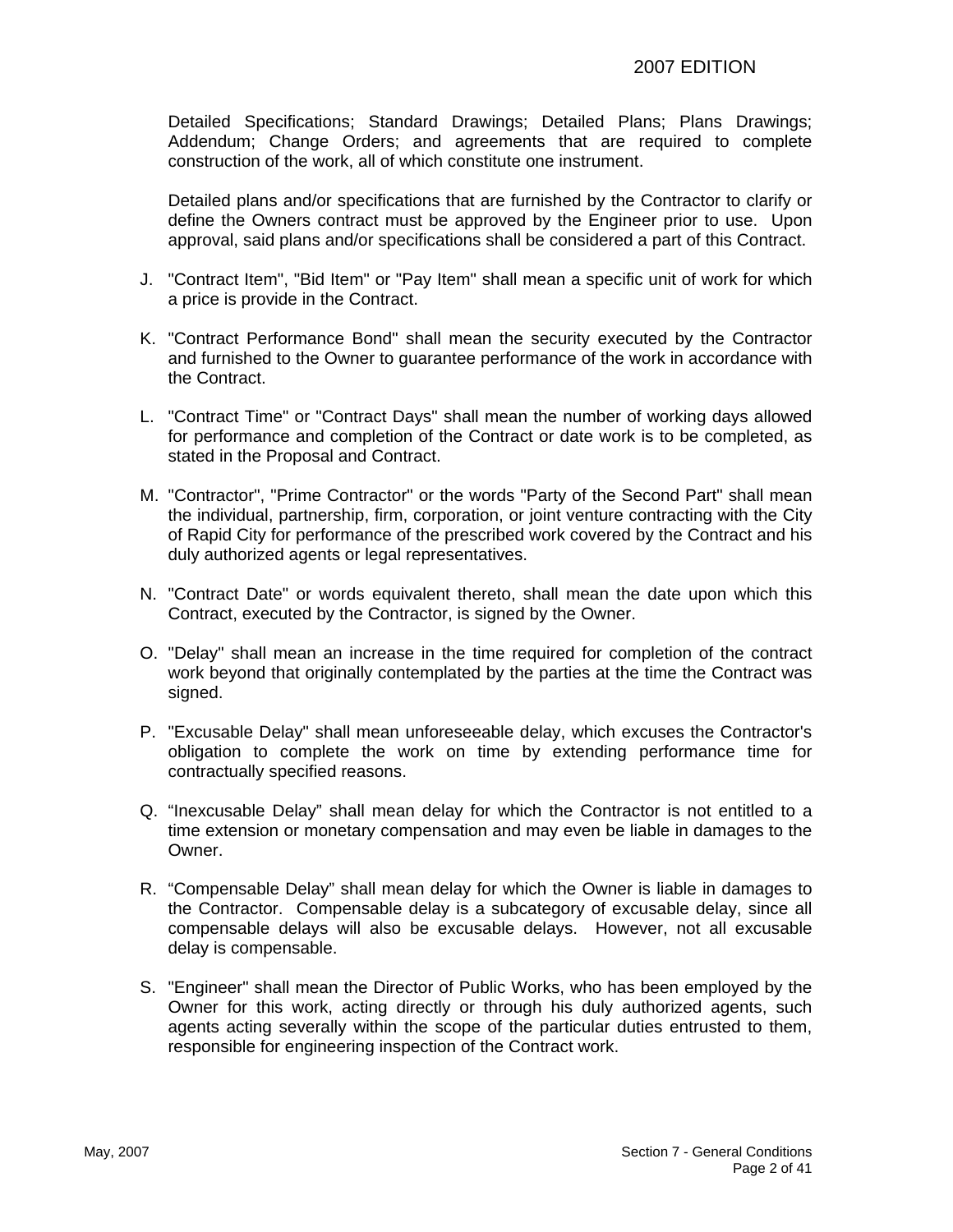- T. "Equipment" shall mean any machinery, tools, implements or apparatus together with supplies for maintenance and upkeep, necessary for the construction and completion of the Contract work.
- U. "Extra Work" shall mean an item of work not provided for in the Contract as awarded, but found by the Engineer to be essential to the satisfactory completion of the Contract within its intended scope.
- V. "Holiday" shall mean the first day of January, commonly known as New Year's Day; the Friday immediately preceding Easter, commonly known as Good Friday; the last Monday in May, commonly known as Memorial Day; the fourth day of July, commonly known as Independence Day; the first Monday in September, commonly known as Labor Day; the eleventh day of November, commonly known as Veteran's Day; the fourth Thursday in November, commonly known as Thanksgiving Day; the Friday immediately following Thanksgiving Day; the twenty-fifth of December, commonly known as Christmas Day; and any other day declared by the City to be a holiday.

If the day of observance of the foregoing holidays is changed by enacted laws of the State of South Dakota, such day will be the day of observance of such holiday. Whenever any of the foregoing holidays fall on Sunday, the Monday immediately following shall also be observed as a holiday. Whenever any of the foregoing holidays fall on Saturday, the Friday immediately preceding shall also be observed as a holiday. Saturdays and Sundays will be considered the same as Holidays.

W. "Incidental Items" or "Incidental Work" shall mean items of work, as shown on the plans and/or in the specifications, for which there are no bid items in the Bidder's Proposal. If no bid item for "Incidental Work" is included in the bid proposal, the cost of these items shall be included in the contract bid price for related work items.

If a bid item for "Incidental Work" is included in the bid proposal, such work shall be included as a part of this work item.

- X. "Inspector" shall mean the engineer's authorized representative or representatives assigned to make detailed inspections of contract performance, limited to the particular duties entrusted to them.
- Z. "Owner", "City", "City of Rapid City", or "Party of the First Part" shall mean the City of Rapid City acting through its authorized representatives.
- AA. "Materials" shall mean substances specified for use in the construction of the project.
- AB. "Notice to Proceed" shall mean the written authorization to begin work on the project.
- AC. The "Plans" shall mean the Contract drawings which show the location, character, and dimensions of the prescribed work, including layouts, profiles, cross sections, and all drawings submitted by the successful bidder with his Proposal and by the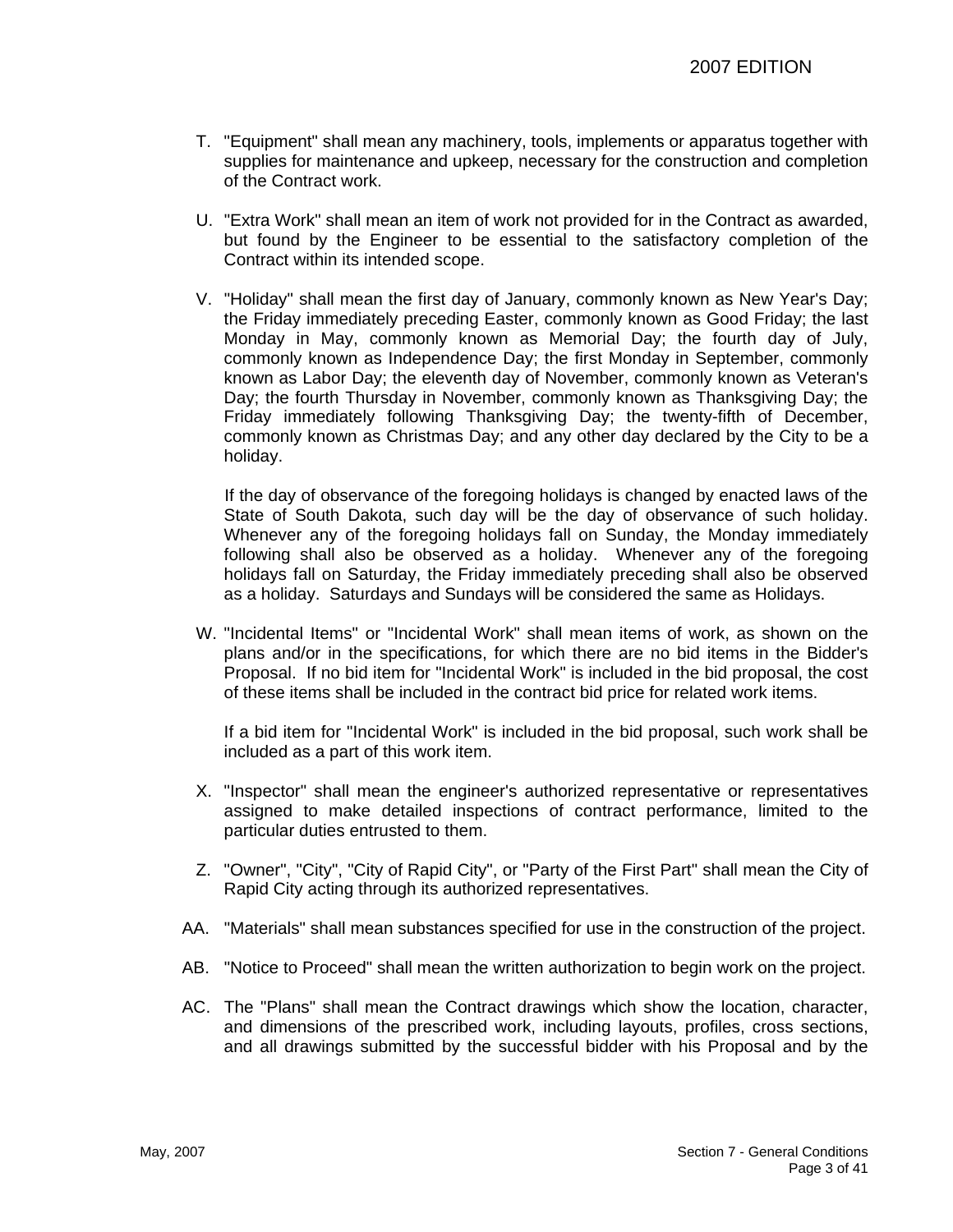Contractor to the Owner, if and when approved by the Engineer; and all drawings submitted by the Owner to the Contractor during the progress of the work, as provided for herein.

- AD. "Project" shall mean the specific section of street, road, property together with all appurtenances and construction to be performed under the Contract.
- AE. "Provide" shall be interpreted to mean both furnish and install.
- AF. "Special Provisions" shall mean additions and revisions to the standard and supplemental specifications applicable to the individual project.
- AG. "Specialty Items" shall mean those items of work specified in the proposal requiring special equipment, materials, or skills not normally required in typical construction work.
- AH. "Specifications" is a general term applied to all directions, provisions, and requirements pertaining to performance of the work.
- AI. "Standard Specifications" is the book of specifications approved by the Owner for general applications and repetitive use.
- AJ. "Subcontractor" shall mean an individual, partnership, firm, corporation, or joint venture, to which the Contractor sublets a portion of the Contract.
- AK. "Submittals" shall include all drawings, diagrams, descriptive literature, illustrations, instructions, schedules, safety plans, operating plans, performance and test data, product data sheets, material safety data sheets, and similar materials prepared by the Contractor or a supplier to illustrate material or equipment or some portion of the work.
- AL. "Substantial Completion" shall mean: a) the Contractor is prosecuting the remaining work in a manner satisfactory to the Engineer; b) the project is or could be used for the purposes intended; and c) pedestrian or vehicular traffic will not be inconvenienced by prosecution of the remaining work.
- AM. "Superintendent" shall mean the Contractor's authorized representative in responsible charge of all of the Contract work.
- AN. "Supplemental Specifications" shall mean approved additions and revisions to the Standard Specifications.
- AO. "Work" shall mean the furnishing of all labor, materials, equipment, and other incidentals necessary to the successful completion of the project.
- AP. "Working Day" shall mean a calendar day, other than holidays or Sundays, except as permitted in writing by the Engineer, on which weather and other conditions not under the control of the Contractor will permit construction operations to proceed for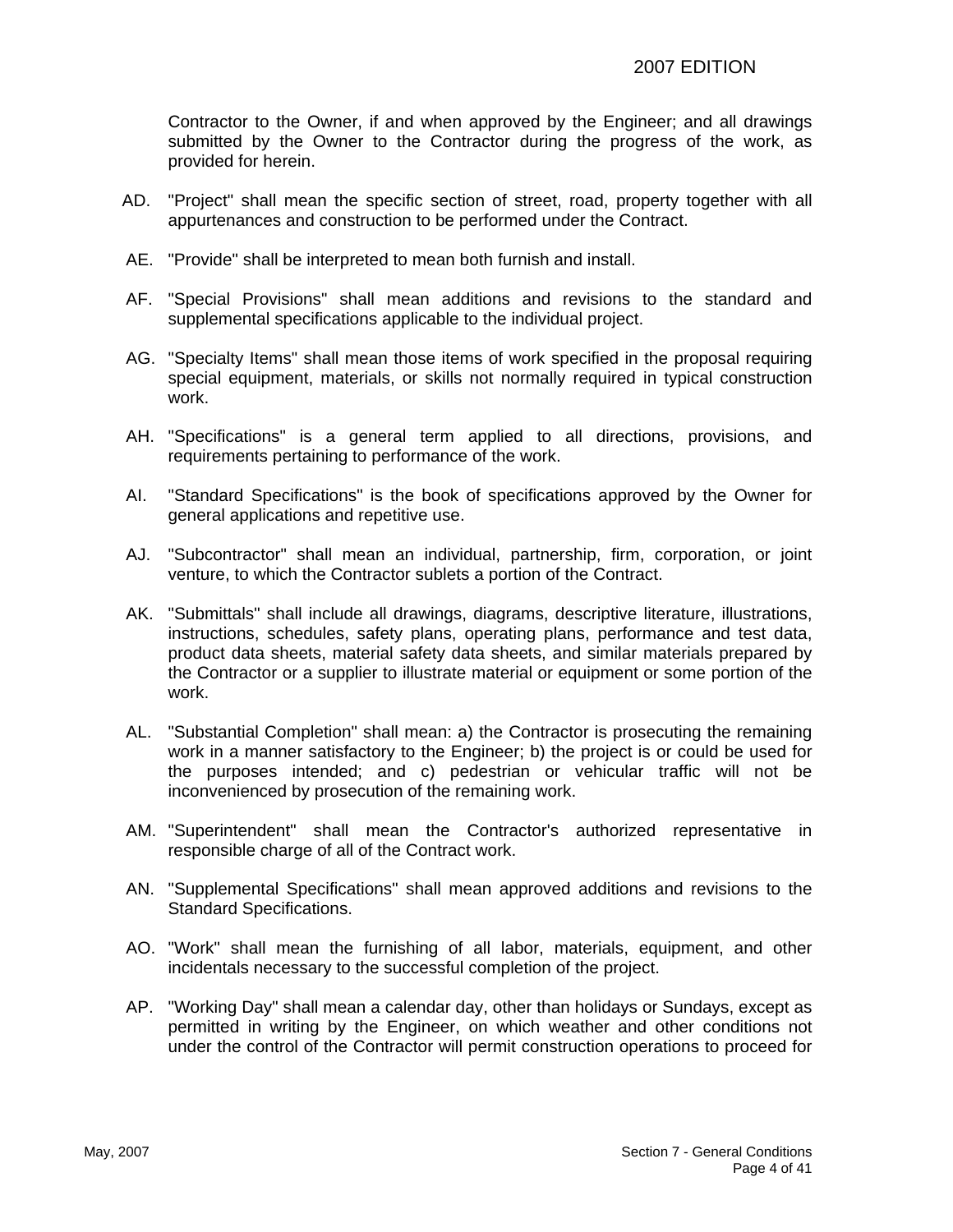at least five (5) hours, with the normal working force engaged in performing the controlling item or items of work which would be in progress at that time.

AQ. "Written Notice" shall be deemed to have been duly served if delivered in person to the individual or to a member of the firm or to an officer of the corporation for whom it is intended, or if delivered at or sent by registered mail to the last business address known to him who gives the notice.

That whenever in these Contract documents the words "as ordered," "as directed," "as required," "as permitted," "as allowed," or words or phrases of like import are used, it shall be understood that the order, direction, requirements, permission, or allowance of the Owner and the Engineer is intended.

Similarly, the words "approve," "reasonable," "suitable," or "acceptable," otherwise particularly specified herein, shall mean approved, reasonable, suitable, acceptable, proper, or satisfactory in the judgment of the Owner and Engineer.

## **7.2 ABBREVIATIONS**

Whenever the following abbreviations are used in these specifications or on other Contract Documents, they are to be construed the same as the respective expressions and to mean the code or standard that is in effect at the date of advertisement for bids:

| AAN           | American Association of Nurserymen                                 |  |  |
|---------------|--------------------------------------------------------------------|--|--|
| AAR.          | Association of American Railroads                                  |  |  |
| <b>AASHTO</b> | American Association of State Highway and Transportation Officials |  |  |
| <b>AGC</b>    | Associated General Contractors of America                          |  |  |
| AIA.          | American Institute of Architects                                   |  |  |
| <b>AISC</b>   | American Institute of Steel Construction                           |  |  |
| AISI          | American Iron and Steel Institute                                  |  |  |
| ANSI          | American National Standards Institute                              |  |  |
| ARA           | American Railway Association                                       |  |  |
| AREA          | American Railway Engineering Association                           |  |  |
| ASCE          | <b>American Society of Civil Engineers</b>                         |  |  |
| ASLA          | American Society of Landscape Architects                           |  |  |
| ASTM          | American Society for Testing and Materials                         |  |  |
| AWPA          | American Wood Preservers' Association                              |  |  |
| AWWA          | American Water Works Association                                   |  |  |
| AWS           | <b>American Welding Society</b>                                    |  |  |
| <b>FHWA</b>   | <b>Federal Highway Association</b>                                 |  |  |
| FAA.          | <b>Federal Aviation Administration</b>                             |  |  |
| <b>FSS</b>    | <b>Federal Specifications and Standards</b>                        |  |  |
| <b>GSA</b>    | <b>General Services Administration</b>                             |  |  |
| <b>ICC</b>    | Interstate Commerce Commission                                     |  |  |
| <b>IPECA</b>  | <b>Insulated Power Cable Engineer's Association</b>                |  |  |
| ITE.          | Institute of Transportation Engineers                              |  |  |
| <b>MUTCD</b>  | <b>Manual of Uniform Traffic Control Devices</b>                   |  |  |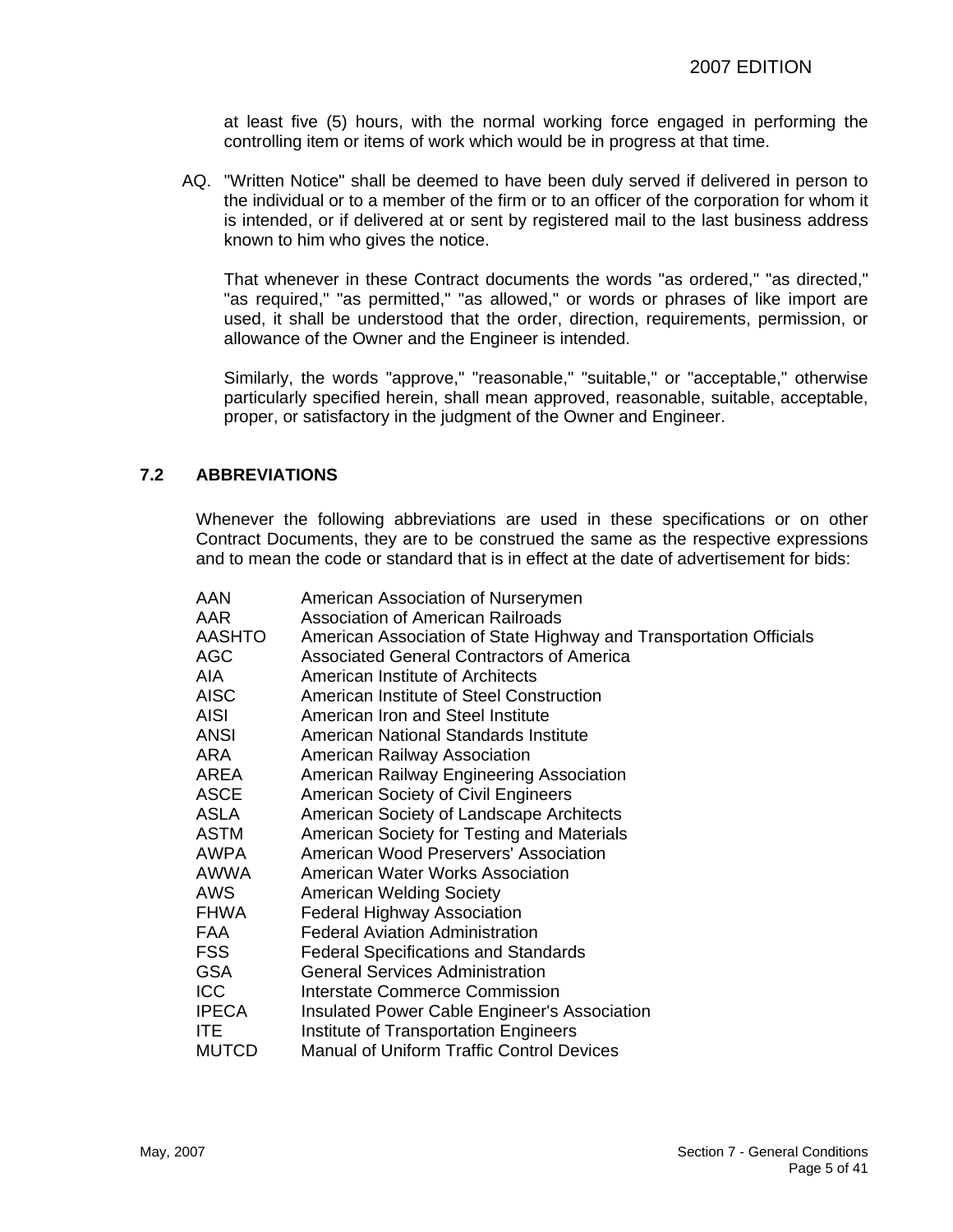| Radio Electronic Television Manufacturer's Association |  |
|--------------------------------------------------------|--|
|                                                        |  |
|                                                        |  |
|                                                        |  |
|                                                        |  |

## **7.3 SUBHEADINGS AND TITLES**

The titles or subheadings used in this contract and on the contract plans and drawings and in the specifications, are understood to be for convenience of reference only, and shall not be taken or considered as being a part thereof, or as having any bearing on the interpretation thereof.

## **7.4 NATURE AND LOCATION OF WORK**

It is understood and agreed that the Contractor has, by careful examination, satisfied himself as to the nature and location of the work, the conformation of the ground, the character of equipment and facilities needed preliminary to and during the execution of the work, the general and local conditions, and all other matters which can in any way affect the work under this Contract.

## **7.5 VERBAL STATEMENTS NOT BINDING**

It is understood and agreed that the written terms and provisions of the Contract Documents shall supersede all verbal statements of the Engineer or other representatives of the City, and such statements shall not be effective or be construed as entering into, or forming a part of, or altering in any way whatsoever the written Contract.

## **7.6 SCOPE, NATURE, AND INTENT OF CONTRACT PLANS AND SPECIFICATIONS**

The Contractor shall, in good and first-class workmanlike manner, and at his own cost and expense, furnish all of the labor, tools, materials, and equipment necessary to complete, ready for use, all of the work as designated and as described by the Contract Documents on file with the Finance Officer of the City of Rapid City, Rapid City, South Dakota.

The said specifications, plans, and contract are intended to supplement, but not necessarily duplicate, each other and together constitute one complete set, so that any work covered in the one and not in the other shall be executed just as if it had been set forth in the Contract, in order that the work shall be completed according to the complete design or designs as decided and determined by the Engineer. It is understood and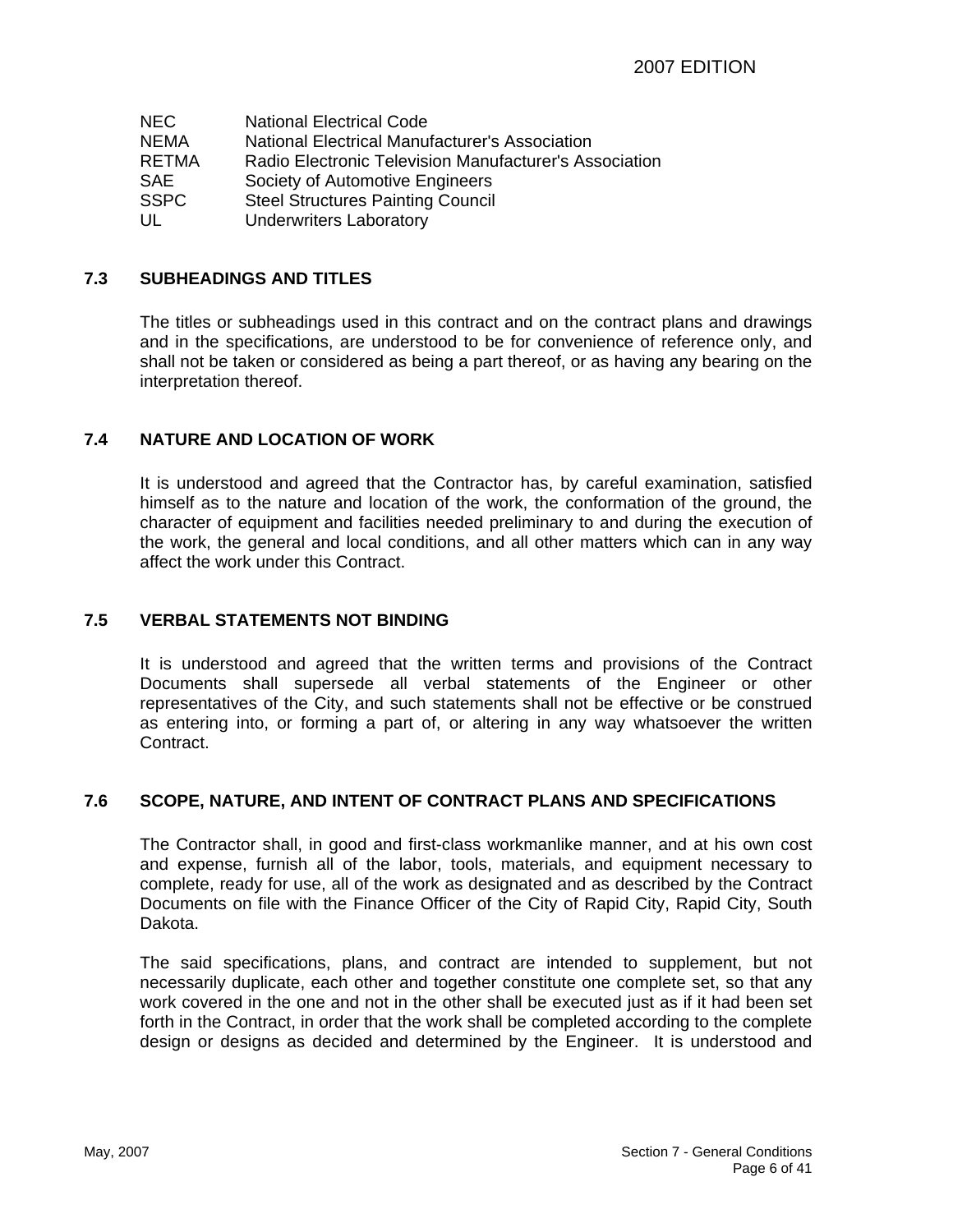agreed that the work shall be performed and completed according to the true spirit, meaning, and intent, of the contract and specifications.

The Contractor agrees that in undertaking to complete the work within the time herein fixed, he has taken into consideration and made allowances for all of the ordinary delays and hindrances incidental to such work, whether or not growing out of delays in securing materials or equipment. Compensation for delays due to no fault of the Contractor may be negotiated.

The Contractor also agrees that all time limits stated in the Contract Documents are of the essence of the Contract.

All the work shall be done under the direct observation of the Engineer and to the entire satisfaction of the Engineer and the Owner and in accordance with the laws of the State of South Dakota and the Ordinances and Codes of the City of Rapid City.

## **7.7 DUTIES AND POWERS OF INSPECTORS**

Properly authorized inspectors shall be considered to be the representatives of the Engineer, limited to the duties and powers entrusted to him. It shall be their duty to inspect the materials and workmanship of those portions of the work to which they are assigned, either individually or collectively, under instructions of the Engineer and to report any and all deviations from the plans, specifications, and other contract provisions which may come to their notice. Any Inspector shall have the right to order the work entrusted to his supervision stopped if in his opinion such action becomes necessary, until the Engineer is notified and he has determined and ordered that the work shall proceed in due fulfillment of all contract requirements. The Engineer and his representatives shall at all times have access to the work wherever it is in preparation or progress and the Contractor shall provide proper facilities for such access and for inspection.

## **7.8 SEPARATE CONTRACTS**

The Owner reserves the right to let other contracts in connection with this work. The Contractor shall afford other contractors reasonable opportunity for the introduction and storage of their materials and the execution of their work, and shall properly connect and coordinate his work with theirs.

If any part of the Contractor's work depends for proper execution or results upon the work of any other contractor, the Contractor shall inspect and promptly report to the Engineer any defects in such work that render it unsuitable for such proper execution and results. His failure so to inspect and report shall constitute an acceptance of the other contractors work as fit and proper for the reception of his work, except as to defects which may develop in the other contractors work after the execution of his work.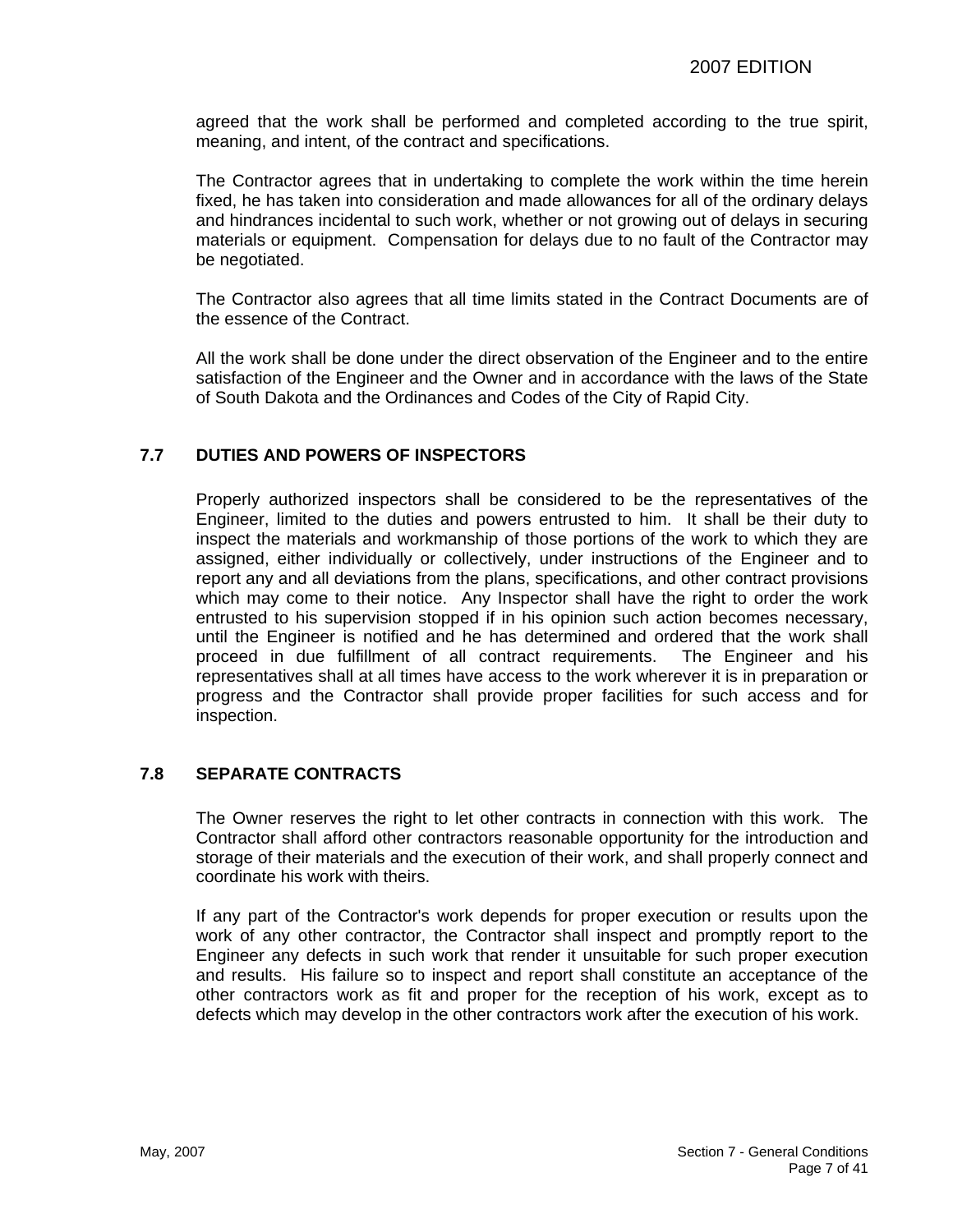To insure the proper execution of his subsequent work, the Contractor shall measure work already in place and shall at once report to the Engineer any discrepancy between the executed work and the Drawings.

## **7.9 CONTRACT EXECUTION**

The Bidder agrees that he will execute the contract in accordance with the proposal as accepted and secure and furnish the required bonds and insurance within ten (10) calendar days from the date of mailing of said notice of bid award to him at his address as given on the proposal or within such additional time as may be allowed by the Engineer; and that, upon his failure or refusal to do so within said time, the certified or cashier's check or bidder's bond accompanying this bid and the money payable thereon shall be forfeited to and become the property of the City of Rapid City as liquidated damages for such failure or refusal.

### **7.10 COPIES OF CONTRACT**

Not less than four (4) copies (and as many more as may be required) of the bound volumes of the proposal, contract, and specifications shall be prepared, each shall contain an exact copy of the Contract signed by both parties thereto. Two (2) executed copies shall be filed with the City. Additional copies shall be filed where and as may be required.

### **7.11 RESPONSIBILITY OF CONTRACTOR**

General Responsibility: The Contractor shall furnish all transportation, ways, works, machinery, and plant, and all suitable appliances required for the safe, proper, and lawful construction, maintenance, and use thereof. The Contractor shall be fully responsible for the materials and equipment used for the work and for safeguarding the work against damage or destruction until its final acceptance by the Engineer. The Contractor agrees to make no claims for damage to the work prior to final acceptance and will make no claims for damage to the materials except through negligence or willful act of the Owner.

Before the completion and acceptance of this Contract shall be made good by him, he shall be solely answerable for all damage to the Owner or the property of the Owner; to other Contractors, or other employees of the Owner; to the neighboring premises or to any private or personal property due to improper, illegal, or negligent conduct of himself or his subcontractors; employees or agents in and about said work or in the execution of the work covered by this Contract or any extra work undertaken herein provided; or to any defect in, or the improper use of, any scaffolding, shoring, apparatus, ways, works, machinery or plant. He shall indemnify and save harmless the Owner and its officers and agents from all claims relating to labor, materials, and methods used in executing the work.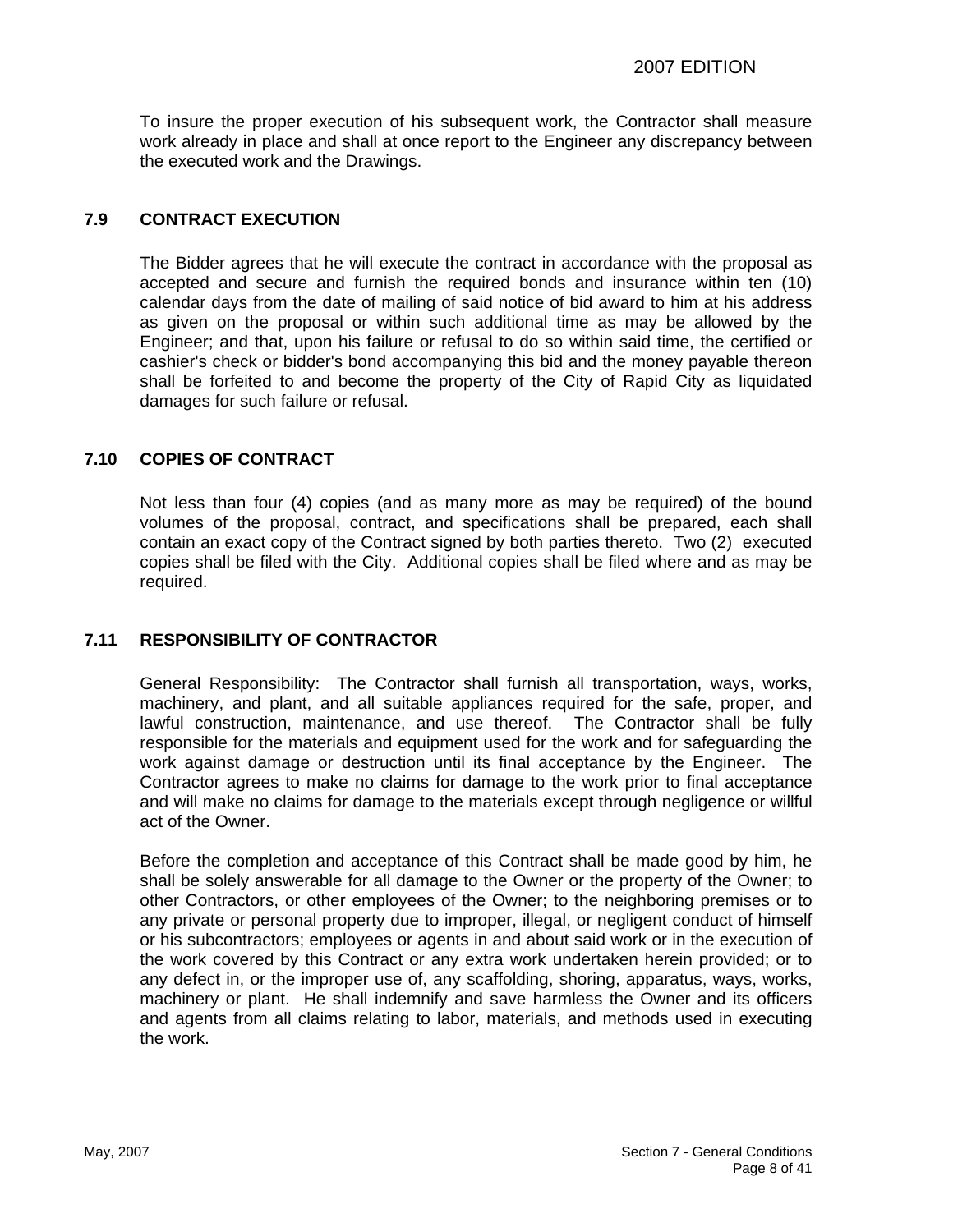## **7.12 PERSONS IN RESPONSIBLE CHARGE**

The Contractor shall have on the site at all times a superintendent or a person in his employ who shall be in responsible charge of all work. The Contractor shall, in writing, give the Engineer the name of the person in responsible charge prior to beginning any work. Changes of persons in responsible charge during the course of performing the work shall be submitted, in writing, to the Engineer prior to instituting the change.

### **7.13 ORDER OF COMPLETION OF WORK**

The Contractor shall, within ten (10) days after being instructed to do so in a written notice from the Engineer, commence the work to be done under this contract; and the rate of progress shall be such that work shall have been completed in accordance with the terms of this Contract, on or before the date of completion named in the proposal hereof.

### **7.14 CONTRACTOR TO CHECK SPECIFICATIONS AND SCHEDULE**

The Contractor shall check all specifications, quantities, and schedules given to him by the Engineer and shall, upon discovery, notify the Engineer in writing of any discrepancy which he may discover between the plans and specifications or between either plans and specifications and physical site conditions; or if he observes site conditions not usually encountered on this type of work; or if he believes the plans and specifications require work which would violate laws, ordinances, or codes. Failure to follow this procedure shall preclude the Contractor from making any claim for damages resulting from the alleged discrepancy.

Should anything be omitted from the specifications, plans, and/or contract which is necessary to the clear understanding of the work, or should it appear various instructions are in conflict, then the Contractor shall secure written instructions from the Engineer before proceeding with the construction affected by such omissions or discrepancies. Failure to request written instructions shall constitute a waiver to any and all claims associated with the omission or conflict.

The Contractor will not be allowed to take advantage of any error or omission in the plans, specifications or contract documents, as full written instructions will be furnished by the Engineer, should such error or omission be discovered, and the Contractor shall carry out such instructions as if originally specified.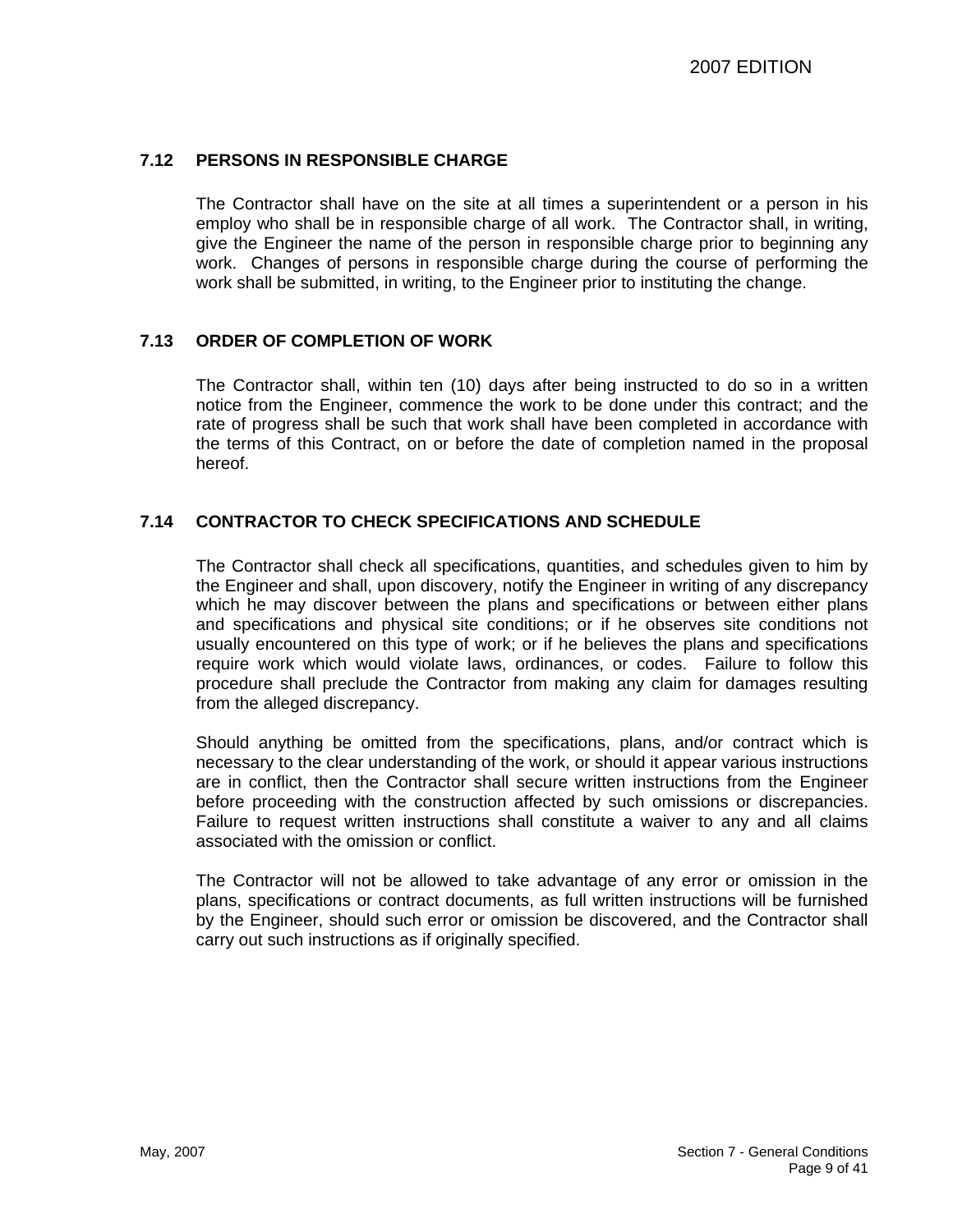## **7.15 CALCULATED DIMENSIONS TO GOVERN**

In case of discrepancy, calculated dimensions will govern over scaled dimensions.

## **7.16 DRAWINGS FURNISHED BY CONTRACTOR**

The Contractor shall supply such working specifications and drawings of devices, castings and composite materials to be furnished under this Contract as are called for herein or are required by the Engineer to make clear the details of equipment and of devices.

## **7.17 PATENTS**

It is further agreed that all royalties for patents or patent infringement claims, whether such patents are for processes or devices, that might be involved in the construction or use of the work, shall be included in the Contract amount and the Contractor shall satisfy all demands that may be made at any time for such, and shall be liable for any damages or claims for patent infringements; and the Contractor shall, at his own expense, defend any and all suits or proceedings that might be instituted at any time against the Owner for infringement or alleged infringement of any patent or patents involved in the work; and in case of an award of damages, the said Contractor shall pay such award; final payment to the Contractor by the Owner will not be made while any such suits or claims remain unsettled.

### **7.18 INDEMNITY**

The Contractor shall indemnify and save harmless the Owner from and against all losses and all claims, demands, payments, suits, actions, recoveries, and judgments of every nature and description brought or recovered against him, by reason of any act or omission of the said Contractor, his agents or employees, in the execution of the work or in the guarding of it and this shall include acts or omission of subcontractor.

The Contractor shall, and is hereby authorized to, maintain any part for such insurance, issued in the name of the Owner, as will protect the Owner from his contingent liability under this Contract, and the Owners right to enforce against the Contractor any provision of this Section shall be contingent upon the full compliance by the Owner with the terms of applicable insurance policy or policies, a copy of which shall be deposited with the Owner.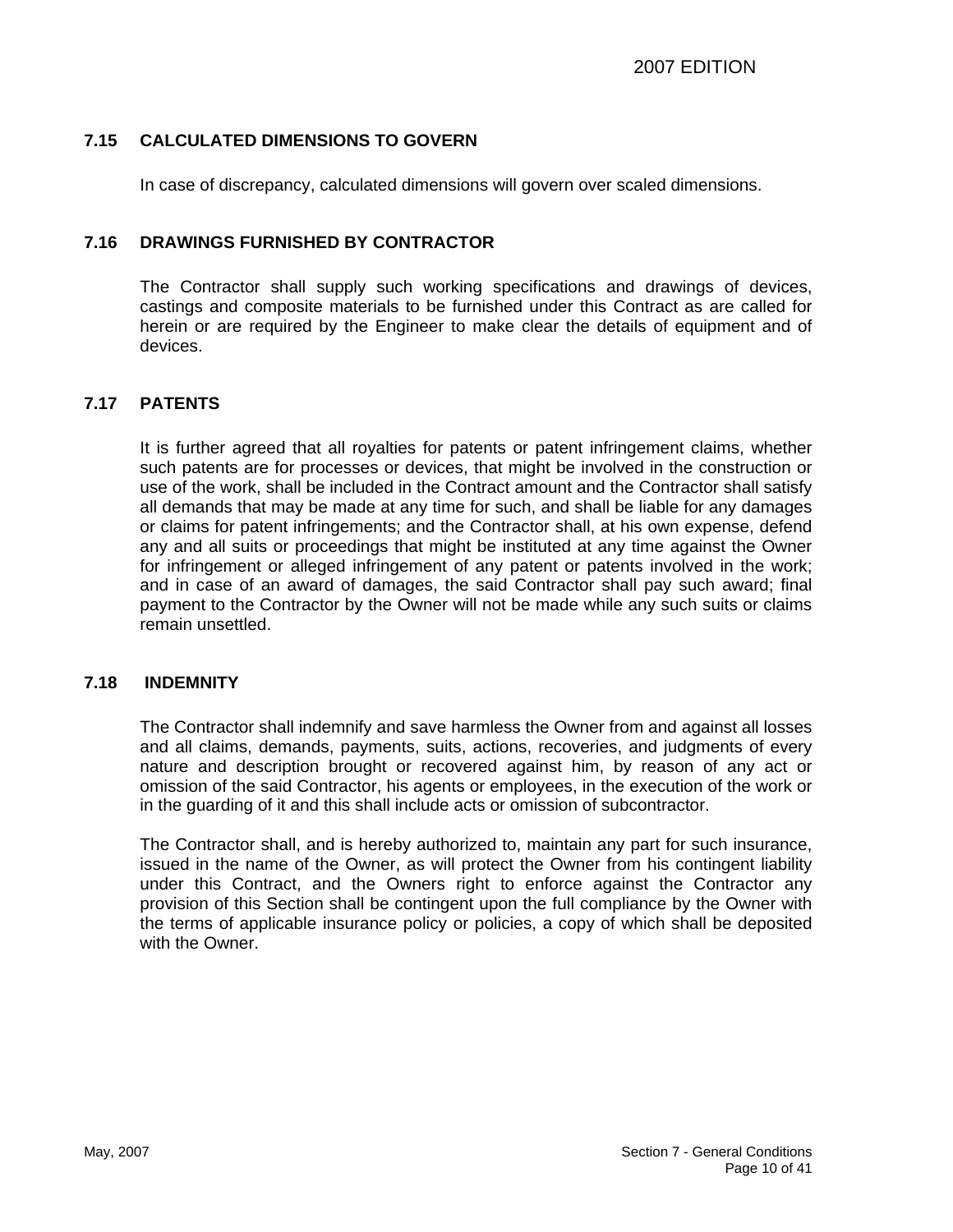### **7.19 INSURANCE**

The Contractor shall secure policies of insurance in amounts, form and companies satisfactory to the Owner, and as specified in Forms A & B of the Contract.

### **7.20 GUARANTEES**

The Contractor and any sureties under the Performance Bond guarantee to complete the project as specified and agree that loss as a result of any occurrence including acts of God, shall not relieve them of their obligation.

### **7.21 CONTRACTOR LIABILITY INSURANCE**

The Contractor shall maintain insurance as will protect him from claims under Workmen's compensation acts and from any other claims for damages for personal injury, including death, which may arise from or by any subcontractor or anyone directly or indirectly employed by either of them.

### **7.22 PERFORMANCE BOND**

The surety bond executed by the Contractor, issued to the Owner, shall be a guarantee:

- A. For the faithful performance and completion of the work in strict accordance with the terms of the contract, specifications, and detailed plans;
- B. For the payment to the Owner of all sums due or which may become due by the terms of the contract; as well as by reason of any violation thereof by the Contractor;
- C. For the payment of all bills, including the hire, rental or lease of equipment or machinery, and the operators thereof, used on the work, and for all materials, lubricants, oils and gasoline used in or consumed in the construction of such work and for all labor performed in such work whether by sub-contract or otherwise;
- D. The payment of any and all judgments and costs of suits and actions brought against the Owner or officials thereof, for any cause whatsoever, arising from or on account of any injuries or damages to life or property suffered or sustained by any person, firm or corporation, caused by the Contractor, his or its agents, servants or employees in the construction of said work, or by or in consequence of any negligence, carelessness or misconduct in guarding or protecting the same, or any act or omission of the said Contractor his agents, servants, employees;
- E. And for the protection of the Owner against all suits and claims for infringements or alleged infringements of patent rights processes.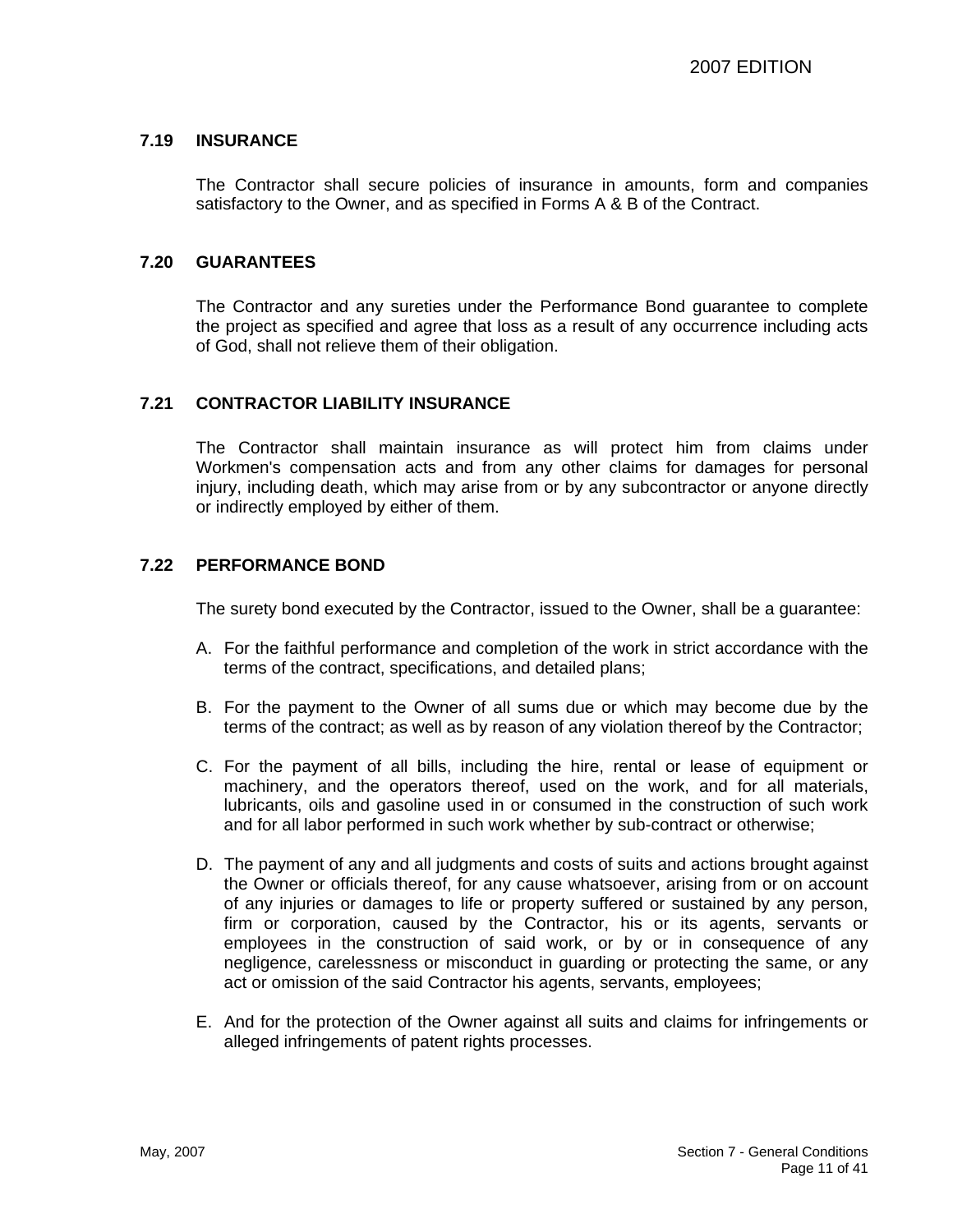This section shall in no way be construed as limiting the obligation under the Performance Bond actually furnished, but may be an addition thereto.

The Owner agrees to mail a notice to the Contractor, calling his attention to any failure to comply with the requirements of the bond, not more than ten (10) days before notifying his bondsmen of such failure to comply with the terms of said bond.

### **7.23 UNEMPLOYMENT COMPENSATION**

The Contractor to whom the Contract is awarded, will pay the Department of Manpower Affairs of South Dakota, all contributions and interest due under the Unemployment Compensation Law of South Dakota. Further, it is required that the Contractor furnish a certificate, prior to final payment, from the Department of Manpower Affairs that all contributions and interest due to the department in performance of that Contract have been paid.

### **7.24 DISCRIMINATION**

The Contractor will not discriminate against any employee or applicant for employment because of race, sex, creed, color or national origin. The Contractor will take affirmative action to ensure that applicants are employed, and that employees are treated fairly during employment, without regard to their race, sex, creed, color, or national origin. Such action shall include, but is not limited to, the following: employment, upgrading, demotion, or transfer; recruitment or recruitment advertising; layoff or termination; rates of pay or other forms of compensation; and selection for training, including apprenticeship. The Contractor agrees to post in conspicuous places, available to employees and applicants for employment, notices to be provided by the contracting officer setting forth the provisions of this nondiscrimination clause.

The Contractor will state, in all solicitations or advertisements for employees placed by or on behalf of the City, that all qualified applicants will receive consideration for employment without regard to race, sex, creed, color, or national origin.

The Contractor will send, to each labor union or representative or workers with which he has a collective bargaining agreement or other contract or understanding, a notice, to be provided by the agency contracting officer, advising the labor union or workers representative of the contractor's commitments under Section 202 of Executive Order No. 11246 of September 24, 1965, and shall post copies of the notice in conspicuous places available to employees and applicants for employment.

The Contractor will comply with all provisions of Executive Order No. 11246 of September 24, 1965, of the rules, regulations, and relevant orders of the Secretary of Labor.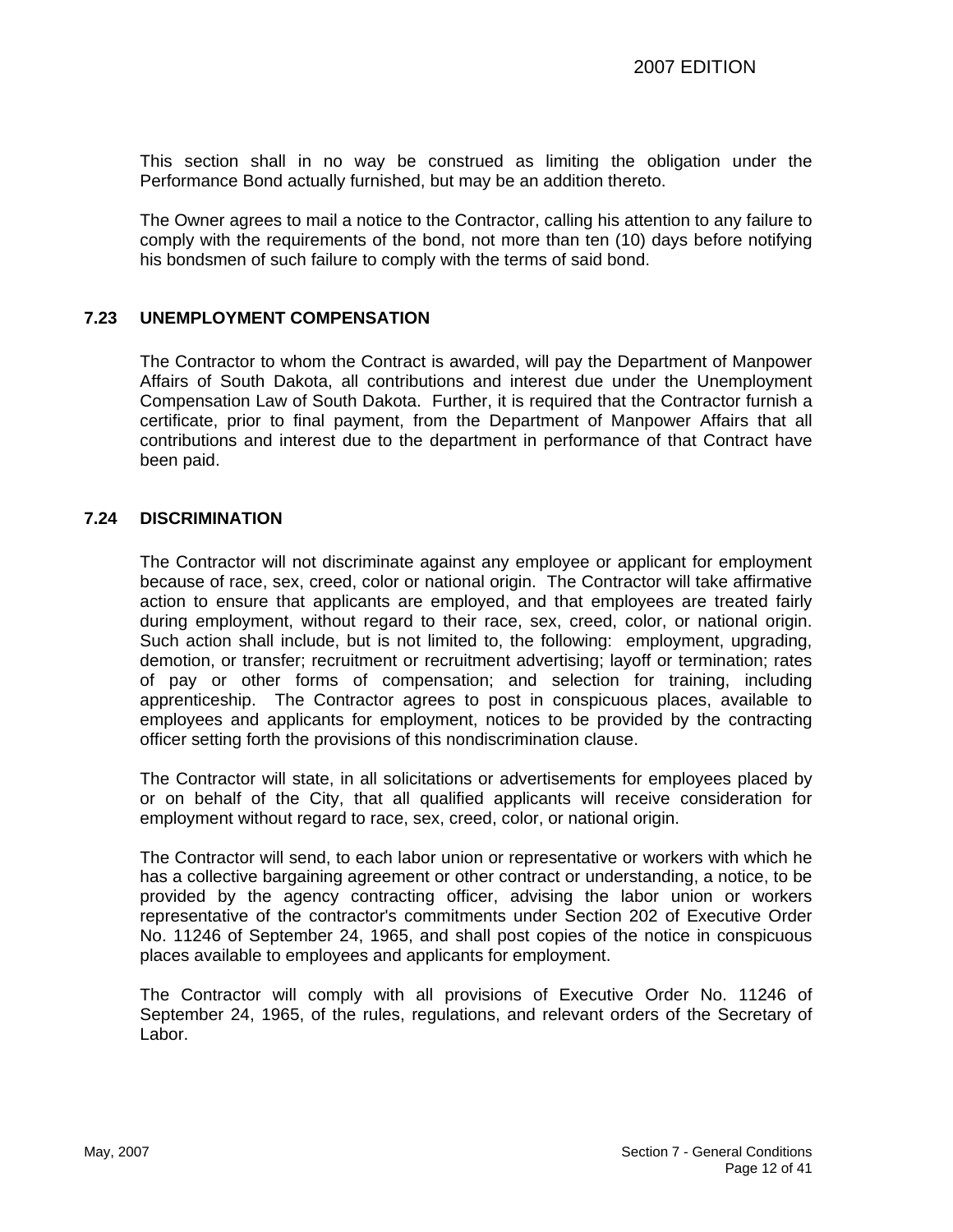The Contractor will furnish all information and reports required by Executive order No. 11246 of September 24, 1965, and by the rules, regulations, and order of the Secretary of Labor, or pursuant thereto, and will permit access to his books, records, and accounts by the contracting agency and the Secretary of Labor for purposes of investigation to ascertain compliance with such rules, regulations, and orders.

In the event of the Contractor's noncompliance with the discrimination clauses of this contract or with any of such rules, regulations, or orders, this contract may be canceled, terminated, or suspended in whole or in part and the Contractor may be declared ineligible for further Government contracts in accordance with procedures authorized in Executive Order No. 11246 of September 24, 1965, and such other sanctions may be imposed and remedies invoked as provided in Executive Order No. 11246 of September 24, 1965, or by rule, regulation, or order of the Secretary of Labor, or as otherwise provided by law.

The Contractor will include the provisions of Section 7.21 in every subcontract or purchase order unless exemption by rules, regulations, or orders of the Secretary of Labor issued pursuant to Section 204 of Executive Order No. 11246 of September 24, 1965, so that such provisions will be binding upon each subcontractor or vendor. The Contractor will take such action with respect to any subcontract or purchase order as the contracting agency may direct as a means of enforcing such provisions including sanctions for noncompliance: provided, however, that in the event the Contractor becomes involved, in, or is threatened with, litigation with a subcontractor or vendor as a result of such direction by the contracting agency, the contractor may request the United States and the City to enter into such litigation to protect the interest of the United States and the City.

## **7.25 LABOR AND DISMISSAL OF EMPLOYEES**

The Contractor shall employ only persons who are competent and skillful in their respective lines of work, and local labor shall be given preference. Whenever the Engineer shall notify the Contractor that any person on the work is, in his opinion, incompetent, unfaithful, disorderly or under the influence of intoxicating substances, or refuses to carry out the provisions of this contract or uses threatening or abusive language to any persons, shall be immediately discharged from the work and shall not be re-employed thereon except with the consent of the Engineer.

## **7.26 LAWS AND ORDINANCE**

The Contractor shall keep himself fully informed of all existing and current regulations of the Owner, and County, State, and National Laws which in any way limit or control the actions or operations of those engaged upon the work, or affecting the materials supplied to or by them. He shall at all times observe and comply with, all ordinances, laws, rules and regulations and shall protect and indemnify the Owner and the Owner's officers and agents against any claims or liability arising from or based on any violation of the same. The Contractor shall give all notices and comply with all laws, ordinances,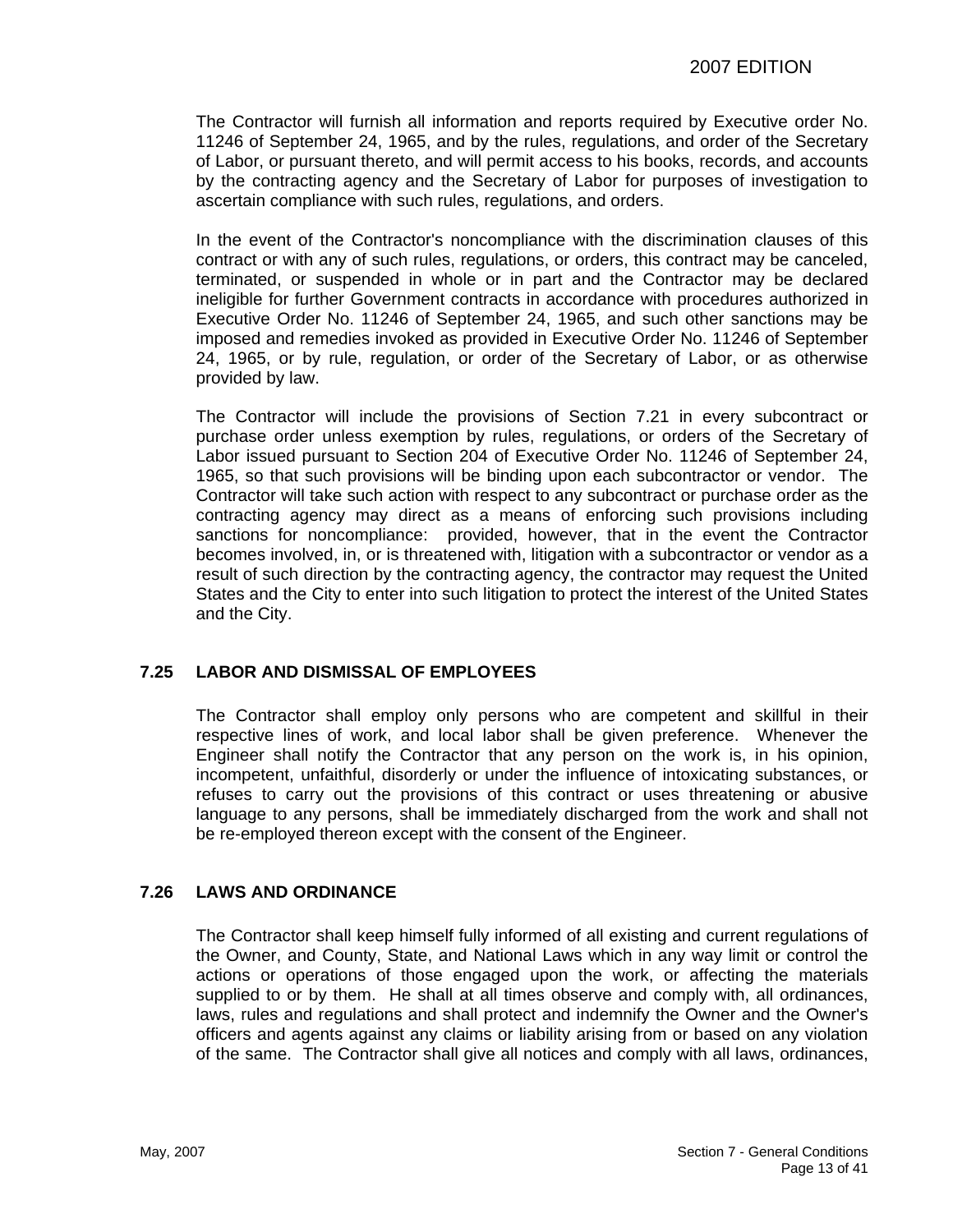rules, and regulations bearing on the conduct of the work as drawn and specified. If the Contractor observes that the Drawings and Specifications are at variance therewith, he shall promptly notify the Engineer in writing and any necessary changes shall be adjusted as provided in the Contract for changes in the work. If the Contractor performs any work knowing it to be contrary to such laws, ordinances, rules, and regulations and without such notice to the Engineer, he shall bear all costs arising therefrom. Such performance shall constitute a waiver of any and all claims associated with the work.

## **7.27 PERMITS AND LICENSES**

Unless otherwise specified, permits and licenses of a temporary nature necessary for the prosecution of the work shall be secured and paid for by the Contractor. Permits, licenses, and easements for permanent structures or permanent changes in existing facilities shall be secured and paid for by the Owner, unless otherwise specified.

### **7.28 DIRT/DUST CONTROL**

All activities associated with this contract shall conform to Pennington County Ordinance #12, "Fugitive Dust Regulation." The Contractor shall obtain a dust control permit from the County Planning Office and furnish a copy to the Owner before beginning work on the project.

The Contractor shall make every reasonable effort to minimize fugitive dirt or dust as a result of construction activities. The Engineer may require the Contractor to water or take other actions necessary to prevent blowing dirt and/or dust and other nuisance conditions, at no additional cost to the Owner.

Upon substantial completion of construction at a given site or at any time prior to final project acceptance as directed by the Engineer, the Contractor shall clean up the project area(s) and remove all dirt and debris from the street and sidewalk surfaces to the satisfaction of the Engineer. In general, removal of the dirt and debris shall be conducted in such a way and/or at such a time as to minimize nuisance conditions of dirt and dust in the air, on vehicles, sidewalks, and buildings.

Specifically, the streets shall be swept with an approved, enclosed mechanical or vacuum-type sweeper, which picks up the dirt and debris and stores it for hauling and disposal off-site. The Contractor shall utilize a private sweeper whenever possible. However, he may request that the City Street Department do the sweeping if a private sweeper is not available when required. When the Contractor elects to utilize the City sweeper, he shall give the Engineer at least 72 hours' notice prior to the time the sweeper is desired. If the City sweeper is utilized, the City Street Department will then bill the Contractor for the use of the sweeper at the current hourly rate for sweeper and operator. If, in the opinion of the Engineer, the Contractor fails to make reasonable effort to minimize fugitive dust as a result of his construction activities, or refuses to take action when requested by the Engineer, the Engineer may elect to schedule the City sweeper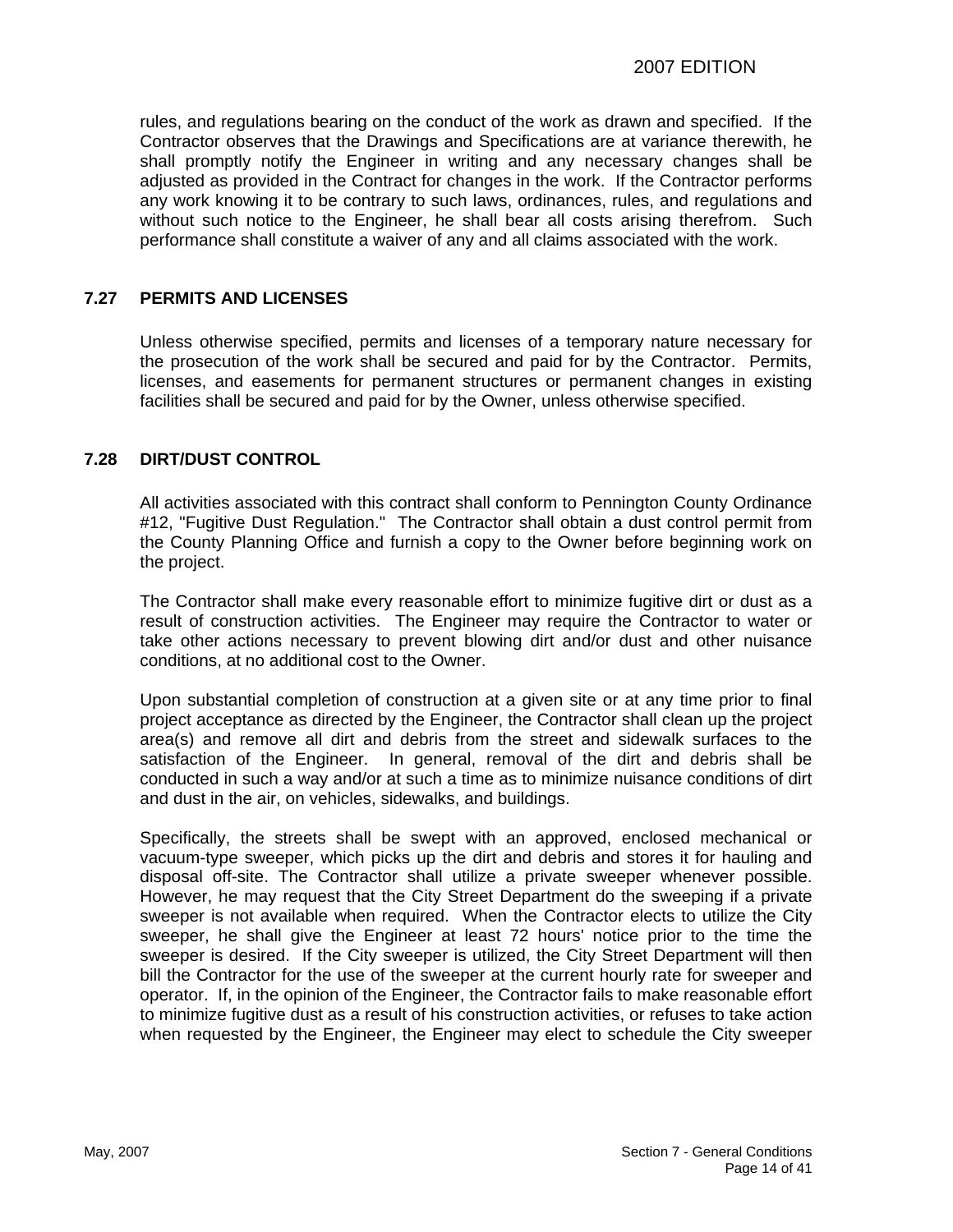to provide cleanup. The City street Department will bill the Contractor at one and onehalf times (1 1/2) the current hourly rate for the sweeper and operator.

## **7.29 CLAIMS AND DAMAGES**

Any claim for damage arising under this contract shall be made in writing to the party liable within ten (10) calendar days of the first observance of such damage, except as expressly stipulated otherwise, and shall be adjusted by agreement or by arbitration. Failure to comply with the notice requirement will result in denial of the claim.

In general, the Contractor may not recover for claims, which did not impact the critical path of the project.

The Contractor shall document his claim(s) in the following manner:

- A. Provide an introduction and summary.
- B. Provide a listing and explanation of subsurface information available in the bidding documents and/or through a reasonable site investigation.
- C. Provide a report of the Contractor's site investigation.
- D. Explain the conditions actually encountered.
- E. Discuss the difference between actually encountered and anticipated conditions with emphasis on the impact of such things as delay, interference, disruption, changes in construction methods, and additional direct labor and equipment requirements.
- F. Summarize the applicable laws and/or contract clauses.
- G. Set forth the time extension claim with rational, detailed calculations.
- H. Set forth the cost claim broken down to the smallest elements possible.

### **7.30 LIENS**

Neither the final payment nor any part of the retained percentage shall become due until the Contractor, if required, shall deliver to the Owner a complete release of all liens arising out of this Contract, or receipts in full in lieu thereof and, if required in either case, an affidavit that so far as he has knowledge or information the releases and receipts include all labor and materials for which a lien could be filed; but the Contractor may, if any subcontractor refuses to furnish a release or receipt in full, furnish a bond satisfactory to the Engineer, to indemnify the Owner against any lien. If any lien remains unsatisfied after all payments are made, the Contractor shall refund to the Owner all monies that the latter may be compelled to pay in discharging such a lien, including all costs and a reasonable attorney's fee.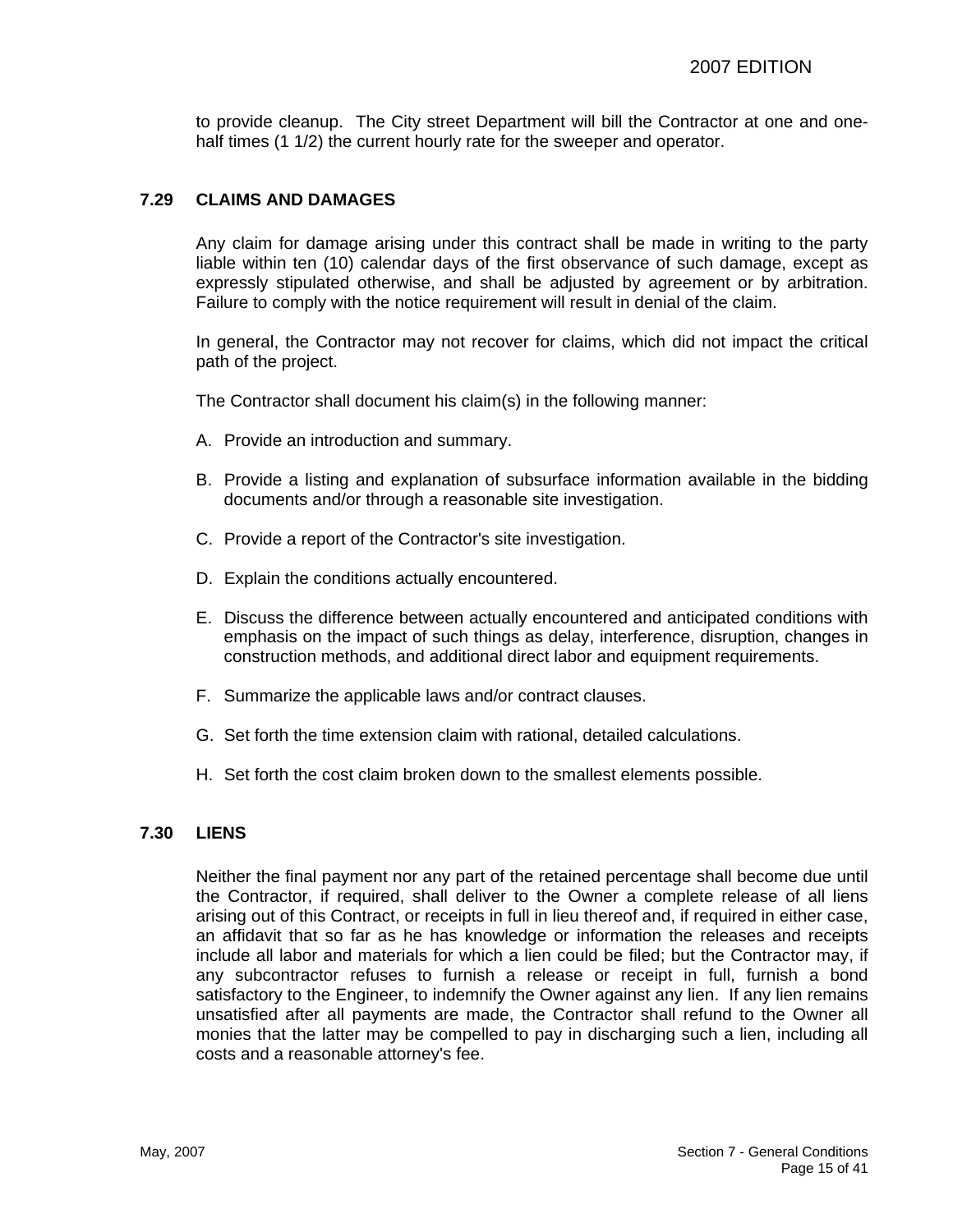## **7.31 USE TAX LIABILITY**

The Contractor shall be liable to pay the use tax on tangible personal property that is supplied by the City to the Contractor for performance of the Contractor. The value of said personal property will be as indicated in Section 2.20 of the Contract. The Contractor shall be liable to pay all Federal, State, County, or local taxes required for labor and/or materials included in this Contract.

### **7.32 WORK MODIFICATIONS**

The Owner, without invalidating the Contract, may order extra work or make changes by altering, adding to, or deducting from the work, the Contract Sum being adjusted accordingly. All such work shall be executed under the conditions of the original Contract except that any claim for extension of time caused thereby shall be adjusted at the time of ordering such change.

In giving instructions, the Engineer shall have authority to verbally make minor changes in the work; but otherwise, except in an emergency endangering life or property, no extra work or change shall be made unless in pursuance of a written order by the Engineer, and no claim for an addition to the Contract Sum shall be valid unless so ordered and approved by the Council.

The value of any such extra work or change shall be determined in one or more of the following ways:

- (a) By estimate and acceptance in a lump sum.
- (b) By unit prices named in the Contract or subsequently agreed upon.
- (c) By cost and percentage or by cost and a fixed fee.

If none of these methods is agreed upon, the Contractor, provided he receives an order as above, shall proceed with the work. In such case and also under case (c), he shall keep and present in such form as the Engineer may direct, a correct account of the net cost of labor and materials, together with vouchers. In any case, the Engineer shall certify to the amount including reasonable allowance for overhead and profit, due to the contract, or pending final determination of value, payments on account of changes shall be made on the Engineer's Estimate. Work done on a Force Account basis shall be as follows: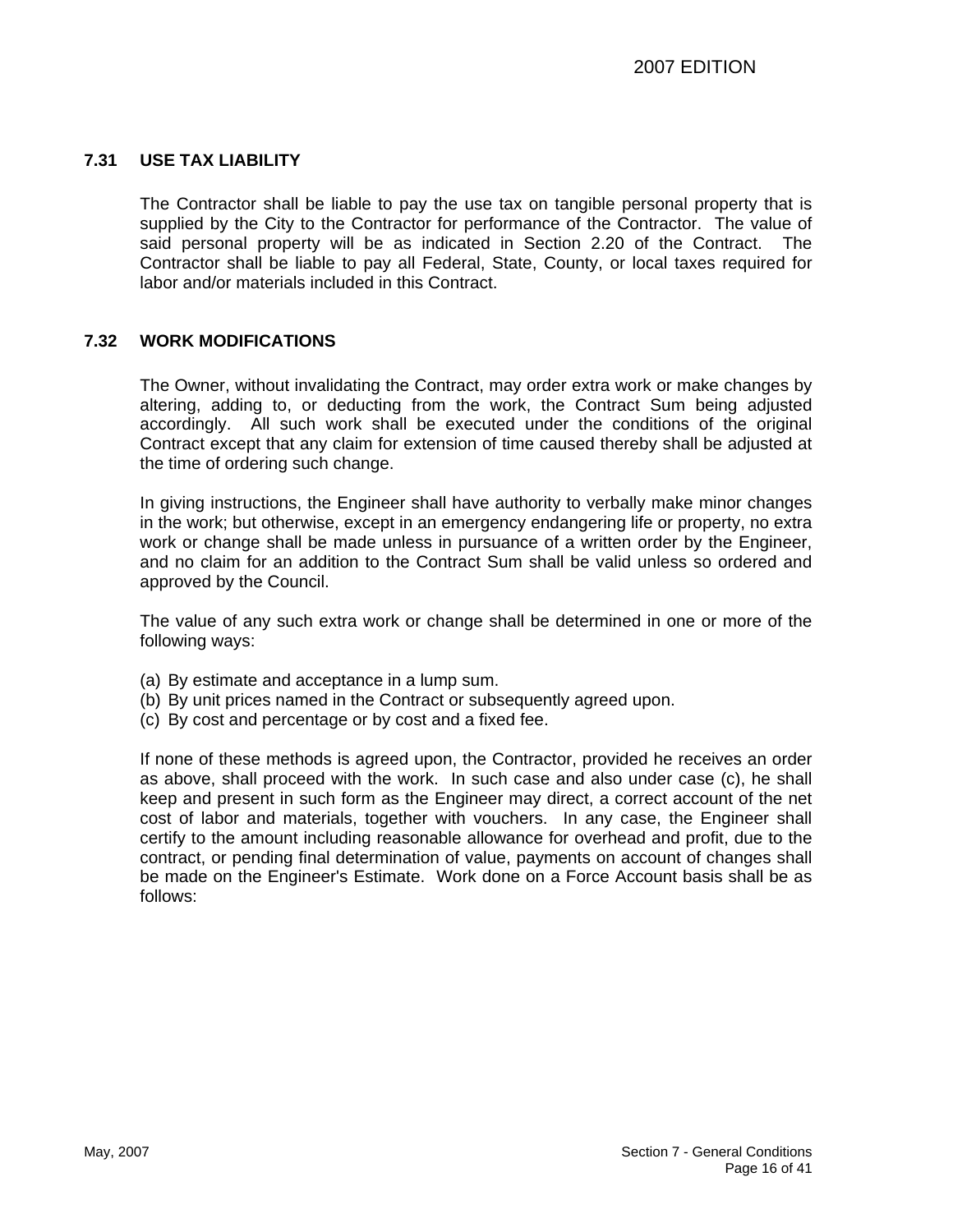### A. Labor

For labor and supervisor in direct charge of the specific operations, the Contractor shall receive the rate of wage agreed upon in writing before beginning work or the actual rate paid in the event it is less than the agreed rate, for each and every hour that said labor and supervisor are actually engaged in such work.

If a laborer or supervisor is paid for "overtime" during a calendar week in which he is employed for part of that period on force account work, the Owner will pay to the Contractor a percentage of that portion of the overtime payment. For each such employee, this percentage will be the ratio, which the total hours he worked on force account during the week bears to the total hours he worked during that week.

Overtime incurred due to the City requiring the Contractor to do force account work, during periods not normally worked, will be paid one hundred percent (100%) by the City. In order that the Engineer may verify wages paid and pro-rate overtime, the Contractor shall furnish to the Engineer certified payrolls during the period force account work is in progress.

An amount equal to fifteen percent (15%) of the sum for labor will also be paid the Contractor as compensation for administrative and overhead costs.

B. Bond, Insurance, and Tax:

 For property damage, liability, and workmen's compensation insurance premiums, unemployment insurance contributions, excise taxes, and social security taxes on the force account work, the Contractor shall receive the actual cost, to which no percentage will be added. The Contractor shall furnish satisfactory evidence of the rate or rates paid for such bond, insurance, and tax. In lieu of furnishing itemized statements to substantiate these costs, of property damage, liability and workmen's compensation insurance premiums, unemployment insurance contributions and Social Security tax, the Contractor may elect to receive an amount equal to twentyfive percent (25%) of the actual labor costs (excluding the fifteen percent [15%] for administrative and overhead costs) as compensation for those costs.

C. Materials

For materials accepted by the Engineer and incorporated into the project, the Contractor shall receive the actual cost of such materials delivered onto the worksite, including transportation charges paid (exclusive of machinery rentals as hereinafter set forth), to which cost fifteen percent (15%) will be added as compensation for administrative and overhead costs.

D. Equipment

For machinery or special equipment, including fuel and lubricants, plus transportation costs, the use of which has been directed or authorized by the Engineer, the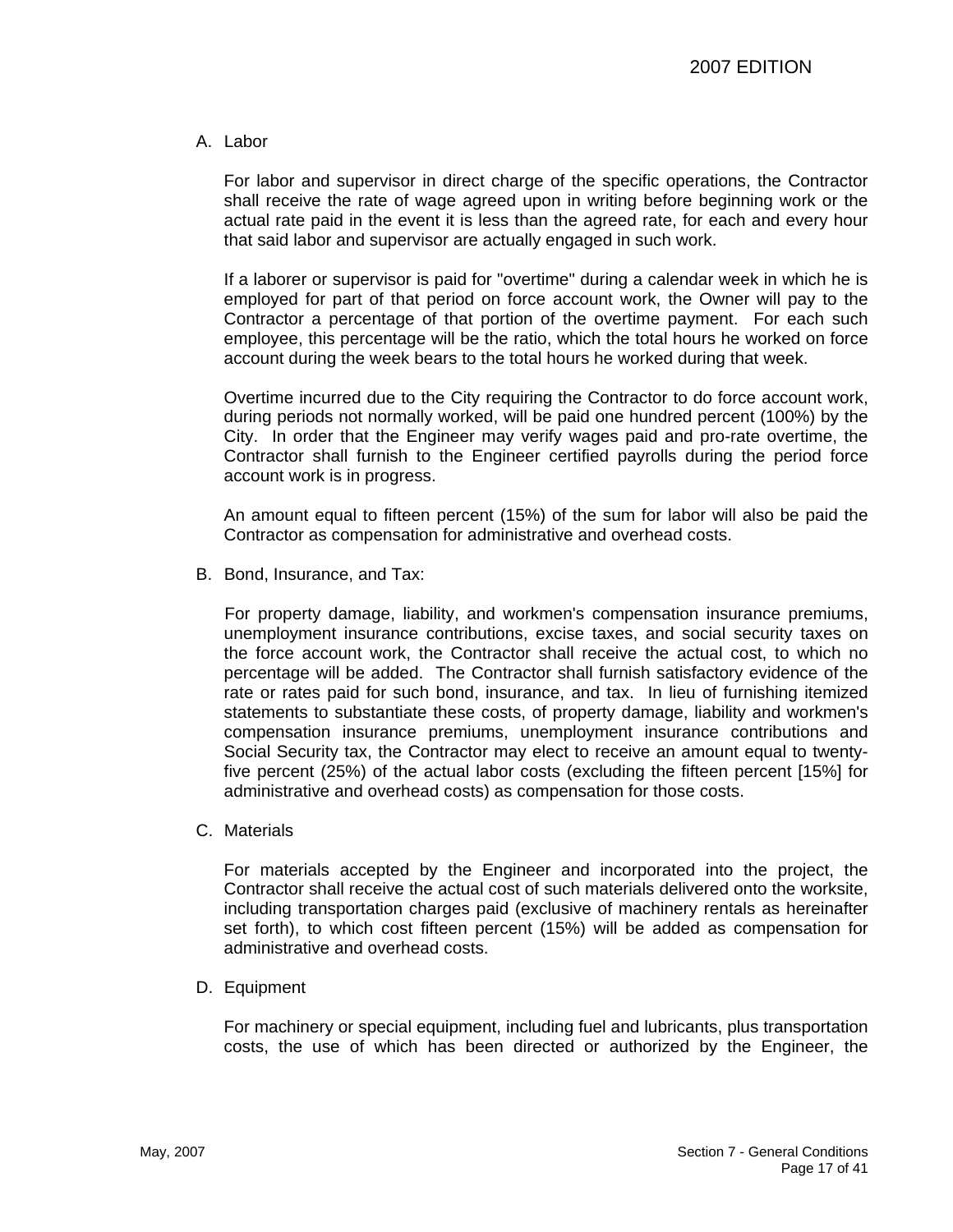Contractor shall be paid at an agreed upon rate; or, failing mutual agreement, in accordance with provisions and rates set forth in the current edition of the South Dakota Department of Transportation Equipment Rental Rates, for actual time such equipment is in operation on the work, except that standby costs will not be paid. Nor will additional amounts be added for administration and overhead cost.

E. Miscellaneous

Additional allowance will not be made for general superintendence, cost of maintaining home office, standby costs, or other costs for which no specific allowance is herein provided.

F. Compensation

The Contractor's representative and the Engineer shall compare records of the cost of work done as ordered on a force account basis.

G. Statements

Payment will be made for work performed by force account based on itemized statements of the cost of such force account work detailed as follows:

- 1. Certified payrolls showing worker name, classification, date, daily hours, total hours, rate, and extension for each laborer and foreman;
- 2. Designation, dates, daily hours, total hours, rental rate, and extension for each unit of machinery and equipment;
- 3. Quantities of materials, prices and extensions;
- 4. Transportation of materials; and
- 5. Cost of property damage, liability and workmen's compensation insurance premiums, unemployment insurance contributions, and social security tax.

Statements shall be accompanied and supported by receipted invoices for materials used and transportation charges. However, if materials used on the force account work are not specifically purchased for such work but are taken from the Contractor's stock, then, in lieu of the invoices, the Contractor shall furnish an affidavit certifying that such materials were taken from his stock, that the quantity claimed was actually used, and that the price and transportation claimed represent the actual cost to the Contractor.

H. To the sum of items A through C, shall be added ten percent (10%) for profit.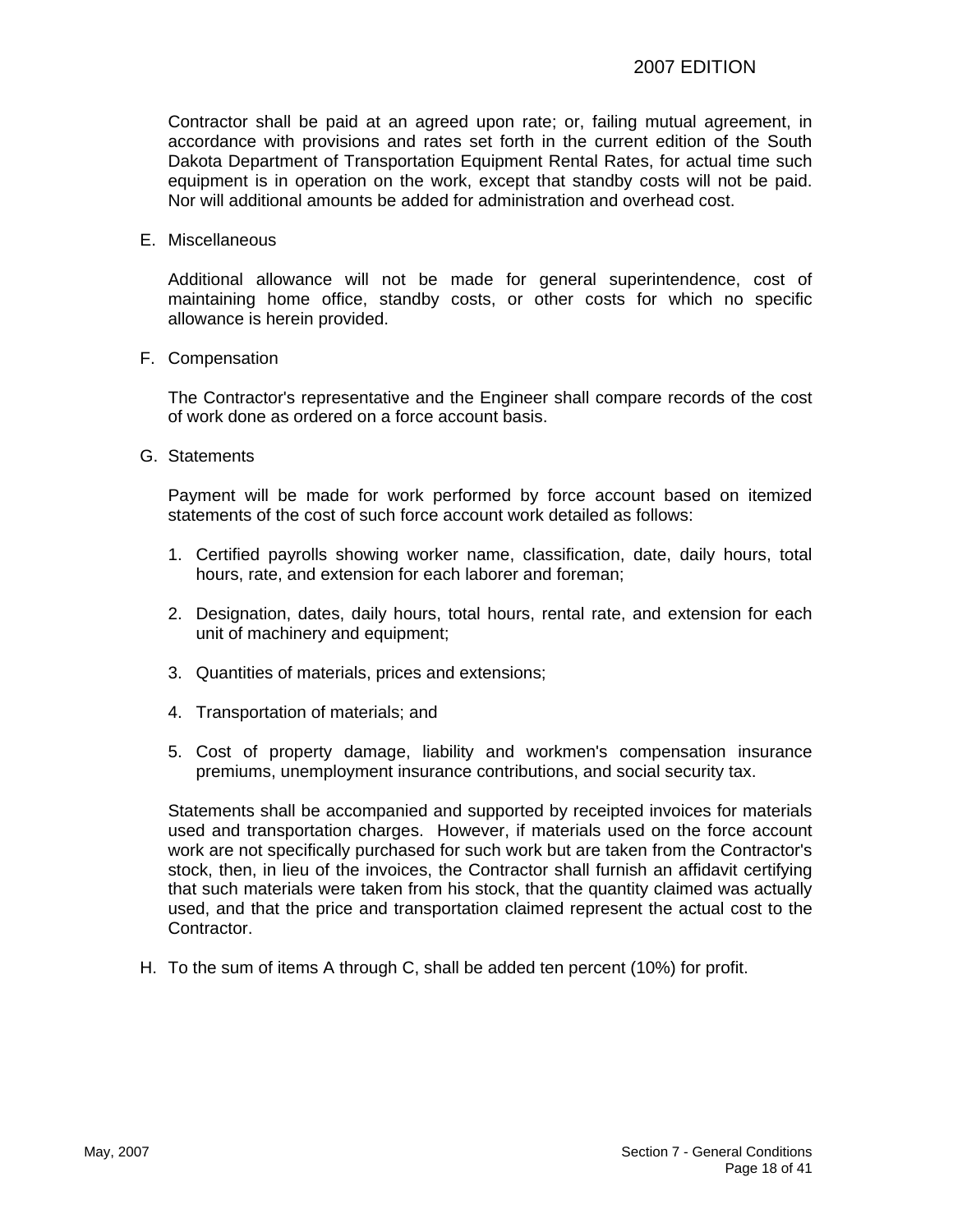### **7.33 EXTRA WORK A PART OF CONTRACT**

If extra work orders are in accordance with the provisions of this Contract, such work shall be considered a part hereof and subject to each and all of its terms and requirements.

### **7.34 UNKNOWN OR CONCEALED CONDITIONS**

Whenever, during excavating operations, the Contractor encounters a heretofore unknown underground utility or other unknown or unexpected physical condition, the existence of which could not have reasonably been foreseen or anticipated and which causes a significant delay and/or expense to the Contractor, he shall contact the Engineer, before such conditions are disturbed, for a determination as to whether compensation will be allowed.

Compensation may consist of a payment to the Contractor and/or an extension of contract time. However, no compensation will be allowed unless notice is given prior to disturbing the condition. Should the Engineer allow payment, he will pay for reasonable and justifiable costs involved in dealing with the condition as specified in Section 7.29 of these specifications.

Extra contract time shall be based on the actual time of the delay caused by encountering the condition.

## **7.35 SUSPENSION AND ANNULMENT OF CONTRACT**

If the equipment, material, or work to be furnished under this contract shall be abandoned by the Contractor, or if this Contract shall be assigned or the work sublet by him, or if at any time the Engineer shall be of the opinion, and shall so certify in writing to the Owner, the performance of this Contract is unnecessarily delayed, or that the Contractor is willfully violating any of the conditions or covenants of this Contract or of the specifications, or is executing the same in bad faith or not in accordance with the terms of said Contract, or if the work be not fully completed within the time named in this Contract for its completion, or within the time to which the completion of this Contract may be extended, the Owner may notify the Contractor to discontinue all work, or any part thereof, then the Owner is hereby empowered to suspend or annul this Contract.

If this Contract be so annulled or suspended, the Contractor shall not be entitled to anything on account thereby, nor shall such annulment or suspension in any way affect the right of the owner to damages claimed by it on account of the failure of the Contractor, but such annulment must be ratified by the Owner before being of any force or effect. In the case of annulment of this Contract before completion from any cause whatever, the Contractor, if notified to do so by the Owner, shall promptly remove any part or all of this equipment and supplies from the property of the Owner, failing which,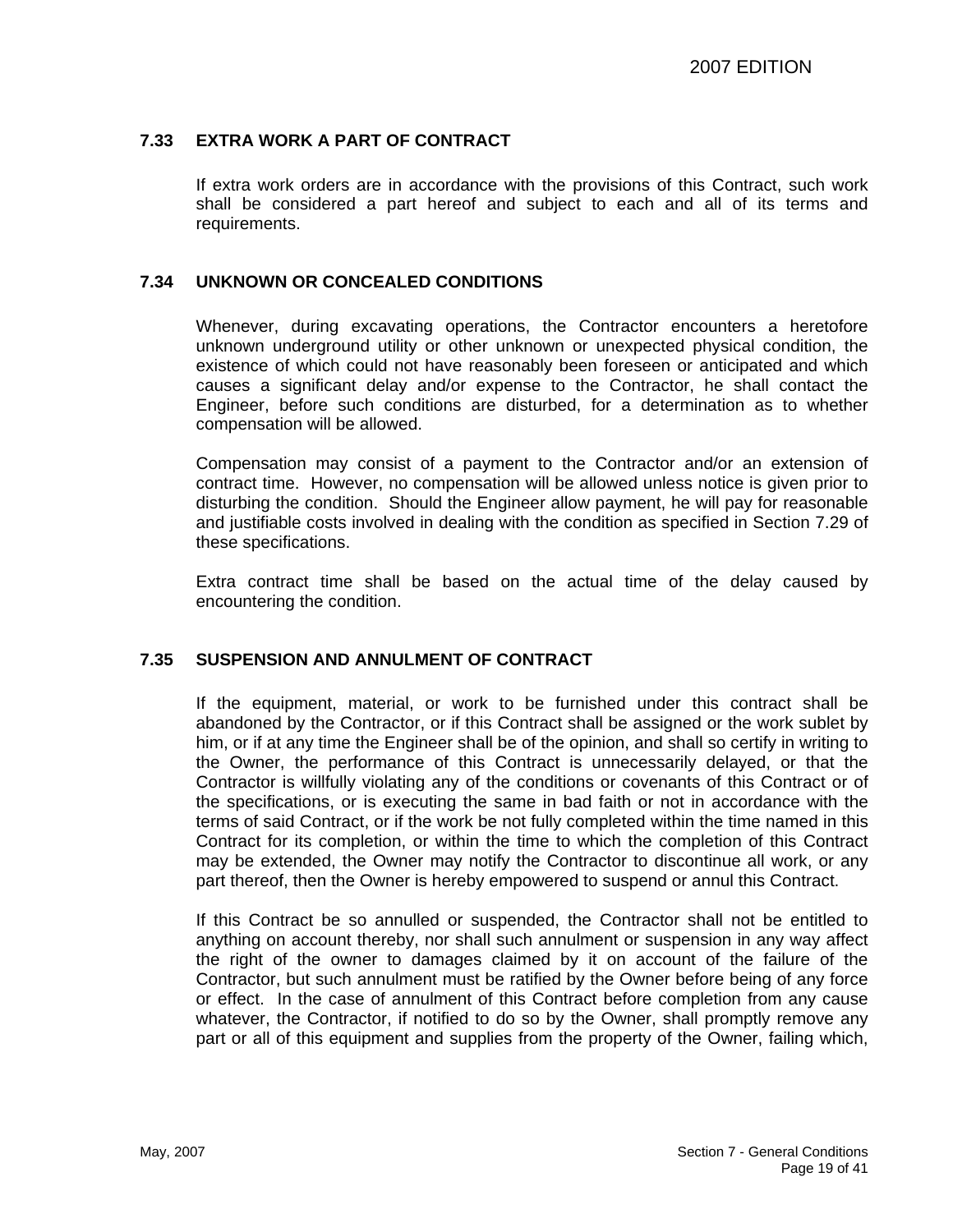the Owner shall have the right to remove such equipment and supplies at the expense of the Contractor.

## **7.36 CONTRACTOR'S RIGHT TO STOP WORK OR TERMINATE CONTRACT**

If the work should be stopped under an order of any court, or other public authority, for a period of three months, through no act or fault of the Contractor or of anyone employed by him, then the Contractor may, upon seven (7) days' notice in writing to the Owner and the Engineer, stop work or terminate this Contract and recover from the Owner payment for all work executed and partially executed and reasonable profit.

## **7.37 ENGINEER'S RIGHT TO STOP WORK**

Should traffic, weather, or conditions caused by the actions or inactions of the Contractor dictate, the Engineer may issue a Stop Work Order to the Contractor. Upon receiving a Stop Work Order, the Contractor shall stop working and shall backfill and compact all open holes and/or trenches, properly sign, identify, and clean up the project to the satisfaction of the Engineer. When conditions improve, the Engineer will issue a Notice to Proceed for the remainder of the project. The Contractor will then have a ten (10) day equipment-ready period before contract time resumes. Remaining work shall be completed within the contract time.

## **7.38 ARBITRATION**

### A. Demand for Arbitration

Any decision of the Engineer, which is subject to arbitration shall be submitted to arbitration upon the demand of either party of the dispute.

The Contractor shall not cause a delay of the work because of the pendency of arbitration proceedings, except with the written permission of the Engineer, and then only until the arbitrators shall have an opportunity to determine whether or not the work shall continue until they decide the matters in dispute.

The demand for arbitration shall be delivered in writing to the Engineer and the adverse party, either personally or by registered mail to the last known address of each, within ten (10) days of the receipt of the Engineer's decision, and in no case after final payment has been accepted except as otherwise expressly stipulated in the Contract Documents. If the Engineer fails to make a decision within a reasonable time, a demand for arbitration may be made as if his decision had been rendered against the demanding party.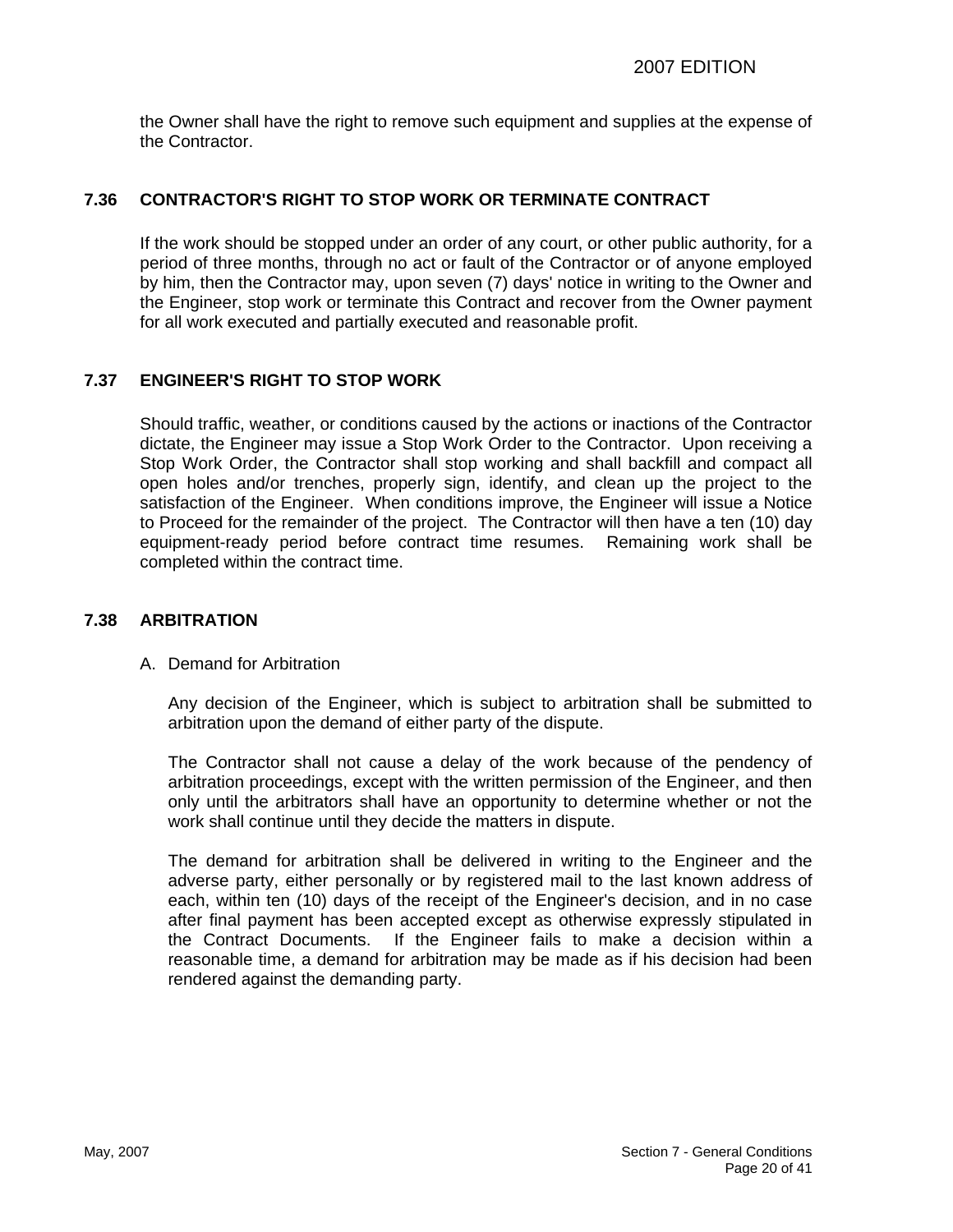### B. Arbitrators

No one shall be nominated or act as an arbitrator who is in any way financially interested in this Contract or in the business affairs of the Owner, or the Contractor, or the Engineer, or otherwise connected with any of them. Each arbitrator shall be a person in general familiar with the work or the problem involved in the dispute submitted to arbitration.

Unless otherwise provided by controlling statutes, the parties may agree upon one arbitrator; otherwise there shall be three, one named in writing by each party to this Contract, to the other party, and the third chosen by those two arbitrators, or if they should fail to select a third within fifteen days, then he shall be appointed by the presiding officer, if a disinterested party, of the Bar Association nearest the location of the work. Should the party demanding arbitration fail to name an arbitrator within said ten days, then said presiding officer shall appoint such arbitrator within ten days, and upon his failure to do so then such arbitrator shall be appointed on the petition of the party demanding arbitration by a judge of the Federal court in the district where such arbitration is to be held.

The said presiding officer shall have the power to declare the positions of any arbitrator vacant by reason of refusal or inability to act; sickness, death, resignation, absence or neglect. Any vacancy shall be filled by the party making the original appointment, and unless so filled within five days after the same has been declared, it shall be filled by the said presiding officer. If testimony has been taken before a vacancy has been filled, the matter must be reheard unless a rehearing is waived in the submission or by the written consent of the parties.

If there be one arbitrator, his decision shall be binding. If three, the decision of any two shall be binding in respect to both the matters submitted to and the procedure followed during the arbitration. Such decision shall be a condition precedent to any right of legal action.

C. Arbitration Procedure

The arbitrators shall deliver a written notice to each of the parties and to the Engineer, either personally or by registered mail to the last known address of each of the time and place for the beginning of the hearing of the matters submitted to them. Each party may submit to the arbitrators such evidence and argument as he may desire and the arbitrators may consider pertinent. The arbitrators shall, however, be the judges of all matters of law and fact relating to both the subject matters of and the procedure during arbitration and shall not be bound by technical rules of law or procedure. They may hear evidence in whatever form they desire. The parties may be represented before them by such person as each may select, subject to the disciplinary power of the arbitrators if such representative shall interfere with the orderly or speedy conduct of the proceeding.

Each party and the Engineer shall supply the arbitrators with such papers and information as they may demand, or with any witness whose movements are subject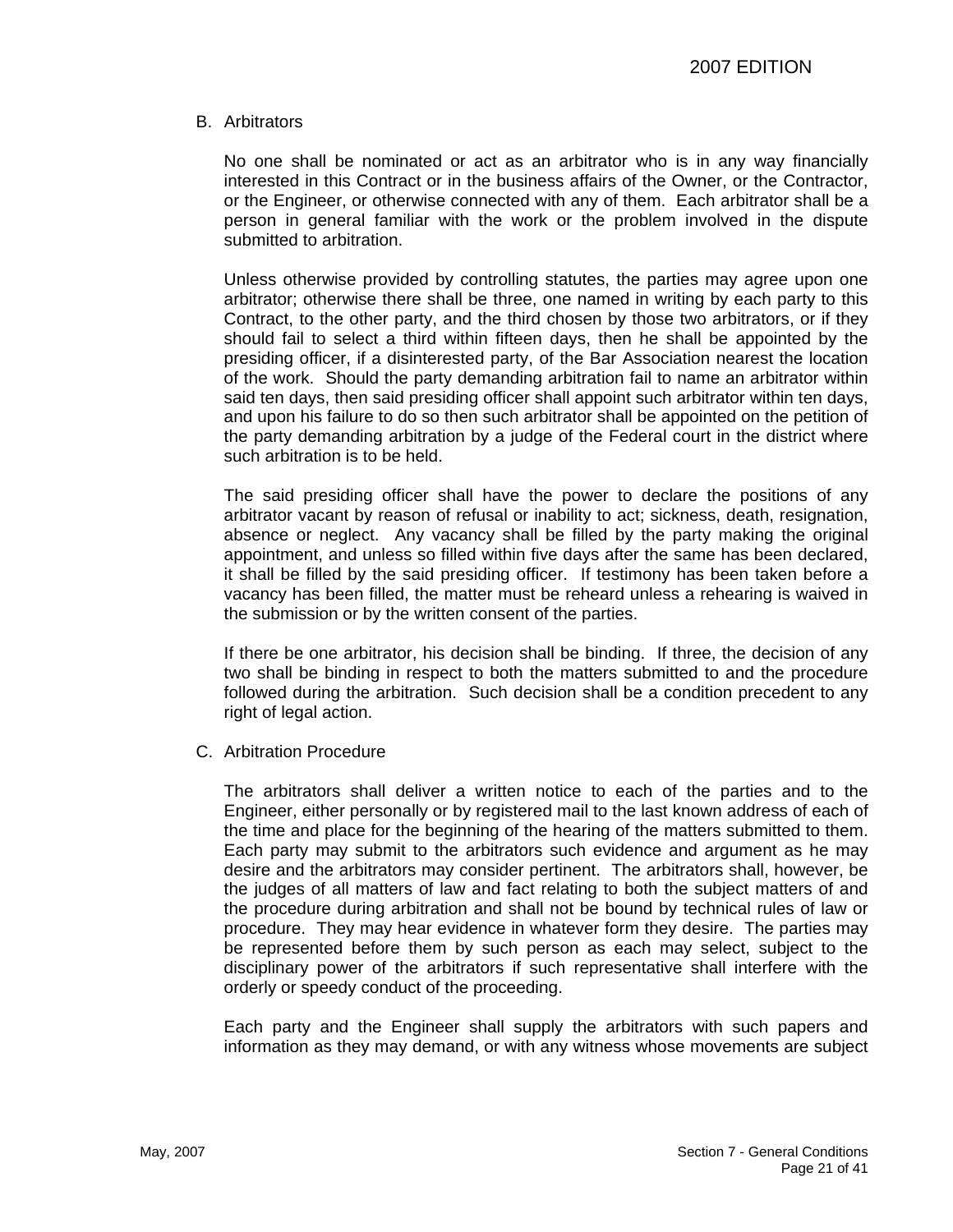to their respective control, and upon refusal or neglect to comply with such demands the arbitrators may render their decision without the evidence which might have been elicited therefrom and the absence of such evidence shall afford no grounds for challenge of the award of the party refusing or neglecting to comply with such demand.

The submission to arbitration (the statement of the matters in dispute between the parties to be passed upon by the arbitrators) shall be in writing duly acknowledged before a notary. Unless waived in writing by both parties to the arbitration, the arbitrators, before hearing testimony, shall be sworn by an officer authorized by law to administer an oath, faithfully and fairly to hear and examine the matters in controversy and to make a just award according to the best of their understanding.

The arbitrators, if they deem the case demands it, are authorized to award to the party whose contention is sustained such sums as they shall assess the costs and charges of the arbitration upon either or both parties.

The award of the Arbitrators shall be in writing and acknowledged like a deed to be recorded, and a duplicate shall be delivered personally or by registered mail, forthwith upon its rendition, to each of the parties to the controversy and to the Engineer. Judgment may be rendered upon the award by the Federal Court or the highest State Court having jurisdiction to render same.

The award of the arbitrators shall not be opened to objection on account of the form of the proceedings or the award, unless otherwise provided by the controlling statutes. In the event of such statutes providing otherwise than as previously specified herein, the method of procedure throughout and the legal effect of the award shall be wholly in accord with said statutes, it being the intention hereby to lay down a principle of action to be followed, leaving its local application to be adapted to the legal requirements of the jurisdiction having authority over the arbitration.

The Engineer shall not be deemed a party to the dispute. He is given the right to appear before the arbitrators to explain the basis of his decision and give such evidence as they may require.

## **7.39 SUGGESTIONS TO CONTRACTOR ADOPTED AT HIS OWN RISK**

Any plan or method of work suggested by the Engineer to the Contractor, not specified or required in the contract, adopted or followed by the Contractor in whole or in part, shall be used at the risk and responsibility of the Contractor; and the Engineer and the Owner shall assume no responsibility therefore.

## **7.40 SUBLETTING OF CONTRACT**

The Contractor shall perform, with his own organization, work amounting to not less than fifty (50) percent of the original total contract price, except that any items designated by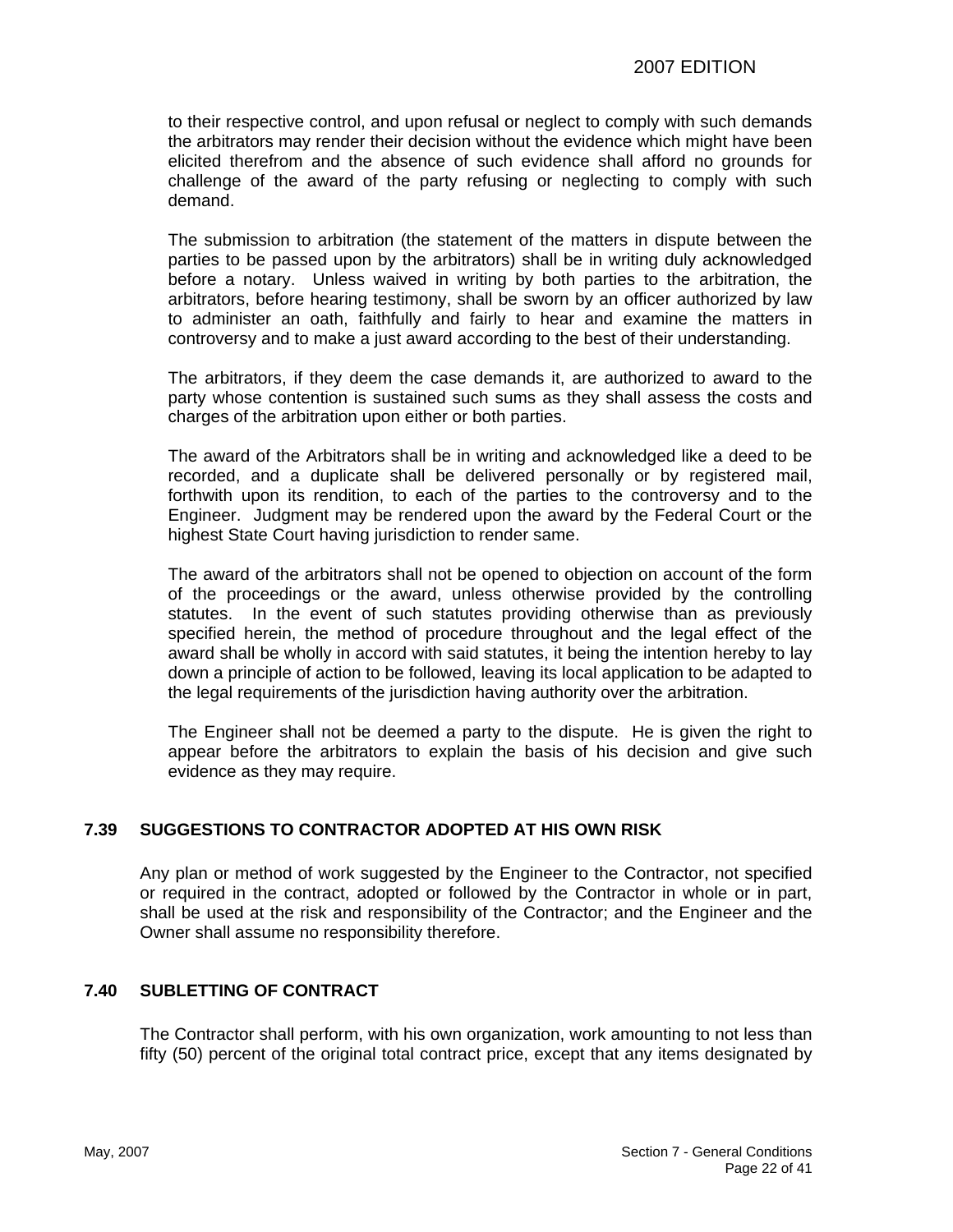the City as "Specialty Items" so performed may be deducted from the original contract price before computing the amount of work required to be performed by the Contractor with his own organization.

Any items that have been selected as "Specialty Items" for the contract are listed as such in the proposal.

No portion of the contract shall be sublet, assigned or otherwise disposed of except with the written consent of the Engineer. The Contractor shall request permission, in writing, to sublet, assign or otherwise dispose of any portion of the contract and shall list the names and addresses of proposed subcontractors. The Contractor shall provide a statement that the organization(s) which will perform the work is (are) particularly experienced and equipped for such work and shall provide proof that the proposed subcontractor(s) is (are) licensed to perform the work in South Dakota. The Contractor shall give assurance that all pertinent provisions of the prime contract, including the minimum wage for labor as stated in his proposal, shall apply to all work sublet, assigned or otherwise disposed of in any way. Such assurance shall be accomplished in the manner required by the Engineer. Consent to sublet, assign or otherwise dispose of any portion of the contract shall not be construed to relieve the Contractor of any responsibility for the fulfillment of the Contract.

It will not be permissible for a Subcontractor to sublet work, but any work sublet to a Subcontractor can be canceled or reassigned upon request from the prime Contractor and approval of the Engineer.

The Contractor shall accept full responsibility for actions or omissions of his subcontractors and their employees as he would if they were his own. See paragraph 7.12 of these Specifications.

If evidence and investigation establish beyond reasonable doubt that a violation of the fifty percent (50%) subcontract rule is being or has been attempted through subterfuge whereby one Contractor's equipment is directly or indirectly leased to another Contractor, or whereby a significant part of one Contractor's regular working force is placed on the payroll of another Contractor, such a conclusion shall constitute a violation of the subcontract rule. This provision shall not be construed to include in the fifty percent (50%) limitation the lease of or use of equipment of a corporation or company wholly owned by the Prime Contractor.

In the case of violation of the subcontract rule, the Rapid City Council may suspend the bidding qualifications of such Contractors for a period of up to one year.

The value of work proposed for subcontract will be determined by multiplying that portion of the original contract item quantities to be sublet by the corresponding unit price as set forth in the contract.

If any phase of work involved on a contract item is sublet, the entire contract unit cost of the item will be used for determining the value of work. Materials provided by the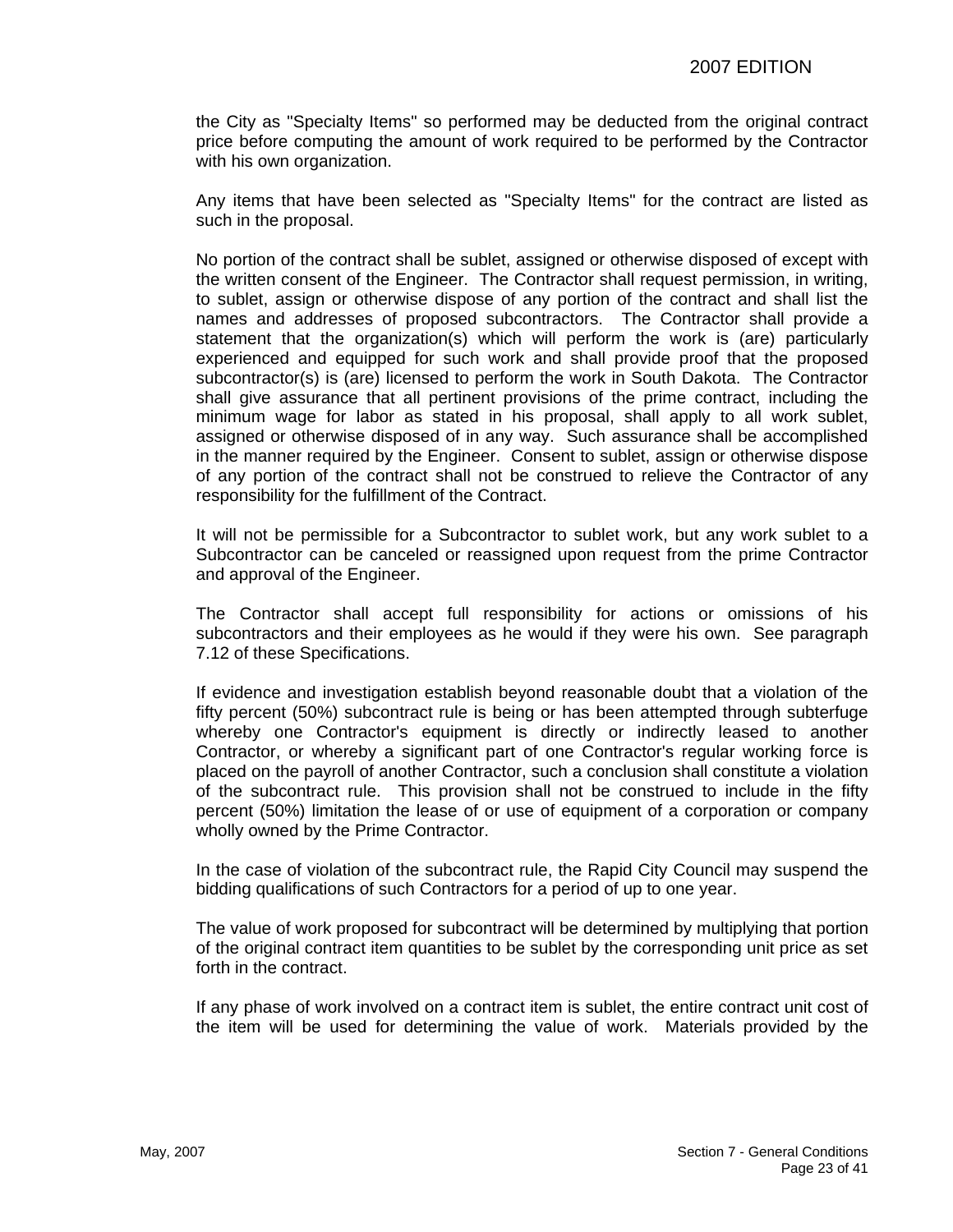Contractor for a subcontractor on a particular work item will not qualify that item as work done by the Contractor.

Work performed with equipment not owned by the Prime Contractor will be considered subcontract work unless the origin of such equipment meets one of the following conditions:

- l. Equipment supplied by an established equipment dealer on a rental or rental purchase agreement.
- 2. An occasional piece of equipment temporarily obtained from another Contractor or from an individual or company engaged in similar work.
- 3. Special equipment, not normally owned for the type of work involved.
- 4. Trucks used to haul gravel or other materials to the project.

Equipment used by a Subcontractor, must be owned by the Subcontractor or Prime Contractor, except that equipment listed above.

Should any subcontractor fail to perform in a satisfactory manner the work undertaken by him, such subcontract shall be immediately terminated by the Contractor upon written notice from the Owner.

Nothing contained in the contract documents will create a contractual relation between the City and any subcontractor.

## **7.41 PUBLIC SAFETY AND WORK PROTECTION**

Whenever, in the opinion of the Engineer, the Contractor has not taken sufficient precaution for the safety of public or the protection of the work to be constructed under this contract, or of adjacent structures or property which may be injured by process of construction on account of such neglect, and whenever, in the opinion of the Engineer, an emergency shall arise and immediate action shall be considered necessary in order to protect the public or private personal property interest, then, the Engineer, with or without notice to the Contractor, may provide suitable protection to the said interests by causing such work to be done and material to be furnished and placed as the Engineer may consider necessary and adequate. The cost and expense of such work and material so furnished shall be borne by the Contractor, and if the same shall not be paid on presentation of the bills therefore, then such costs shall be deducted from any amounts due or to become due the Contractor. The performance of such emergency work under the direction of the Engineer shall in no way relieve the Contractor of responsibility for damages which may occur during or after such precaution has been duly taken by the Engineer.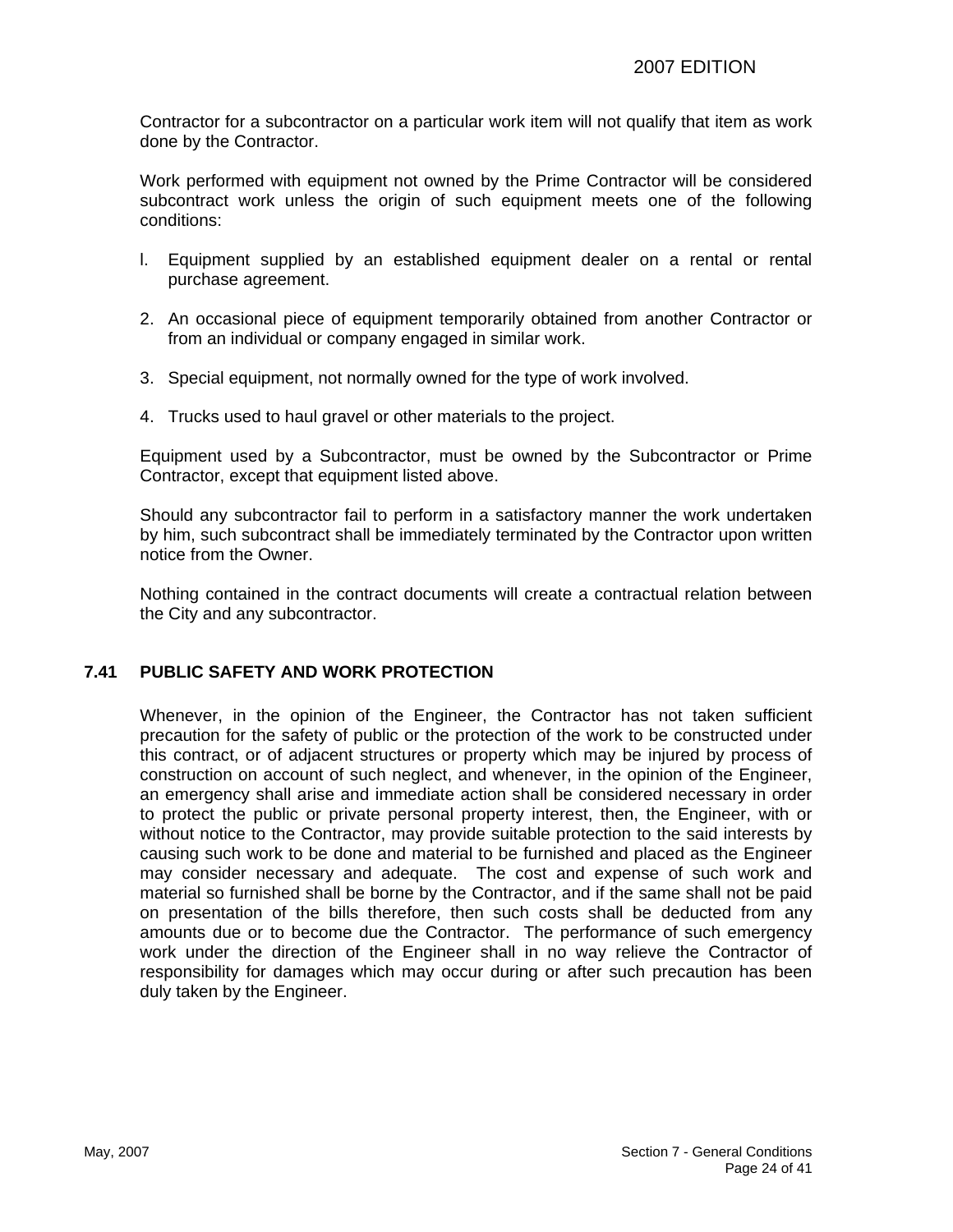## **7.42 BARRICADES AND WARNING SIGNS**

The Contractor shall provide, erect, and maintain all necessary barricades, suitable and sufficient lights, danger signals, signs, and other traffic control devices, and shall take all necessary precautions for the protection of the work and safety of the public. Highways closed to traffic shall be protected by effective barricades, and obstructions shall be illuminated during hours of darkness. Suitable signs shall be provided to properly control and direct traffic.

The Contractor shall erect warning signs in advance of any place on the project where operations may interfere with the use of the road by traffic, and at all intermediate points where the new work crosses or coincides with an existing road.

It shall be the Contractor's responsibility to clear the work area of private vehicles as necessary.

All barricades, warning signs, lights, temporary signals, and other protective devices must conform with the current Manual of Uniform Traffic Control Devices.

### **7.43 USE OF EXPLOSIVES**

When the use of explosives is necessary for the prosecution of the work, the Contractor shall exercise the utmost care not to endanger life or property, including new work. The Contractor shall be responsible for all damage resulting from the use of explosives and shall meet all local, State, and Federal laws and requirements pertaining to explosives as well as Title 29 and Tile 30, Code of Federal Regulations, Part 1926, Occupational Safety and Health Act regulations for construction (OSHA), whichever is most restrictive, in the use, loading, transportation, and storage of explosives and blasting agents.

The Contractor shall obtain a blasting permit from the Rapid City Fire Department prior to the use of any explosives. The Fire Department may impose restrictions on the quantities, methods, and materials utilized for blasting.

The Contractor shall notify property owners and public and private utility companies having structures or facilities in proximity to the site of the work of their intention to use explosive. Such notice shall be given sufficiently in advance to enable them to protect their property from injury. In no case shall notice be given less than five (5) calendar days prior to the desired date of usage.

The Engineer may require the Contractor to monitor certain properties during actual blasting in order to determine effects of blasting. In some cases, the Engineer may require the use of a seismograph to document the forces of blasting.

It is recommended that, prior to blasting, the Contractor document the condition of structures in the vicinity of the work.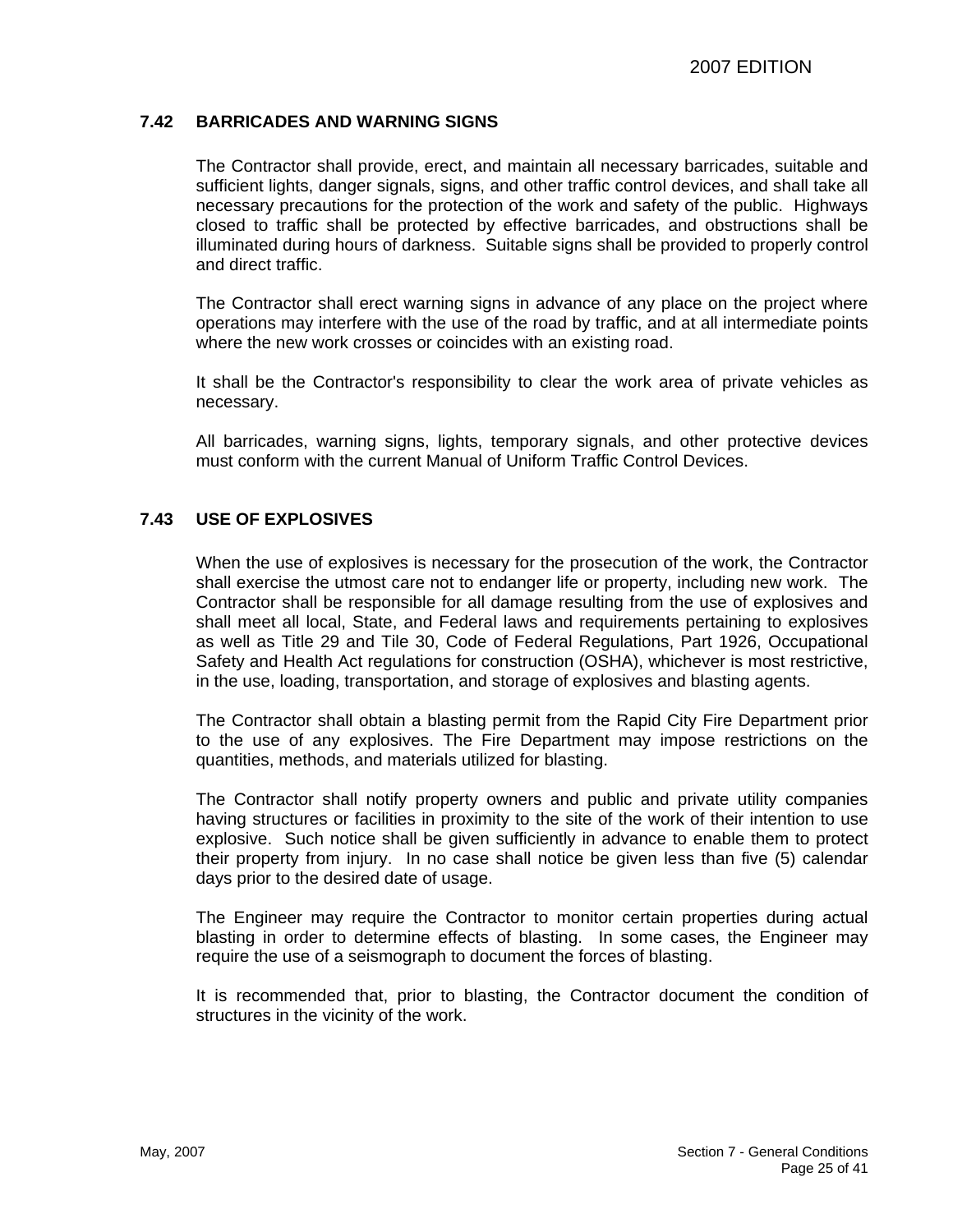## **7.44 PROTECTION OF UTILITIES AND PROPERTY**

The type, size, location, and number of all known underground utilities are approximate when shown on the plans. The Contractor shall be responsible for determining and verifying the existence, depth, and location of all underground utilities within the work limits.

The Contractor shall give reasonable notice to the owner or owners of steam, gas, water, sewer, and other pipe lines, or conduits, overhead and underground wire or other structures, either public or private, railroads and other owners of property, when such property is liable to injury or damage of the execution of the work, in order that the owner or owners of such utility or other property may locate, relocate, remove or protect the same.

If the Owner or owners of any private or public property liable to be affected, endangered, or damaged by the construction of this work, does not protect its or their property, then the Contractor shall do so.

The Contractor shall use every precaution on the work to prevent harm or accident to the property, passengers, employees, or patrons of utilities, either publicly or privately owned, and to any other person legitimately employed on the premises, and the Contractor shall assume all liability for damages accruing from any accident, which may be due to his carelessness, omission or neglect; he shall pursue the work under and along and near such property as may be liable to damage thereby, as rapidly as possible when once the work is begun.

The Contractor shall satisfactorily shore, support and protect any and all pipe and other structures or utilities and shall not be entitled to any damage or extra pay on account of any postponement, interference,

or delay caused by any such structures being on the line of the work, whether such structures are shown on the plans or not. Contractor shall save Owner harmless from any and all liability or expense for injuries, damages, or repair to any public or private property.

## **7.45 CONDEMNED MATERIALS AND STRUCTURES**

The Contractor, at his own expense, shall remove from the site of the work, without delay, all rejected and condemned materials or structures of any kind whether or not incorporated into the work and shall promptly remove and re-execute all condemned work and will bear the expense of making good any work destroyed or damaged by removal of defective work, and upon his failure to do so or to make satisfactory progress in so doing, within forty-eight (48) hours after the service of a written notice for the Engineer ordering such removal, the condemned materials, work, or structure may be removed by the Owner and the cost of such removal be taken out of the money that may be due or may become due the Contractor on account of or by virtue of this contract. No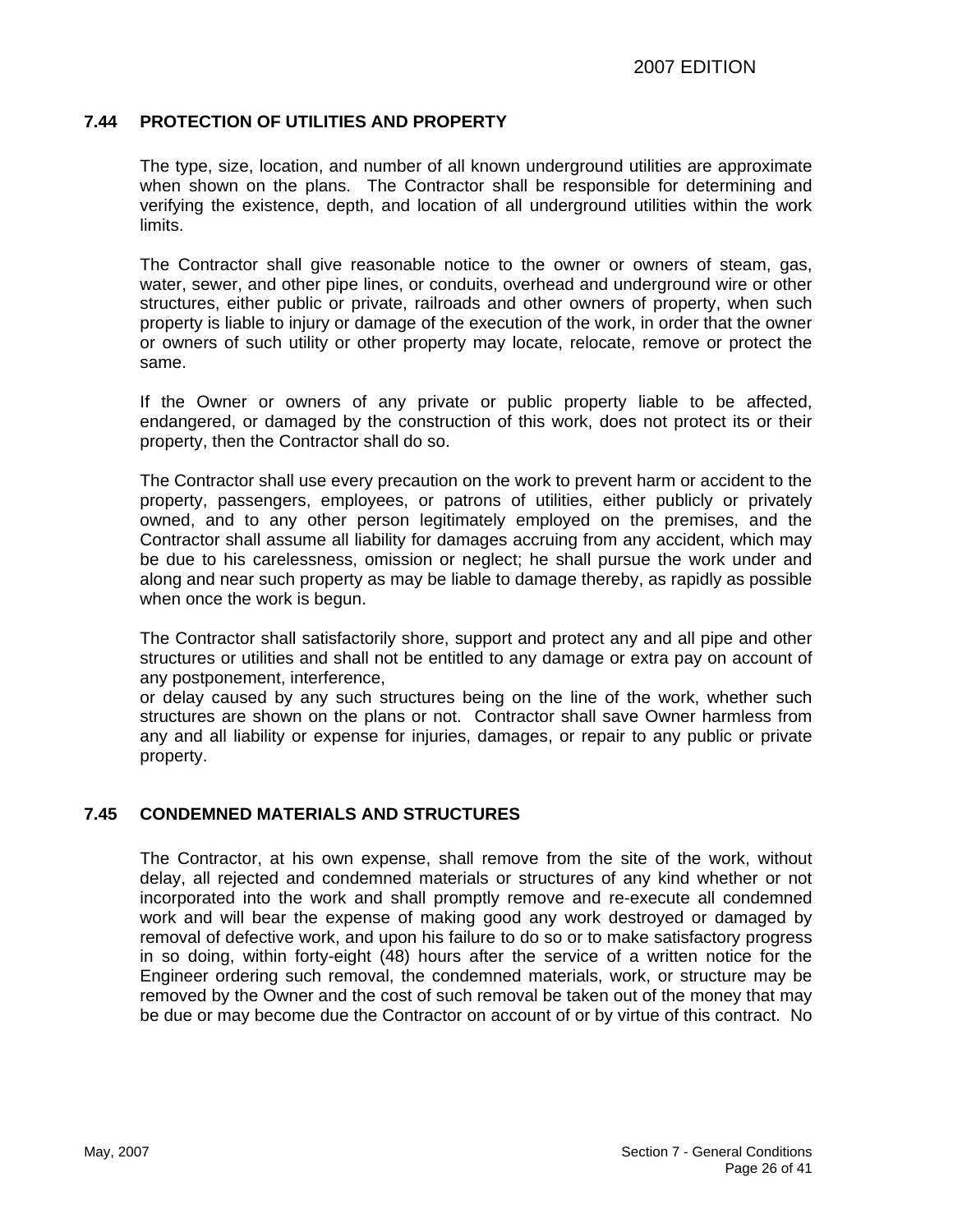such rejected or condemned material shall again be offered for use by the Contractor under this or other contract under this project.

### **7.46 MAIL BOXES**

When necessary, mail boxes shall be removed and reset in a manner prescribed by the Postmaster of the Federal Post Office, Rapid City, South Dakota. A copy of the postal regulations can be obtained from the Postmaster.

It is expected that the Contractor shall give his full cooperation to the postal department concerning mail delivery during the construction of this project.

The owner of any structurally unsound mail box post shall furnish a new post at his expense. However, the Contractor shall not remove such a post until he has notified the project inspector.

Costs associated with this item shall be incidental to the project.

## **7.47 PROVIDING ACCESS**

The Contractor shall conduct construction activities in such a manner as to provide continuous access to all affected properties during the duration of the project, unless the specific activity precludes continuous access. At no time shall the Contractor park equipment in front of or in any other way block a driveway or other entrance such that there is no means of ingress and/or egress to or from a property. Should such a situation occur, the Contractor shall take the necessary steps to provide immediate and safe access to or from the property.

Failure to provide access in a timely manner will cause the Owner to take the necessary action and bill the Contractor one and one-half (1 and 1/2) times the cost incurred.

## **7.48 SATURDAY, SUNDAY, HOLIDAY, AND NIGHT WORK**

No work shall be done on Sundays and legal holidays, except such work as is necessary for the proper care and protection of work already performed, and, in any case only with the written permission of the Engineer; or, in case of emergency, which also requires the immediate notification of the Engineer. The Contractor shall request, and must receive, in writing, permission from the Engineer to enable work on Sundays and legal Holidays, except such work as noted above.

No work shall be done on Saturdays, except for emergencies, without the permission of the Engineer. The Contractor shall request permission from the Engineer to work on a given Saturday a minimum of 24 hours in advance, except such work as noted above.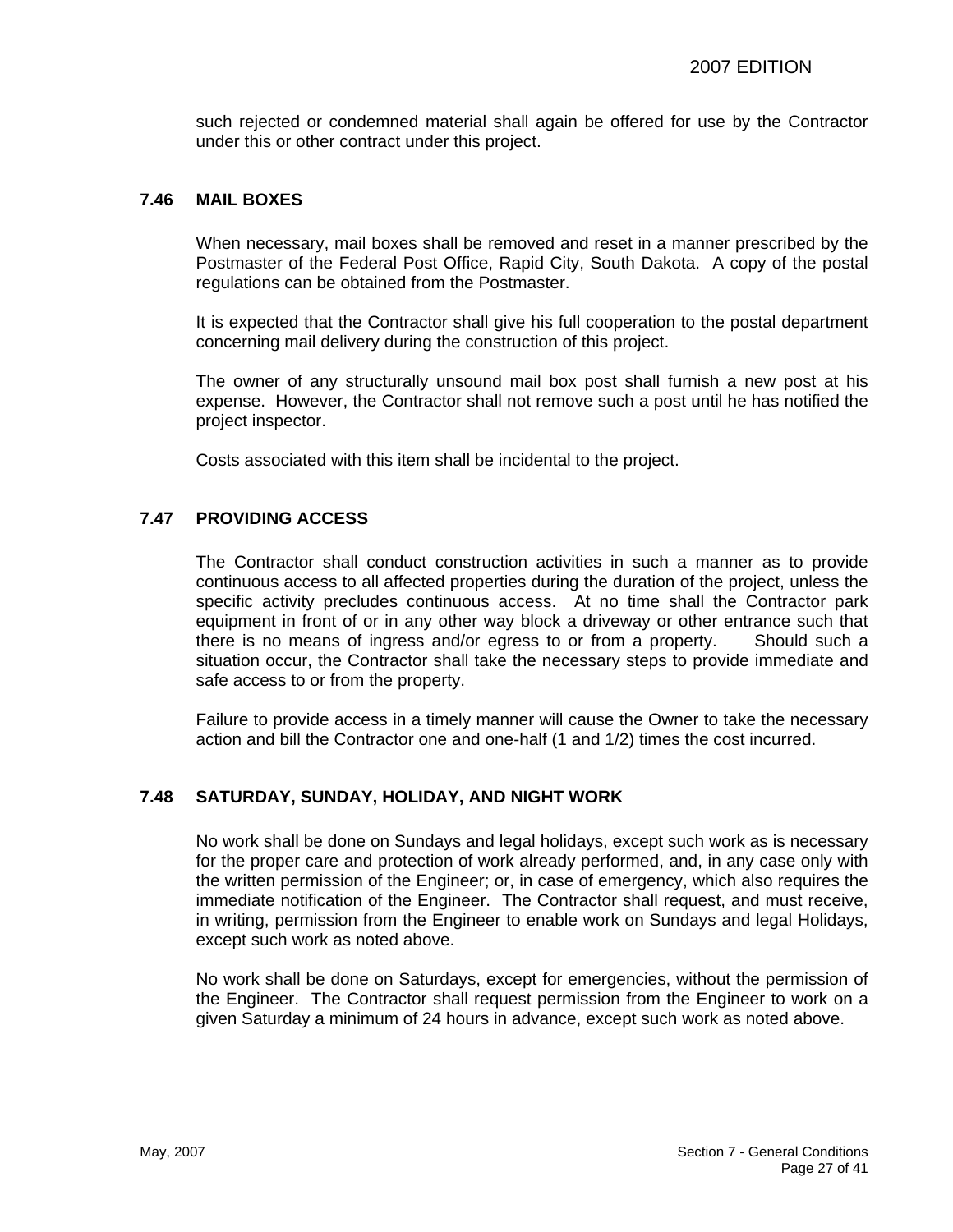No work, except for emergencies, shall be done between the hours of 9 P.M. and 6 A.M. unless the Contractor first obtains the written permission of the Engineer; such permission may be revoked at any time by the Engineer if the Contractor fails to maintain, at night, adequate force and equipment for reasonable prosecution and supervision of the work, or if Contractor's operations are unnecessarily disruptive to the public.

## **7.49 WORK DONE WITHOUT LINES, GRADES, OR INSPECTION**

Any work done without lines or grades or without the inspection of an Inspector or other representative of the Engineer may be ordered removed and replaced at the Contractor's cost and expense. In-place testing or other verification data can be requested by the Engineer at the Contractor's expense. Disregard of this requirement shall result in a Stop Work Order being issued until the Contractor provides the Engineer with an acceptable plan of prior notification procedures.

## **7.50 STAKING WORK**

The Engineer shall furnish all necessary labor and materials to set the necessary stakes for grade and alignment for all work, but it will be the Contractor's responsibility to preserve such stakes after they are once set by the Engineer. Stakes removed, damaged, etc. by Contractor negligence shall be replaced at Contractor expense. The Engineer may require the Contractor to replace the stakes or may elect to replace the stakes and charge the Contractor for the associated costs.

All work done under this Contract shall be done to the lines and grades shown on the plans or as staked by the Engineer. The Contractor shall keep the Engineer informed, a reasonable time in advance, nominally a period of one (1) full working day, of the times and places at which he wishes to do work, in order that lines and grades may be furnished, and necessary measurements for record and payment may be made with the minimum of inconvenience to the Engineer and of delay to the Contractor. The Contractor shall determine the meaning and intent of all stakes, measurements, and marks prior to commencing work. Contractor shall be responsible for protecting stakes from displacement.

## **7.51 MATERIALS**

## A. General

The Contractor shall furnish only new and best commercial quality material, equipment, appliances, and supplies for the work. Bid prices shall include all sales and other taxes payable on all items incorporated in the permanent work.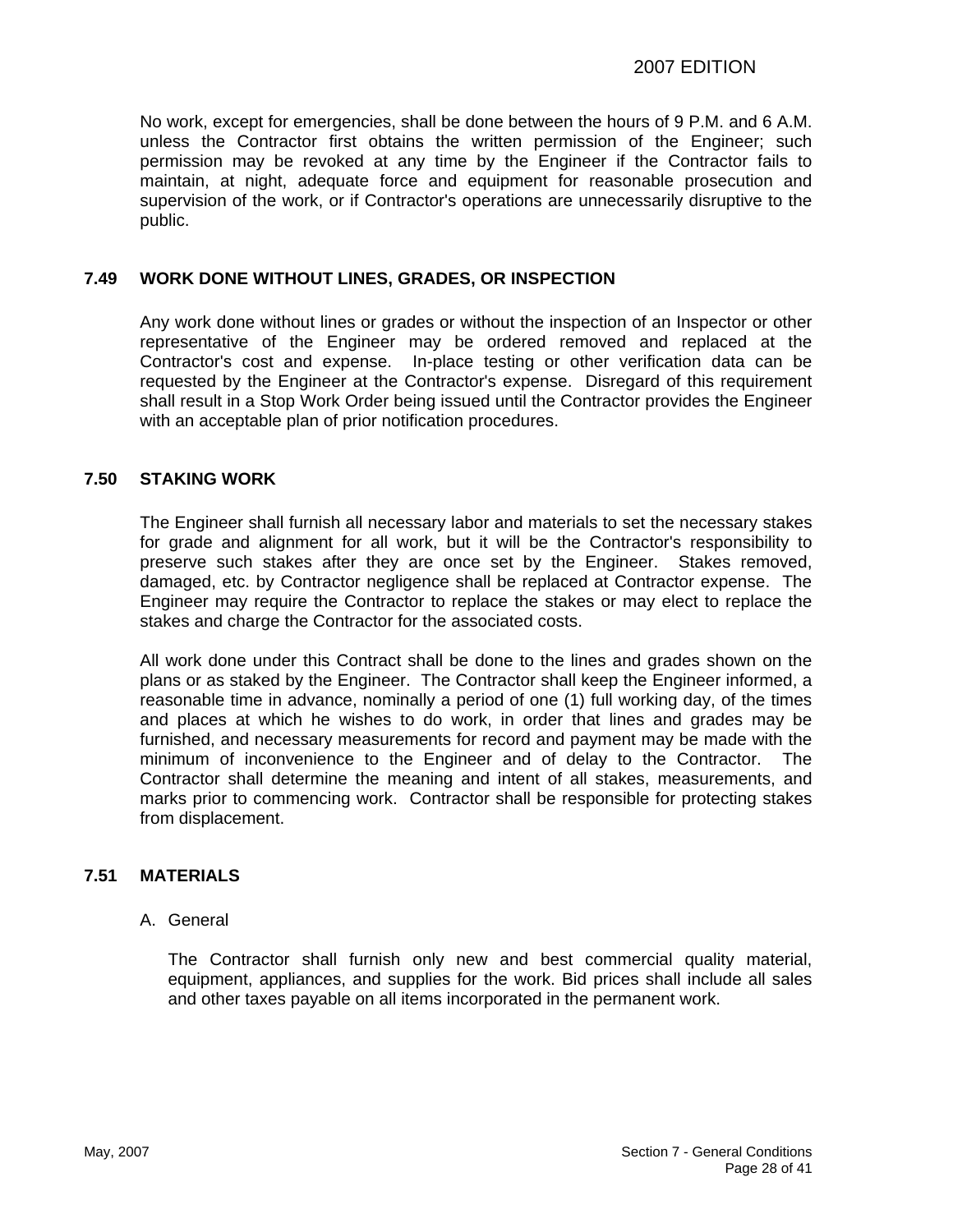Anything specified by manufacturer's name or proprietary name shall be furnished exactly as called for unless followed by the words "or approved equivalent". The decision of equity, will be made by the Engineer.

B. Samples

When requested by the Engineer, samples or test specimens of materials to be used or offered for use in connection with this work shall be prepared at the expense of the Contractor and furnished by him in such quantities and sizes as may be required for proper examination and test, with all carriage charges prepaid and with information as to their sources. All samples shall be submitted in ample time to permit the making of proper tests, analyses, or examination before the time at which it is desired to incorporate the material into the work. The cost of making all tests, and the cost of materials used in such tests, shall be paid by the Contractor, unless otherwise specified. Tests other than those which can be made in the field by the Engineer or can be arranged to be made by him elsewhere, shall be made by a properly equipped laboratory of established reputation. Reports of all tests shall be mailed to the Owner, to the Engineer, and to the Contractor.

C. Warranty

The Contractor warrants to the Owner that all materials and equipment furnished and installed under this contract will be new unless otherwise specified, and shall be of good quality, free from defects, and in conformance with the plans and specifications. All materials not conforming to these requirements, including substitutions not properly approved and authorized, may be considered defective. If required by the Engineer, the Contractor shall furnish satisfactory evidence as to the kind and quality of materials and equipment.

## **7.52 CLEANUP AND RESTORATION**

The Contractor shall not allow the site of the work to become littered with trash and waste material, but shall maintain the same in a neat and orderly condition throughout the construction period. The Engineer shall have the right to determine what is or is not waste material or rubbish and the manner and place of disposal.

The Owner reserves the right to require the Contractor to clean up all or any portion(s) of the project at any time prior to final project acceptance.

On or before the end of contract time, the Contractor shall, at his own expense, dismantle and/or remove all temporary structures built or furnished by him and shall replace or repair all areas disturbed as a result of this project to original condition or better.

If all other work has been completed, and winter weather, availability of materials such as hot mix asphalt or sod, or other conditions prevent complete cleanup and restoration, the Contractor shall clean up the project area(s) to the satisfaction of the Engineer prior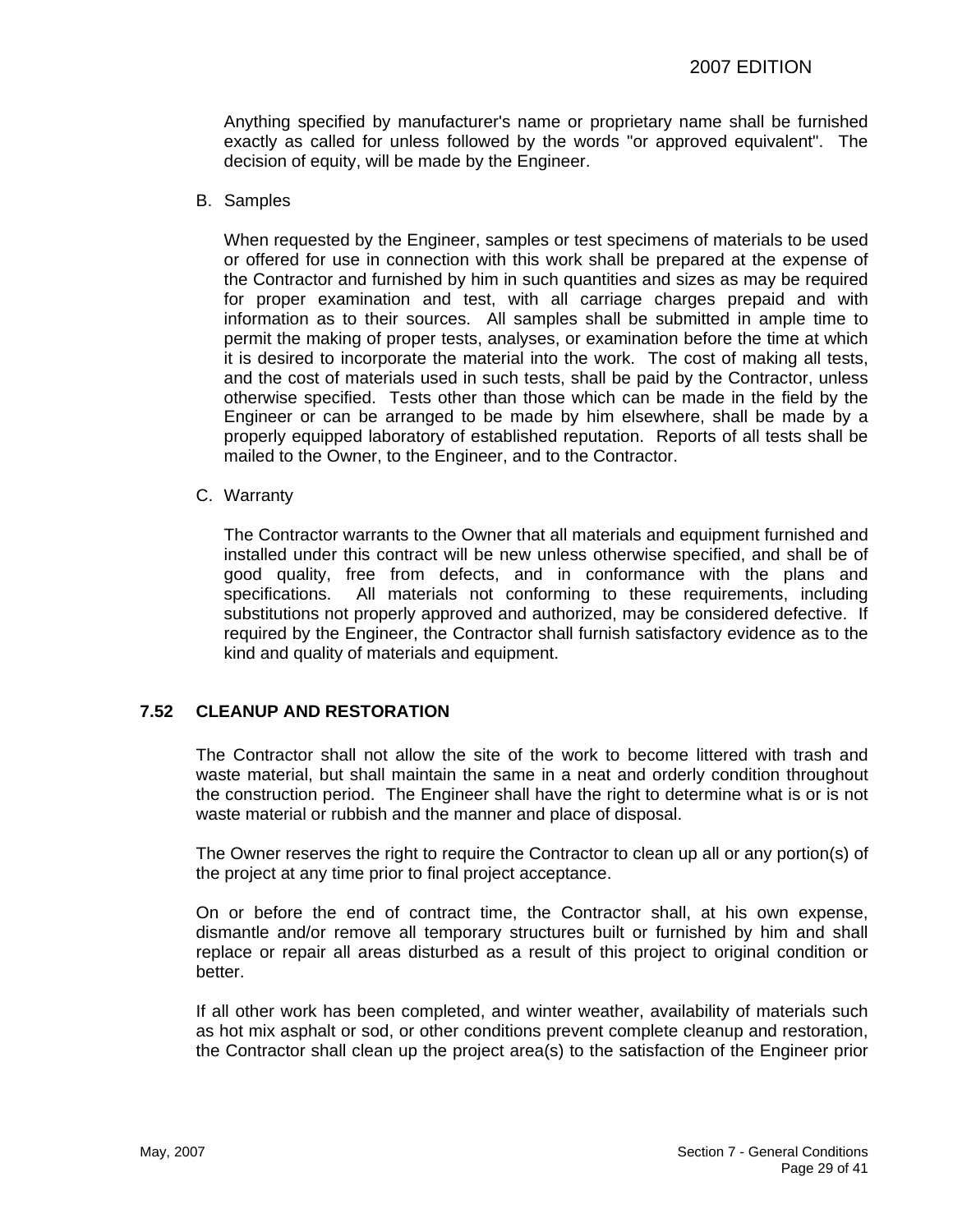to suspending work. After cleanup has been approved, the Engineer will issue a Stop Work Order, and contract time will stop. When conditions are once again suitable and/or materials are available, the Engineer will issue a Notice to Proceed, giving the Contractor ten (10) calendar days to resume cleanup and restoration.

All cleanup and restoration shall be completed within the remaining Contract time. If additional contract time is necessary, the Contractor shall request a time extension as set forth in these General Conditions.

If complete cleanup and restoration is not possible, for whatever reason, the Contractor will be responsible for satisfactorily maintaining all disturbed areas until such time as they are restored. Should any maintenance work be required on any portion of the project prior to issuance of the acceptance letter, the Contractor shall do so within fortyeight (48) hours of receiving notice from the Engineer. Failure to do so will cause the Owner to do the necessary work and bill the Contractor one and one-half (1 1/2) times the cost incurred.

## **7.53 TESTING OF COMPLETED WORK**

Before final acceptance, all parts of the work shall be tested and each part shall be in good condition and proper working order or shall be placed in such condition and order at the expense of the Contractor, unless otherwise specified. All tests of completed work required under this contract shall be made under the direction of the Engineer by and at the expense of the Contractor, who shall repair at his own expense all damage resulting therefrom.

### **7.54 PLACING WORK IN SERVICE**

If desired by the Owner, portions of the work, as substantially completed, may be placed in service, the Contractor to give proper access to the work for this purpose; but such use and operation shall not constitute an acceptance of the work, and the Contractor shall warrant the work as specified in Section 7.51. If such prior use increases the cost of or delays the work, the Contractor shall be entitled to such extra compensation, or extension of time, or both, as the Owner may determine.

## **7.55 COMPLETION AND ACCEPTANCE OF WORK**

The Engineer, upon completion of the contract work, shall satisfy himself by examination and test that the work has been finally and fully completed in accordance with the Specifications and Contract, and report such completion to the Owner.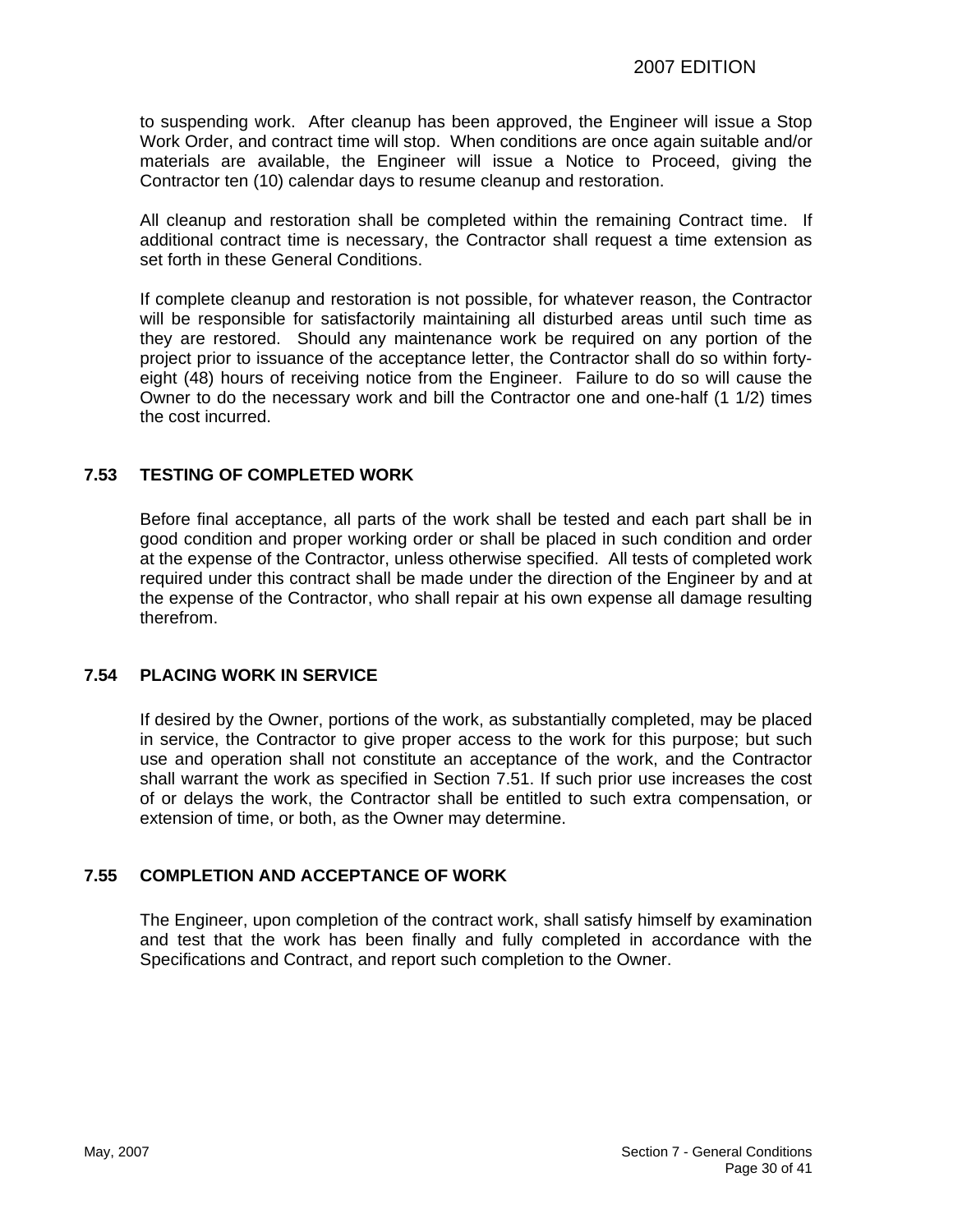## **7.56 ESTIMATED QUANTITIES**

The Contractor agrees that the quantities of work as stated in the Bid Proposal or indicated on the plans are only approximate, and that during the progress of the work the Owner may find it advisable, and shall have the right to omit portions of the work and to increase or decrease the quantities, and that the Owner reserves the right to add or to take from any items as may be deemed necessary or desirable. Under no circumstances or conditions will the Contractor be paid anything on account of anticipated profits upon the work or any portion thereof covered by this contract, which is not actually performed and which has not actually entered into the construction of said improvement.

## **7.57 METHOD OF MEASUREMENT**

Unless specifically stated otherwise in this Contract, no extra measurement or measurements according to local custom of any kind shall be allowed in measuring the work under this Contract, but only the length, area, solid contents, number, weight, or time in standard units, as the case may be, shall be considered. The Contractor will be required at his expense to furnish all scales and equipment to properly weigh and measure the various units.

### **7.58 PAYMENT**

A. General

In consideration of the faithful performance by the Contractor and of all the conditions, provisions, and covenants of this Contract and the Specifications to the satisfaction of the Owner, the Owner shall pay and the Contractor shall receive the prices stipulated in his Bid Proposal attached hereto and made a part hereof, as full compensation for everything furnished or done by the Contractor under this Contract. The Owner also agrees to pay in addition such amounts as may be agreed upon for alteration in accordance with Section 7.32 and for extra work in accordance with Section 7.33.

Unless otherwise specified, lump sum bid items will be paid for in one lump sum following 100 percent (100%) completion and acceptance of the item by the Engineer.

### B. Mobilization

When there is a bid item for "Mobilization" in the Bid Proposal, payment for this item will be made for preparatory work and operations performed by the Contractor, including, but not limited to those necessary for the movement of his personnel, equipment, supplies, and incidentals to the project site; for the establishment of all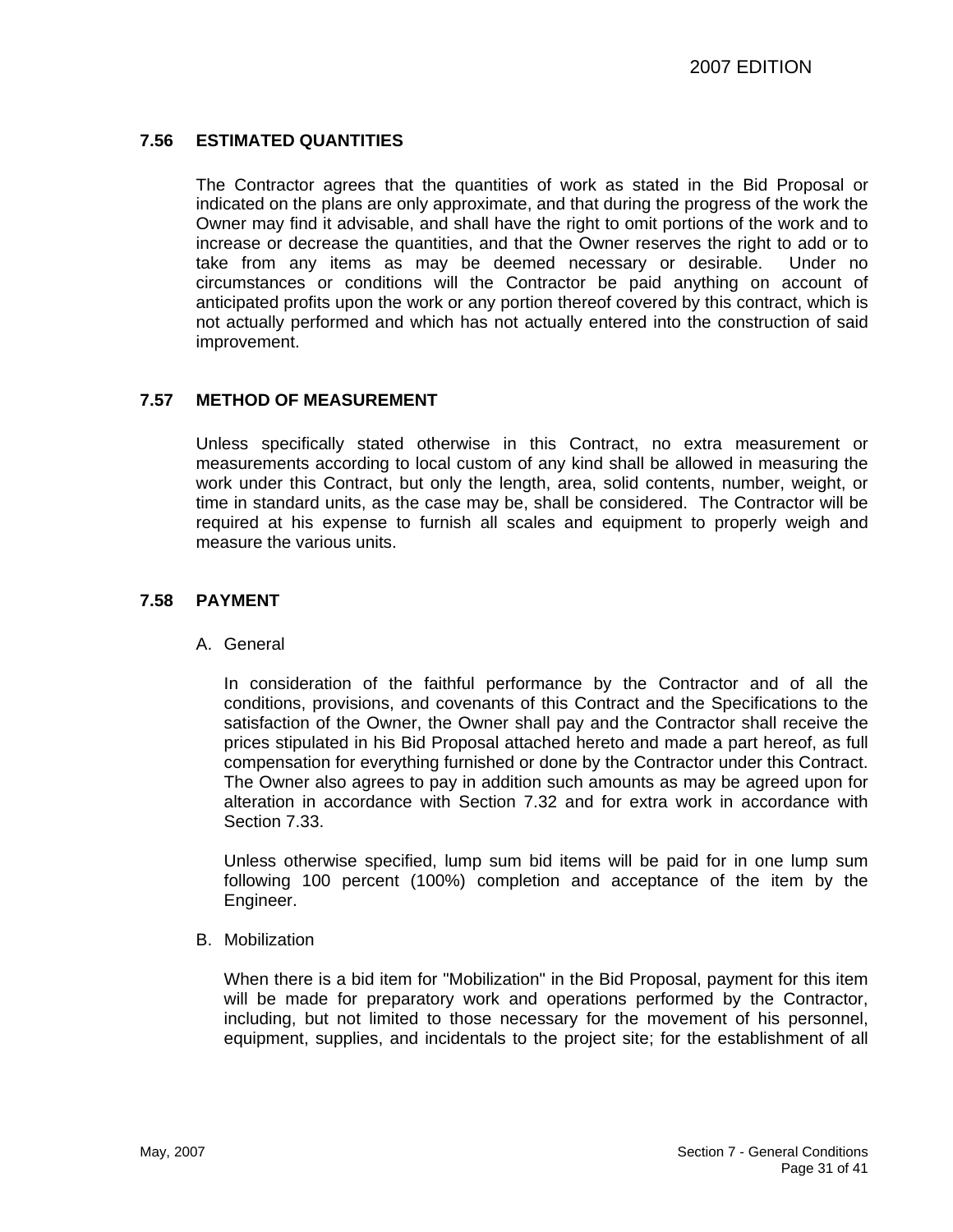offices, buildings, and other facilities necessary for work on the project; and for other work operations that must be performed, or for cost incurred before beginning work on the various items on the project site.

Cost of premiums on bonds and insurance for the contract are not to be included in mobilization. No separate measurement will be made for this item. Partial payment, when allowed, shall be made according to the following schedule:

- 1. Twenty-five percent (25%) of the amount bid for mobilization shall be paid when five percent (5%) of the original contract amount is paid.
- 2. An additional twenty-five percent (25%) of the amount bid for mobilization will be paid when ten percent (10%) of the original contract amount is paid.
- 3. An additional ten percent (10%) of the amount bid for mobilization will be paid when twenty-five percent (25%) of the original contract amount is paid.
- 4. The remaining forty percent (40%) of the amount bid for mobilization will be paid when fifty percent (50%) of the original contract amount is paid.

When no bid item for "Mobilization" is included in the Bid Proposal, such costs shall be considered incidental to the various work items. In such case, no additional payment will be made for mobilization.

### **7.59 PROJECT PAYMENT**

### A. Partial Payment Project

For a project specified as a Partial Payment Project in Section 2, INFORMATION AND INSTRUCTIONS TO BIDDERS, payments will be made once each month as the work progresses or as requested by the Contractor, whichever is longer. Said payments will be based upon estimates prepared by the Engineer of the value of the work performed and materials complete, in place, and for materials delivered, in accordance with the Contract.

No partial payment will be made when the total value of the work done since the last estimate amounts to less than \$2,500.00.

From the total of the amounts ascertained as payable, an amount equivalent to 12% of the amount on the Contract up to \$50,000.00; 5% of the next \$200,000.00; and 2 1/2% of the amount of the Contract in excess of \$250,000.00 will be deducted and retained by the City until after completion of the entire Contract in an acceptable manner. The balance, less all previous payment, shall be certified for payment.

When the work under Contract has been completed an accepted, and it is anticipated that preparation of the final estimate will not be completed within ninety (90) days of when the work has been substantially completed to the extent that only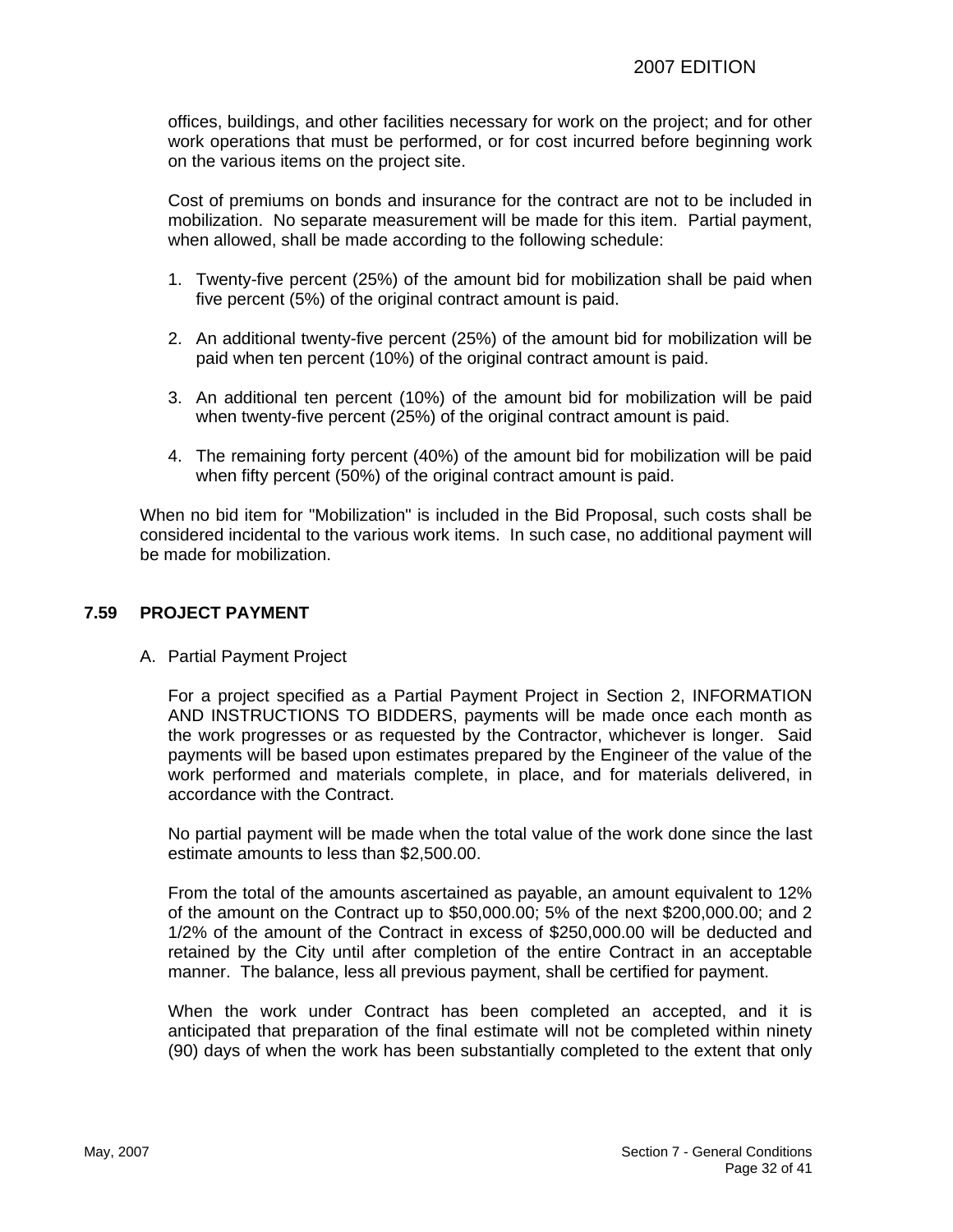minor or incidental operations remain to fully complete all of the work under the Contract. If the completion of such work is deferred or delayed in compliance with Contract provisions or, upon order of the Engineer, suspending operations by virtue of weather or climactic conditions or because of seasonal restrictions provided for in the Contract, upon written request of the Contractor and consent of the surety provider, the Engineer may prepare as estimate as figured from Contract unit prices.

Payment, either in full or partial, for materials delivered to or stockpiled on the project and not yet incorporated in the work in their final position shall be as specified in Section 2, INFORMATION AND INSTRUCTION TO BIDDERS.

Partial progress payments will be made upon written request by the Contractor on specific items, as listed herein, which are stockpiled in a manner and location satisfactory to the Engineer.

B. Single Payment - Assessed Projects

For a project specified as a Single Payment - Assessed Project in Section 2, INFORMATION AND INSTRUCTIONS TO BIDDERS, there will be no partial payments under the Contract, but only one final payment when the work is fully completed; accepted by the Owner; final estimate determined; assessment roll issued and approved; and the assessment bonds issued by the Owner to cover the entire cost of the project.

As soon as the work has reached a point where the Engineer can finally determine the exact cost of the construction, the Engineer will make out his final estimate and assessment roll and determine the full costs of the work and submit them for approval. After the final approval of the final estimate and assessment roll, the Owner shall, as quickly as practical, sell the special assessment bond for the work.

After the above-outlined procedures have been completed, and upon full completion of the work by the Contractor and acceptance of the work by the Engineer as filed with the Owner, the Owner shall pay to the Contractor, in cash, the full amount of his final estimate

C. Single Payment - Non-Assessed Projects

For a project specified as a Single Payment - Non-Assessed Project in Section 2, INFORMATION AND INSTRUCTIONS TO BIDDERS, one (1) lump sum final payment will be made after completion of the work, acceptance by the Engineer, and formal acceptance by the Owner.

## **7.60 DEDUCTION FOR UNCORRECTED WORK**

If the Engineer determines it inexpedient to correct damaged or nonconforming work, an equitable deduction from the contract price can be made upon certification of the amount by the Engineer.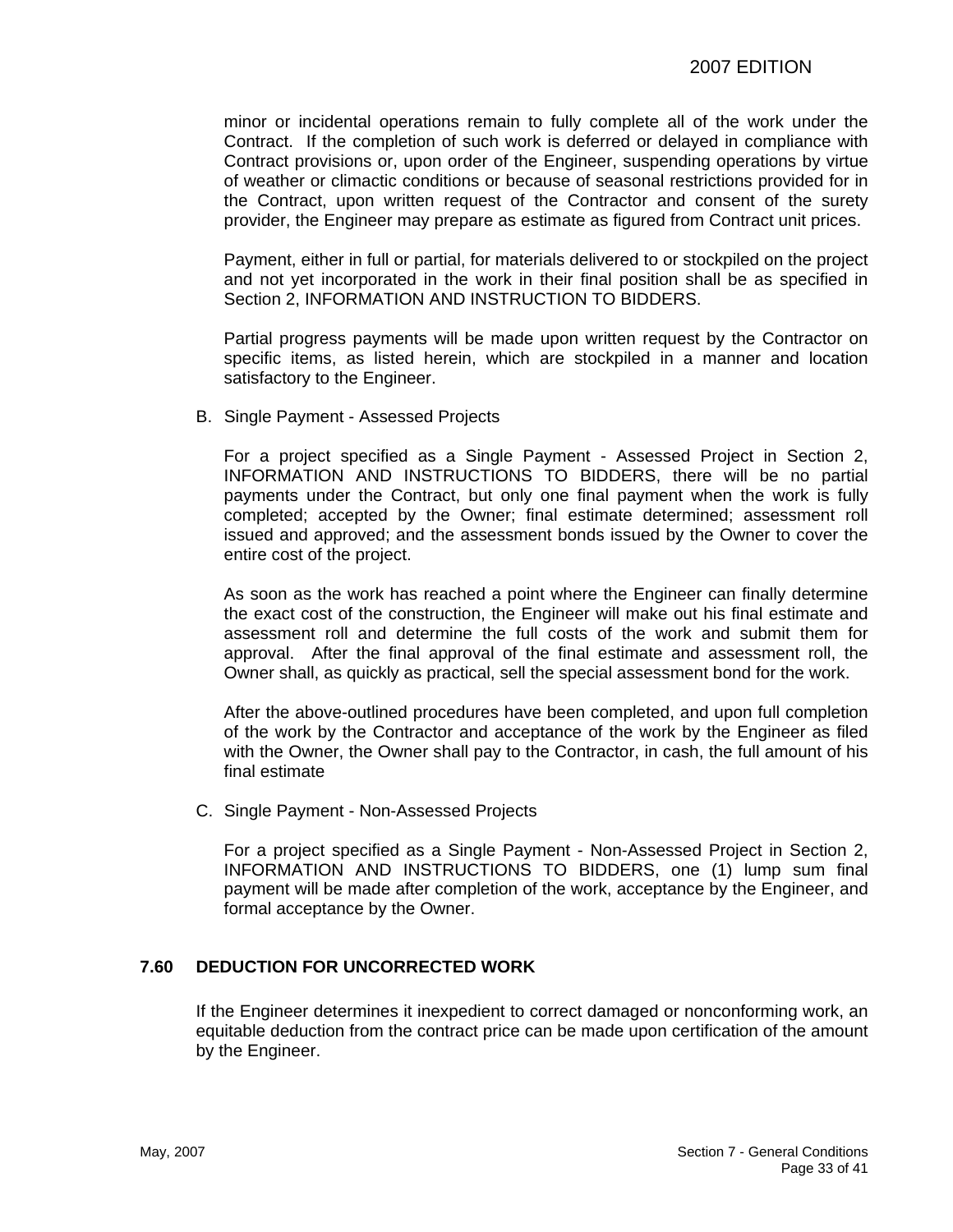## **7.61 PAYMENTS WITHHELD**

The Owner may withhold or, on account of subsequently discovered evidence, nullify the whole or part of any pay certificate to such extent as may be necessary to protect himself from loss on account of:

- A. Defective work not remedied.
- B. Claims or liens filed or reasonable evidence indicating probable filing of claims or liens.
- C. Failure of the Contractor to make payments properly to subcontractors or for material, labor, or equipment.
- D. A reasonable doubt that the Contract can be completed for the balance then unpaid.
- E. Damage to another Contractor, work, or property.
- F. Reasonable doubt that Contractor can complete the work within the stipulated contracted time.
- G. The cost to the Owner resulting from failure to complete the work on time.
- H. Failure to provide revised project schedules when requested by the Engineer.
- I. Failure to provide acceptable construction and labor rate schedules.
- J. Failure to provide a job superintendent who is in responsible charge of all work of the project and is on the job site when work is being performed.

When the above grounds are removed, payment shall be made for amounts withheld because of them.

## **7.62 VALUE ENGINEERING INCENTIVE**

A. General

Value Engineering Incentive applies to those cost reduction proposals initiated and developed by the Contractor for changing the drawings, designs, specifications, or other requirements of the contract. It does not apply to such proposal unless it is identified by the Contractor at the time of submission to the Owner as a Value Engineering Incentive proposal.

The cost reduction proposals contemplated are those that:

1. Would require a change order to this contract.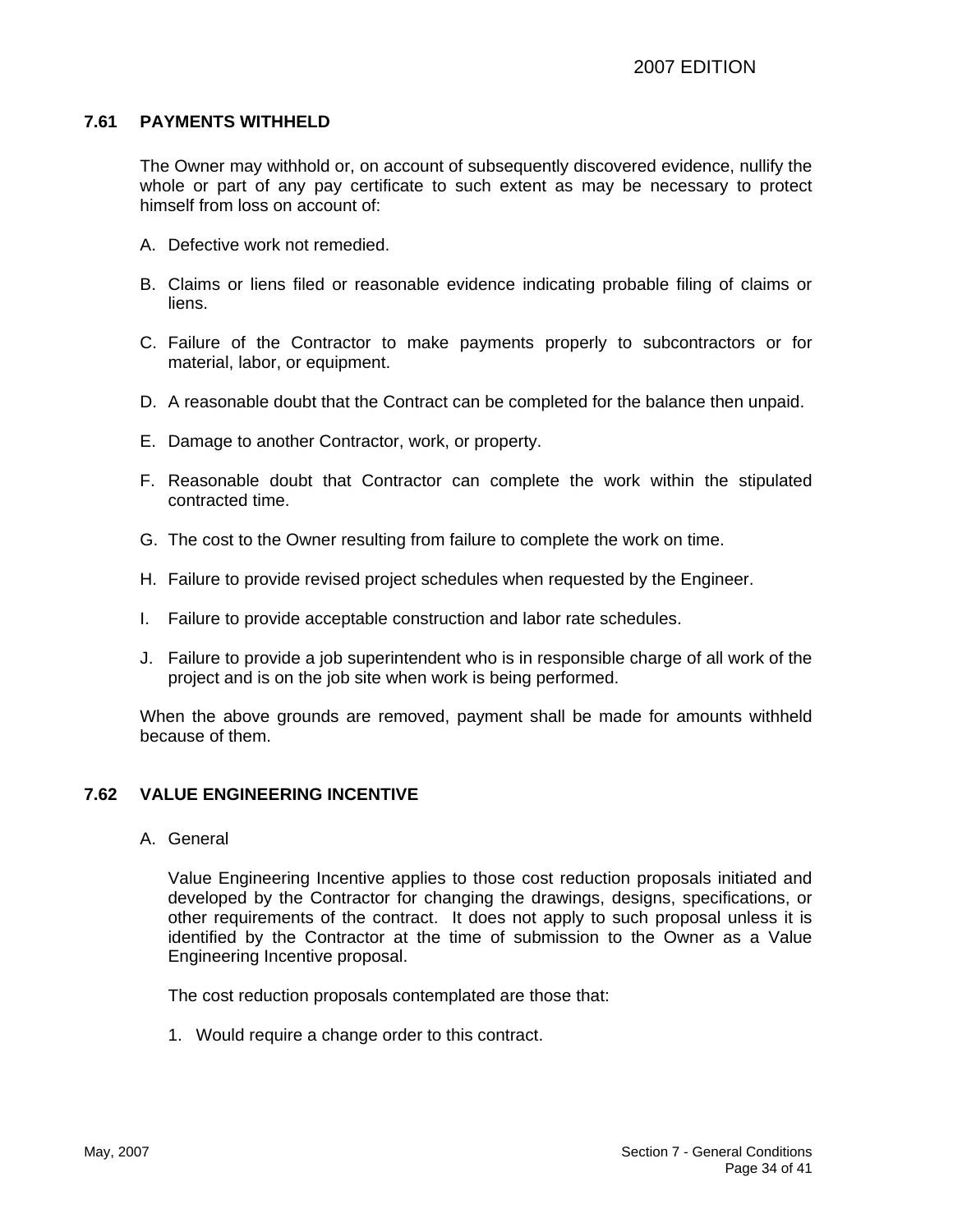- 2. Would result in savings to the City by providing less costly items or methods than those specified in the contract without impairing any of their essential functions and characteristics such as service life, reliability, economy of operation, ease of maintenance, and necessary standardized features.
- B. Cost reduction proposals shall be processed in the same manner as prescribed for any proposal, which would require a change order. As a minimum, the following information shall be, submitted by the Contractor with each proposal:
	- 1. A statement that this proposal is submitted as a Value Engineering Incentive.
	- 2. A description of the proposal.
	- 3. An itemization of the requirements of the contract, which would require a change and a recommendation of how to make each change.
	- 4. An estimate of the reduction in performance costs that will result from adoption of the proposal.
	- 5. A prediction of any effects the proposed change would have on other costs to the City.
	- 6. A statement of the time the change order must be issued to obtain the maximum cost reduction during the remainder of the contract and the reason for this time schedule.
	- 7. The dates of any previous submission of the proposals, including contract numbers and the actions of the City.
	- 8. A statement as to the effect the proposal would have on the time for completion of the project.
- C. The City shall not be liable for delay in acting upon a proposal submitted. The decision of the Engineer as to the acceptance of any such proposal shall be final and shall not be subject to Section (5.17). The Engineer may accept, in whole or in part, cost reduction proposals submitted by issuing a change order.

If a cost reduction proposal is accepted, an equitable price adjustment in the contract price and in other affected provisions of this contract shall be made in accordance with this Specification or other applicable provisions in this contract. The equitable adjustment shall be established by determining the effect of the proposal on the Contractor's cost of performance. When the cost of performance of this contract is decreased as a result of the change, the contract price shall be reduced by the following amount: The total estimated decrease in the Contractor's cost of performance less fifty percent (50%) of the difference between the amount of such total estimated decrease and net increase to the City which must reasonably be incurred as a result of application of the cost reduction proposal to this contract. If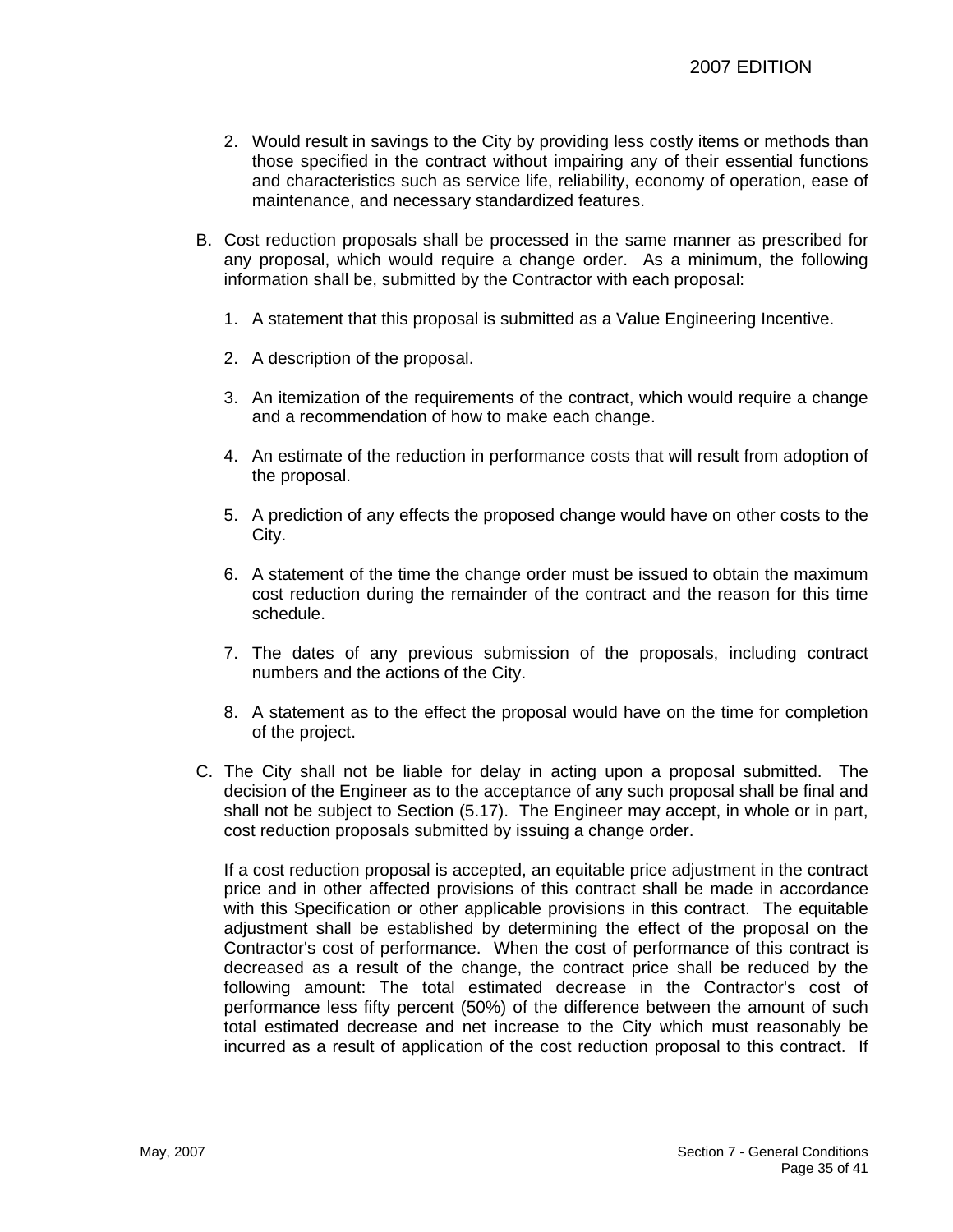the change order results in an increase in the cost of performing the contract, this Specification shall not apply, and the increase shall be determined in accordance with Section 4.

- D. The substitution of one bid item for another bid item resulting in a decrease in the contract amount will not be considered as a saving under Value Engineering Incentive. When change involves the increase of one bid item and the decrease of another bid item, the change order will be made in conformance with the applicable clauses of Section 7.
- E. The Contractor may restrict the City's right to use or disclose the information submitted with a Value Engineering proposal for other purposes. Such restrictions must be in writing and be submitted with the proposal.
- F. If the proposal is accepted, this restriction shall be void, and the City may use, duplicate, or disclose, in whole or in part, data necessary to utilize such proposal.

## **7.63 DETERMINATION AND EXTENSION OF CONTRACT TIME**

The "Contract Time," or number of days allowed for the performance and completion of the work included in the contract, will be stated in the proposal and contract.

When the contract time is on a working day basis, the contract time will begin on the date determined in the Notice to Proceed and continue at the rate of one contract day charged for each day of the normal working week, Monday through Friday, except as described herein, until the work is complete. Holidays, Saturdays, and Sundays will not be included in the count of working days, except those days the Contractor has requested and been granted permission to work. No working day shall be charged when conditions beyond the control of the Contractor preclude prosecution of the work. Working days will charged if the Contractor permits construction operations to proceed for five (5) or more hours of the day during the normal working week, or if the Contractor has requested, and been granted, permission to work on Holidays, Saturdays, or Sundays, and if, in the opinion of the Engineer, conditions allow progress of work on items essential to the completion of the project for a period of five (5) or more hours of the day.

When the contract is on a calendar day basis, contract time shall be the time from the date determined in the Notice To Proceed to the date on which all work on the project shall be completed. Holidays, Saturdays and Sundays will be included in the count of calendar days. No calendar day shall be charged when conditions beyond the control of the contractor preclude prosecution of the work. Calendar days will be charged if the Contractor permits construction operations to proceed for five (5) or more hours of the day or if, in the opinion of the Engineer, conditions allow progress of work on items essential to the completion of the project for a period of five (5) or more hours of the day.

The Engineer will, upon written request, furnish the Contractor a statement showing the number of days charged to the contract. The Contractor will be allowed seven (7)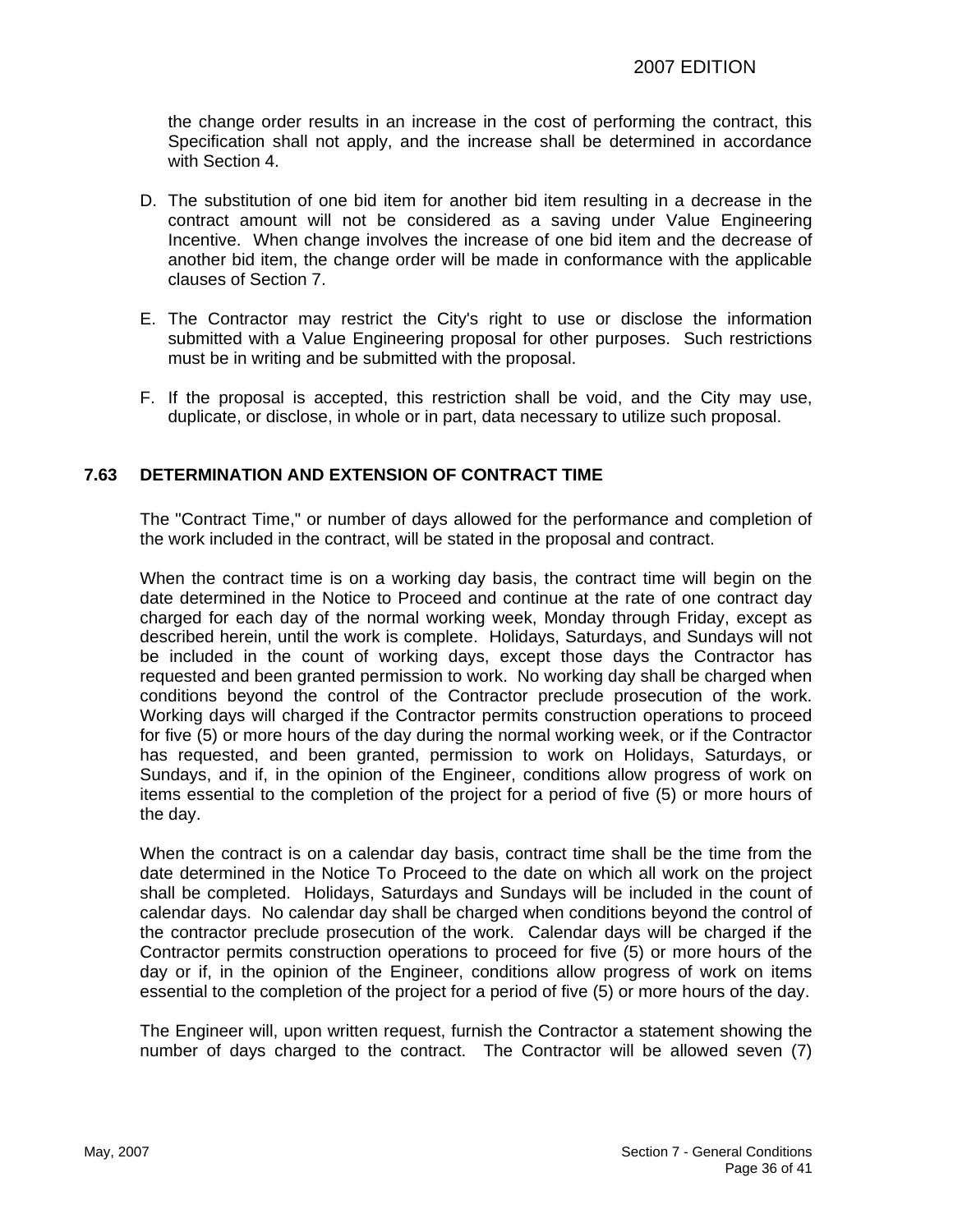calendar days from receipt in which to file a written protest setting forth in what respect said statement is incorrect; otherwise, the statement shall be deemed to have been accepted by the Contractor as correct. If the Engineer and the Contractor fail to reach an agreement on any statement of working days, the Engineer shall refer the statement in question to the Director of Public Works for his review and final decision.

When the contract completion time is a fixed calendar date, it shall be the date on which all work on the project shall be substantially completed. If work is not completed by the date specified, the Engineer will keep a record of working days charged after that date and will charge the Contractor on a working day basis.

Holidays, Saturdays, and Sundays will be excluded from the count of working days unless the Contractor has been granted permission to and/or utilizes such a day for construction work for five (5) or more hours of the day or if, in the opinion of the Engineer, conditions allow progress of work on items essential to the completion of the project for a period of five (5) or more hours of the day. The Contractor shall not carry on construction operations on Sundays or holidays without written permission from the Engineer, except for purposes of making emergency repairs and providing proper protection of the work, such as curing of concrete.

Days on which the work has been suspended by an action, non-action, or an omission made by the City, but through no fault of the Contractor, and days not worked because of strikes, lockouts, unusual delays in transportation, or any condition over which the Contractor has no control, shall not be counted against the contract time.

The number of days for performance allowed in the contract as awarded is based on the original quantities as outlined in the Bidder's Proposal. If satisfactory fulfillment of the contract requires performance of extra work or work on items with an increase in quantities that will take additional time to complete, the number of days allowed for performance shall be increased in the same proportion as the cost of increased work bears to the total original contract amount. Should the Contractor feel that the extension based on a monetary basis is insufficient for the increased work involved, he may submit written information, which will justify additional time. Such information must show how the increased work delays the overall completion of the entire project. Information shall be submitted as soon as possible after the increased work has been performed. If, in the opinion of the Engineer, the information submitted justifies additional time, a Construction Change Order increasing the contract time will be prepared.

When the Contractor wishes to suspend contract time due to weather, he shall make a written request to the Engineer within ten (10) working days of the first weather day for which he desires a time suspension. Failure to comply with this notice requirement could result in denial of that request.

If the Contractor finds it impossible, for reasons beyond his control, fault, or negligence, to complete the work within the contract time as specified or as extended in accordance with the provisions of this subsection, he may, at any time, request to the Engineer for an extension of time, setting forth therein the reasons which he believes will justify the granting of his request. Such request shall be submitted within ten (10) days of the start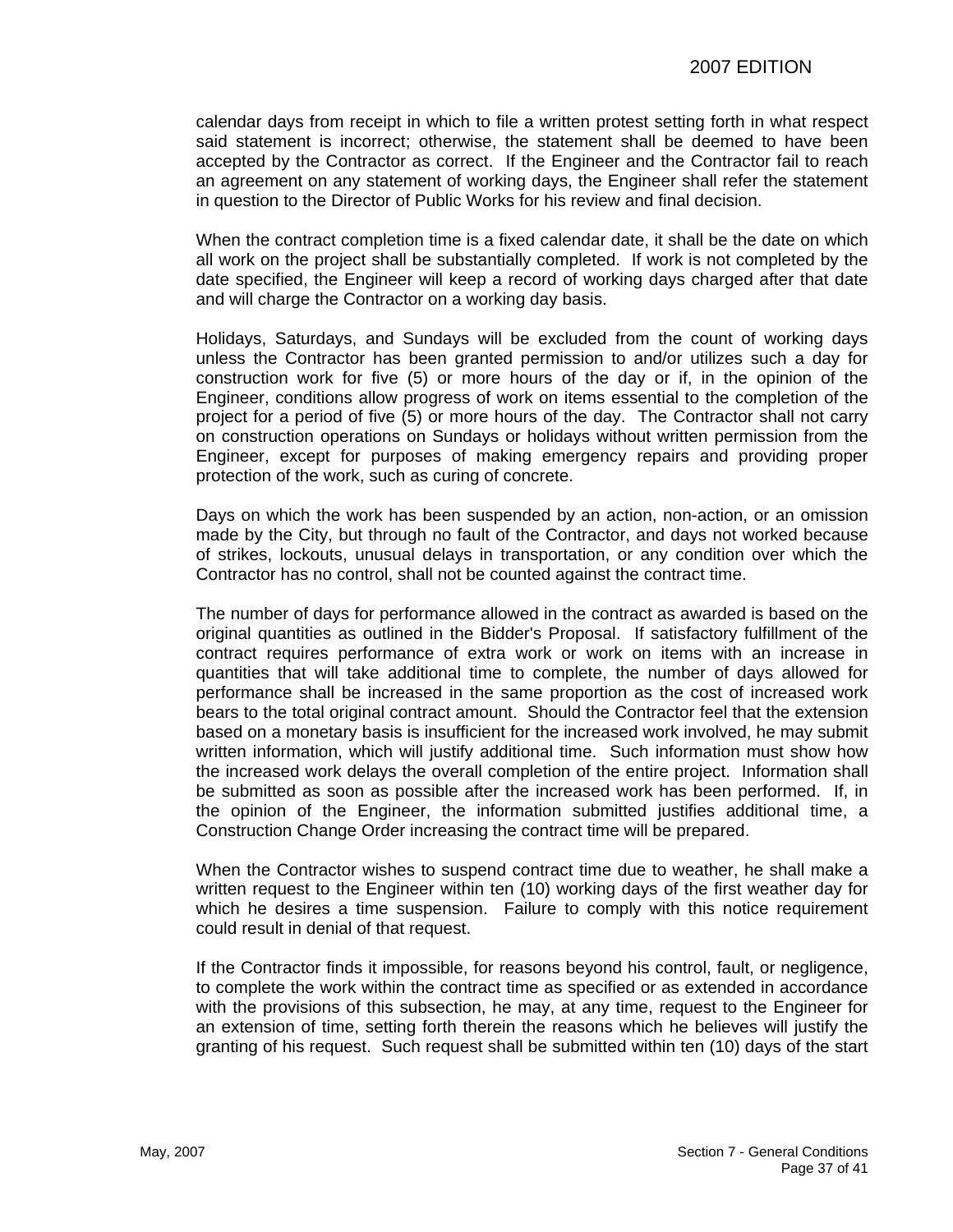of each occurrence for which an extension is desired. Failure to comply with notice requirements shall constitute a waiver, and failure to file a claim for additional compensation due to the delay at the time the Contractor requests the time extension bars him from claiming additional compensation for it.

The Contractor's plea that insufficient time was specified is not a valid reason for extension of time.

If the Engineer finds that the work was delayed because of conditions beyond the control and without the fault of the Contractor, he may extend the time for completion in such amount as the conditions justify. Extension of contract time will be made when unanticipated delays (beyond the control of the Contractor) in delivery of critical materials results in a delay of the work. The Contractor shall notify the Engineer immediately when it becomes evident that there will be a delay in obtaining critical materials. The extended time for completion shall then be in force and effect the same as though it were the original time for completion.

When final acceptance has been duly made as prescribed in Section 7.55, the daily time charge will cease.

### **7.64 LIQUIDATED DAMAGES**

For each working day, as specified, that any work shall remain uncompleted after the contract time specified for the completion of the work provided for in the contract, the sum specified in the following schedule will be deducted from any money due the Contractor not as a penalty but as liquidated damages; provided, however, that due amount will be taken off any adjustment of the contract time. Liquidated damages shall be understood to be compensation to the Owner for costs incurred directly by the Owner or indirectly by the users of the facility for the delay in completion of the work. These costs include, but are not limited to, increased travel times; loss of access to homes or businesses; inconvenience from loss of sewer or water uses; fire protection, etc., beyond those circumstances anticipated for timely completion of the work.

#### SCHEDULE OF LIQUIDATED DAMAGES

| <b>ORIGINAL CONTRACT</b><br><b>AMOUNT</b> | <b>AMOUNT OF</b><br><b>LIQUIDATED</b><br><b>DAMAGES PER</b><br><b>WORKING DAY</b> |              |
|-------------------------------------------|-----------------------------------------------------------------------------------|--------------|
| From                                      | To and                                                                            |              |
| more than:                                | including:                                                                        |              |
| \$<br>O                                   | 50,000<br>\$                                                                      | 200.00<br>\$ |
| 50,000                                    | 100,000                                                                           | 250.00       |
| 100,000                                   | 500,000                                                                           | 450.00       |
| 500,000                                   | 1,000,000                                                                         | 650.00       |
| 1,000,000                                 | 2,000,000                                                                         | 800.00       |
| 2,000,000                                 | and up                                                                            | 1,300.00     |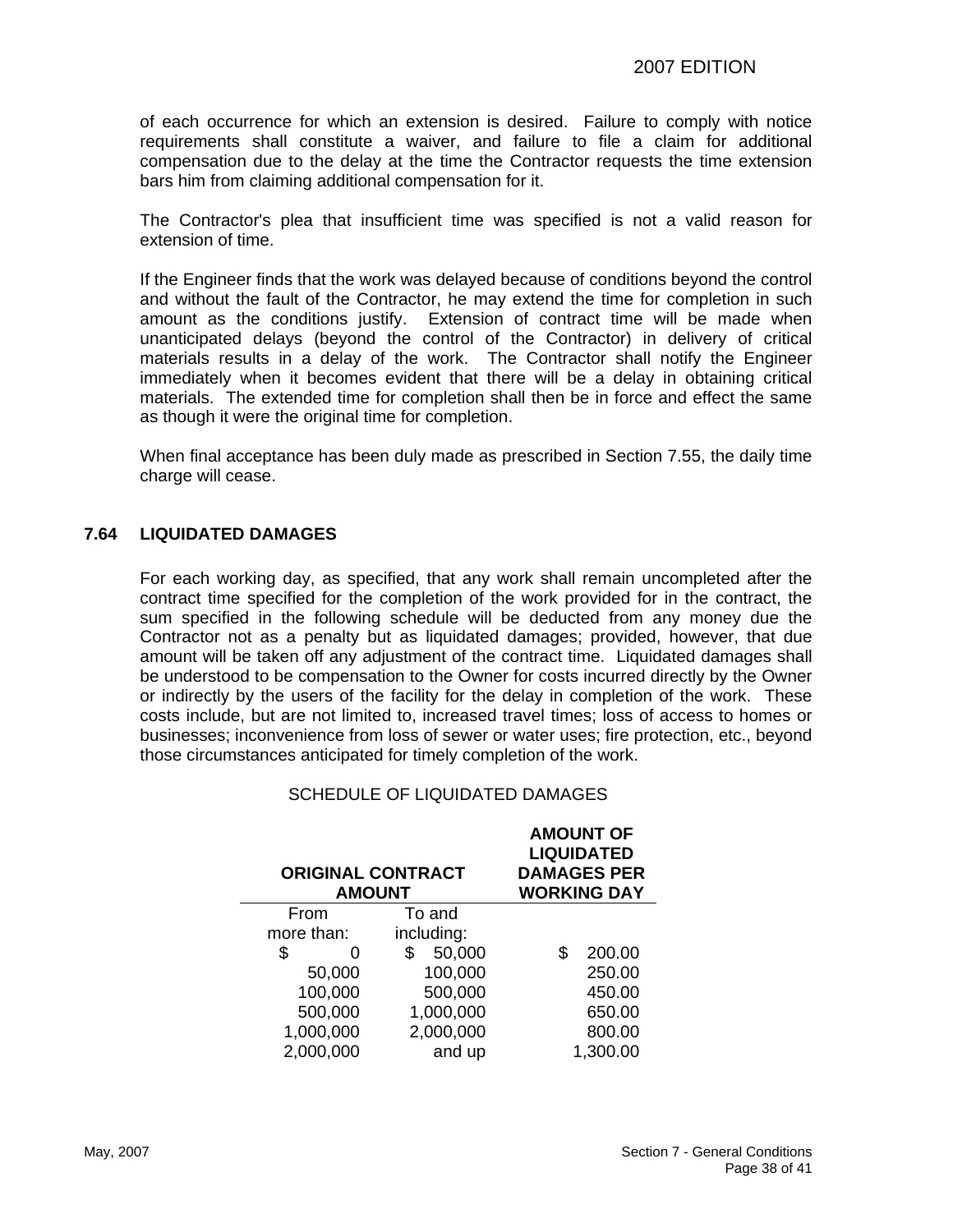Permitting the Contractor to continue and finish the work or any part of it after the time fixed for its completion, or after the date to which the time for completion may have been extended, will in no way operate as a waiver on the part of the Owner of any of its rights under the Contract.

The Council may waive such portion of the liquidated damages as may accrue after the work is in condition for safe and convenient use by the public.

### **7.65 PROJECT ACCEPTANCE AND WARRANTY PERIOD**

Final acceptance of the project by the Owner will be documented by the issuance of an acceptance letter, which is issued according to the following criteria:

1) Construction has been substantially completed and the facilities can be put to their intended use.

2) All testing has been completed, and the required results have been met.

3) A warranty bond, or other equivalent surety, in an amount equivalent to ten percent (10%) of the total cost of the project/improvement has been provided to the City to secure the warranty for a period of two years.

The date of the acceptance letter documents the start of the two-year warranty period, during which the Contractor/Subdivider/Developer shall be notified in writing of any defects in the project and shall submit to the Public Works Dept. a construction schedule to correct the defects at their expense within ten (10) days of receipt of the notice. Failure to correct or undertake, with due diligence, to correct the deficiencies within the specified time may cause the Owner to make the necessary repairs and bill the Contractor/Subdivider/Developer one and one-half (1 1/2) times the costs incurred; providing, however, that in case of an emergency, where, in the judgment of the Owner, delay would cause serious loss or damage, repairs may be made without notice being sent to the Contractor/Subdivider/Developer, and the Contractor/Subdivider/Developer shall pay the cost thereof.

The Owner reserves the right to extend the warranty period if excessive problems are apparent during the initial two-year period.

During a period of two years after the completion of the work covered by this contract and the final acceptance in writing thereof by the Owner, the Contractor shall make all needed repairs arising out of defective workmanship or materials furnished by the Contractor; or both, which in the judgment of the Owner shall become necessary during said period. The Owner is hereby authorized to make such repairs at the Contractor's expense, if within ten days after the receipt of a written notice to the Contractor, or his agent, the said Contractor shall neglect to make, or undertake with due diligence to make, the aforesaid repairs; providing, however, that in case of an emergency, where in the judgment of the Owner, delay would cause serious loss or damage, repairs may be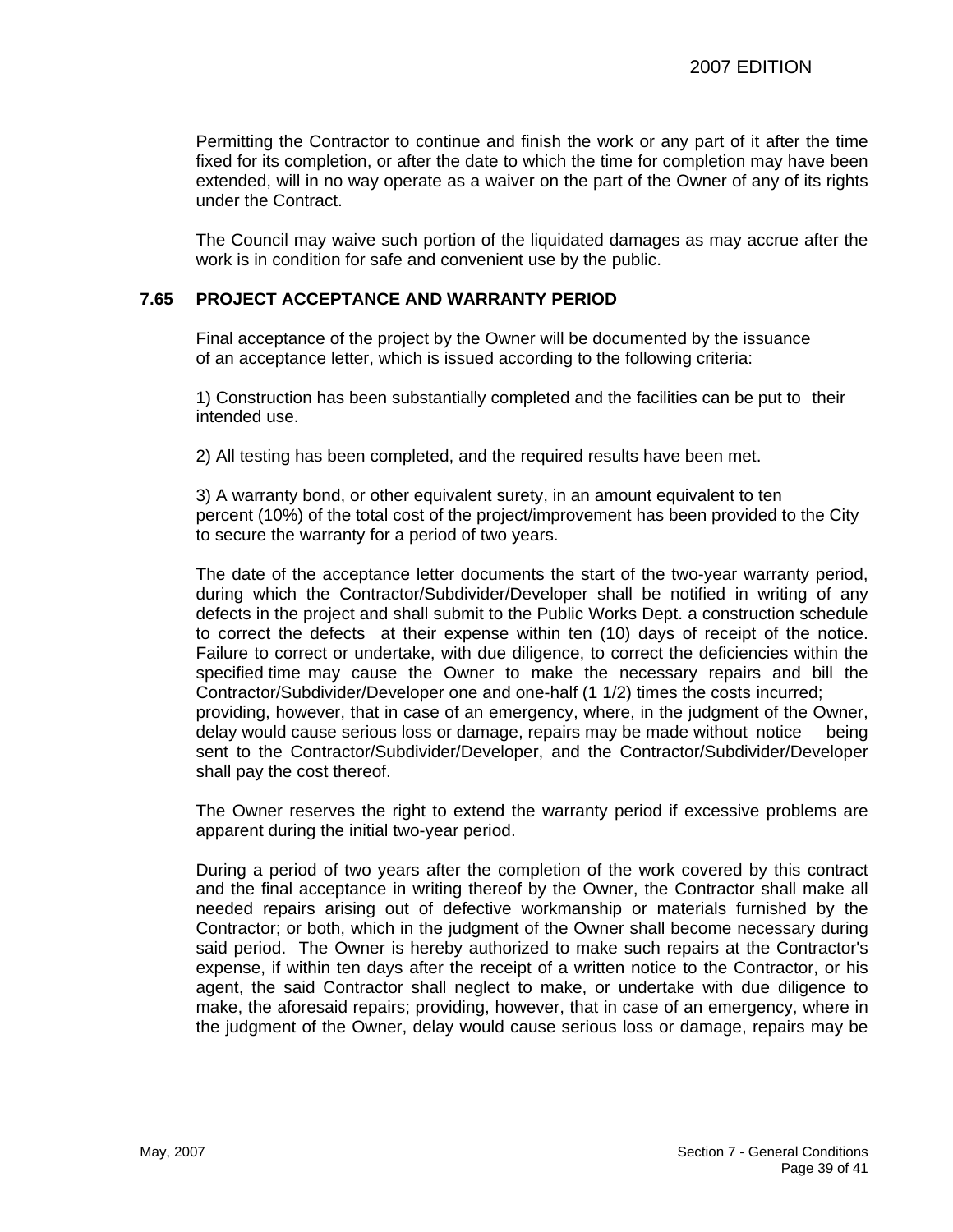made without notice being sent to the Contractor and the Contractor shall pay the cost thereof.

## **7.66 RELEASE OF LIABILITY**

No person, firm, or corporation other than the signer of this Contract as Contractor, now has any interest hereunder, and no claims shall be valid, and neither the Owner or any employee or agent thereof, shall be liable or held to pay any money except as herein provided. The acceptance by the Contractor of the payment shall operate as, and shall be a release to the Owner and every officer and agent thereof, from all claims and liability to the Contractor for anything done or furnished for or relating to the work or for any act or neglect of the Owner or any person relating to or affecting the work.

### **7.67 DETAIL DRAWINGS AND INSTRUCTIONS**

The Engineer shall furnish with reasonable promptness, additional instructions, by means of drawings or otherwise, necessary for the proper execution of the work. All such drawings and instructions shall be consistent with the Contract Documents.

Unless otherwise provided in the Contract Documents, the Engineer, if requested, will furnish to the Contractor, free of charge, five (5) copies of drawings and specifications necessary for the execution of the work. The Contractor shall pay the Engineer for the cost of printing any additional copies of drawings and specifications to be furnished by the Engineer and requested by the Contractor.

The Contractor shall keep one copy of all drawings and specifications on the work site, in good order, available to the Engineer and to his representatives.

The drawings, specifications, and copies thereof furnished by the Engineer are his property. They are not to be used on other work, and with the exception of the signed Contract set, are to be returned to him on request, at the completion of the work.

### **7.68 WAIVER OF RIGHTS**

Neither the inspection by the Owner or Engineer or any of their employees, nor any order by the Owner for payment of money, nor any payment for, or acceptance of, the whole or any part of the equipment, material, or work by the Owner or Engineer, nor any extension of time, nor any possession taken by the Owner or its employees, shall operate as a waiver of any provision of this Contract, or of any power herein reserved to the Owner or any right to damages herein provided, nor shall any waiver of any breach in this Contract be held to be a waiver of any other or subsequent breach.

## **7.69 RAPID CITY UTILITY CONSTRUCTION CODE**